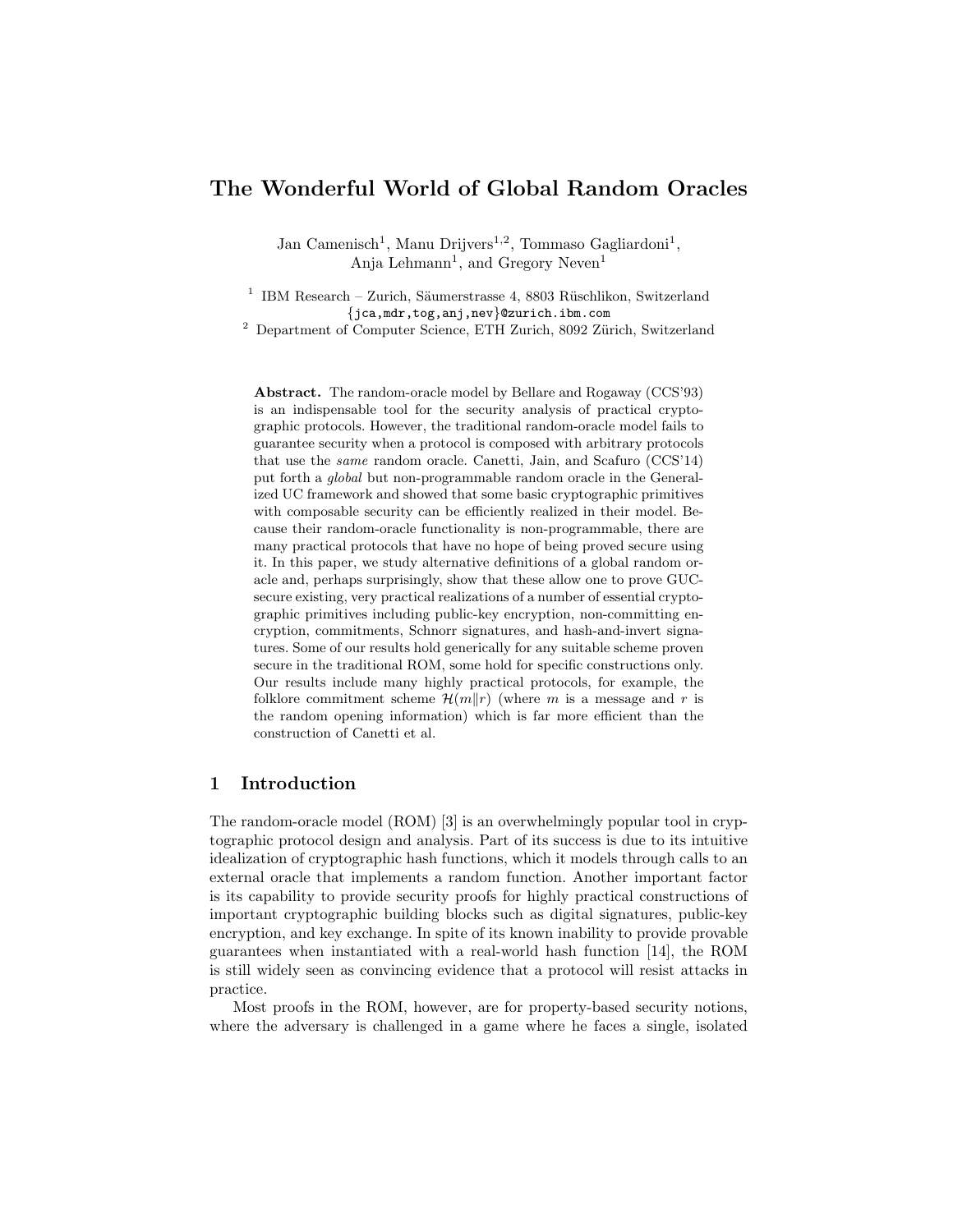instance of the protocol. Security can therefore no longer be guaranteed when a protocol is composed. Addressing this requires composable security notions such as Canetti's Universal Composability (UC) framework [10], which have the advantage of guaranteeing security even if protocols are arbitrarily composed.

UC modeling. In the UC framework, a random oracle is usually modeled as an ideal functionality that a protocol uses as a subroutine in a so-called hybrid model, similarly to other setup constructs such as a common reference string (CRS). For example, the random-oracle functionality  $\mathcal{F}_{RO}$  [21] simply assigns a random output value h to each input m and returns h. In the security proof, the simulator executes the code of the subfunctionality, which enables it to observe the queries of all involved parties and to program any random-looking values as outputs. Setup assumptions play an important role for protocols in the UC model, as many important cryptographic primitives such as commitments simply cannot be achieved [13]; other tasks can, but have more efficient instantiations with a trusted setup.

An important caveat is that this way of modeling assumes that each instance of each protocol uses its own separate and independent instance of the subfunctionality. For a CRS this is somewhat awkward, because it raises the question of how the parties should agree on a common CRS, but it is even more problematic for random oracles if all, supposedly independent, instances of  $\mathcal{F}_{\text{RO}}$  are replaced in practice with the same hash function. This can be addressed using the Generalized UC (GUC) framework [12] that allows one to model different protocol instances sharing access to global functionalities. Thus one can make the setup functionality globally available to all parties, meaning, including those outside of the protocol execution as well as the external environment.

Global UC random oracle. Canetti, Jain, and Scafuro [15] indeed applied the GUC framework to model globally accessible random oracles. In doing so, they discard the globally accessible variant of  $\mathcal{F}_{\text{RO}}$  described above as of little help for proving security of protocols because it is too "strict", allowing the simulator neither to observe the environment's random-oracle queries, nor to program its answers. They argue that any shared functionality that provides only public information is useless as it does not give the simulator any advantage over the real adversary. Instead, they formulate a global random-oracle functionality that grants the ideal-world simulator access to the list of queries that the environment makes outside of the session. They then show that this shared functionality can be used to design a reasonably efficient GUC-secure commitment scheme, as well as zero-knowledge proofs and two-party computation. However, their global random-oracle functionality rules out security proofs for a number of practical protocols, especially those that require one to program the random oracle.

Our Contributions. In this paper, we investigate different alternative formulations of globally accessible random-oracle functionalities and protocols that can be proven secure with respect to these functionalities. For instance, we show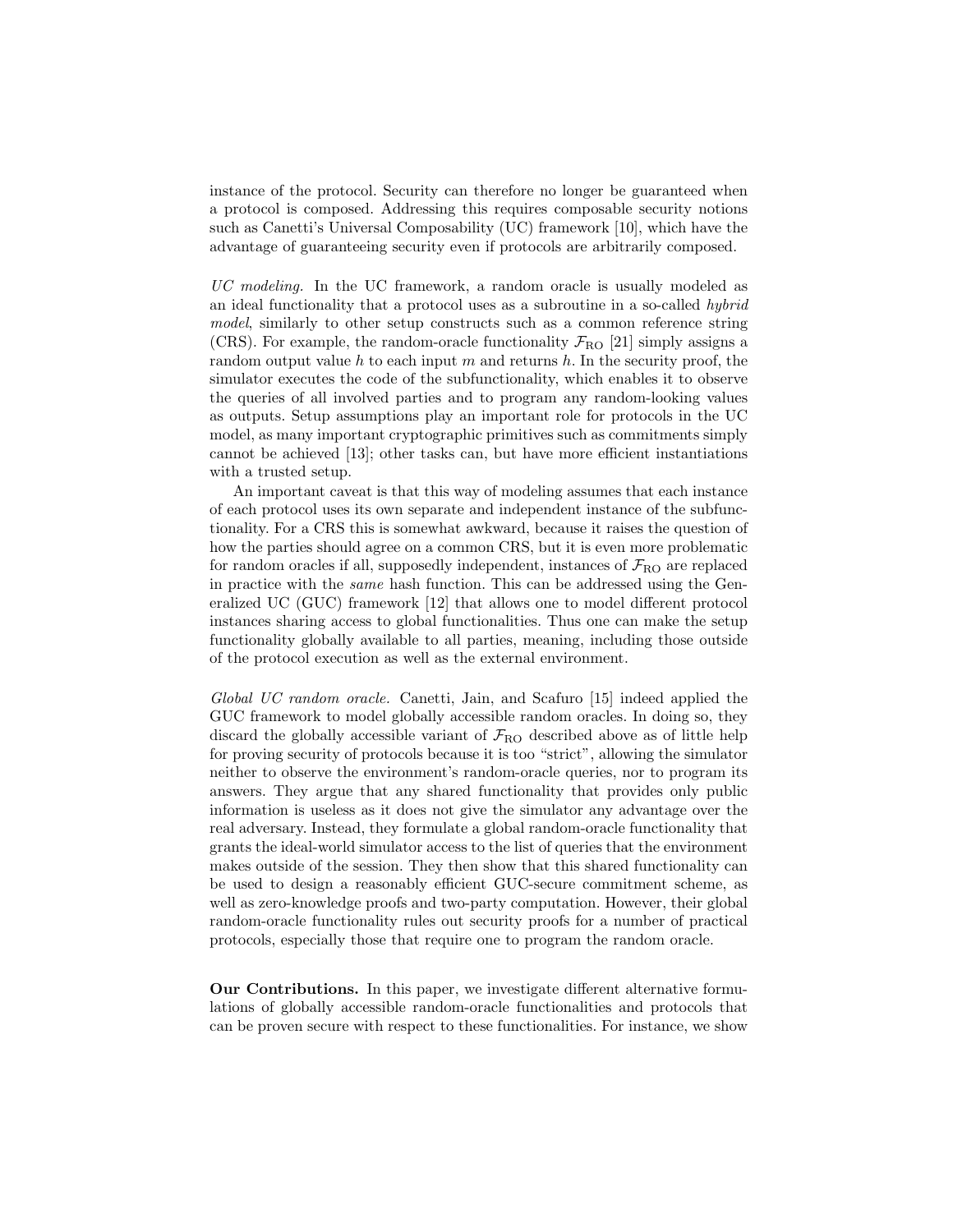that the simple variant discarded by Canetti et al. surprisingly suffices to prove the GUC-security of a number of truly practical constructions for useful cryptographic primitives such as digital signatures and public-key encryption. We achieve these results by carefully analyzing the minimal capabilities that the simulator needs in order to simulate the real-world (hybrid) protocol, while fully exploiting the additional capabilities that one has in proving the indistinguishability between the real and the ideal worlds. In the following, we briefly describe the different random-oracle functionalities we consider and which we prove GUC-secure using them.

Strict global random oracle. First, we revisit the strict global random-oracle functionality  $\mathcal{G}_{\text{sRO}}$  described above and show that, in spite of the arguments of Canetti et al. [15], it actually suffices to prove the GUC-security of many practical constructions. In particular, we show that any digital signature scheme that is existentially unforgeable under chosen-message attack in the traditional ROM also GUC-realizes the signature functionality with  $\mathcal{G}_{\text{SRO}}$ , and that any publickey encryption (PKE) scheme that is indistinguishable under adaptive chosenciphertext attack in the traditional ROM GUC-realizes the PKE functionality under  $\mathcal{G}_{\text{sRO}}$  with static corruptions.

This result may be somewhat surprising as it includes many schemes that, in their property-based security proofs, rely on invasive proof techniques such as rewinding, observing, and programming the random oracle, all of which are tools that the GUC simulator is not allowed to use. We demonstrate, however, that none of these techniques are needed during the simulation of the protocol, but rather only show up when proving indistinguishability of the real and the ideal worlds, where they are allowed. A similar technique was used It also does not contradict the impossibility proof of commitments based on global setup functionalities that simply provide public information [12, 13] because, in the GUC framework, signatures and PKE do not imply commitments.

Programmable global random oracles. Next, we present a global random-oracle functionality  $\mathcal{G}_{\text{pRO}}$  that allows the simulator as well as the real-world adversary to program arbitrary points in the random oracle, as long as they are not yet defined. We show that it suffices to prove the GUC-security of Camenisch et al.'s non-committing encryption scheme [8], i.e., PKE scheme secure against adaptive corruptions. Here, the GUC simulator needs to produce dummy ciphertexts that can later be made to decrypt to a particular message when the sender or the receiver of the ciphertext is corrupted. The crucial observation is that, to embed a message in a dummy ciphertext, the simulator only needs to program the random oracle at *random* inputs, which have negligible chance of being already queried or programmed. Again, this result is somewhat surprising as  $\mathcal{G}_{pRO}$  does not give the simulator any advantage over the real adversary either.

We also define a restricted variant  $G_{rpRO}$  that, analogously to the observable random oracle of Canetti et al. [15], offers programming subject to some restrictions, namely that protocol parties can check whether the random oracle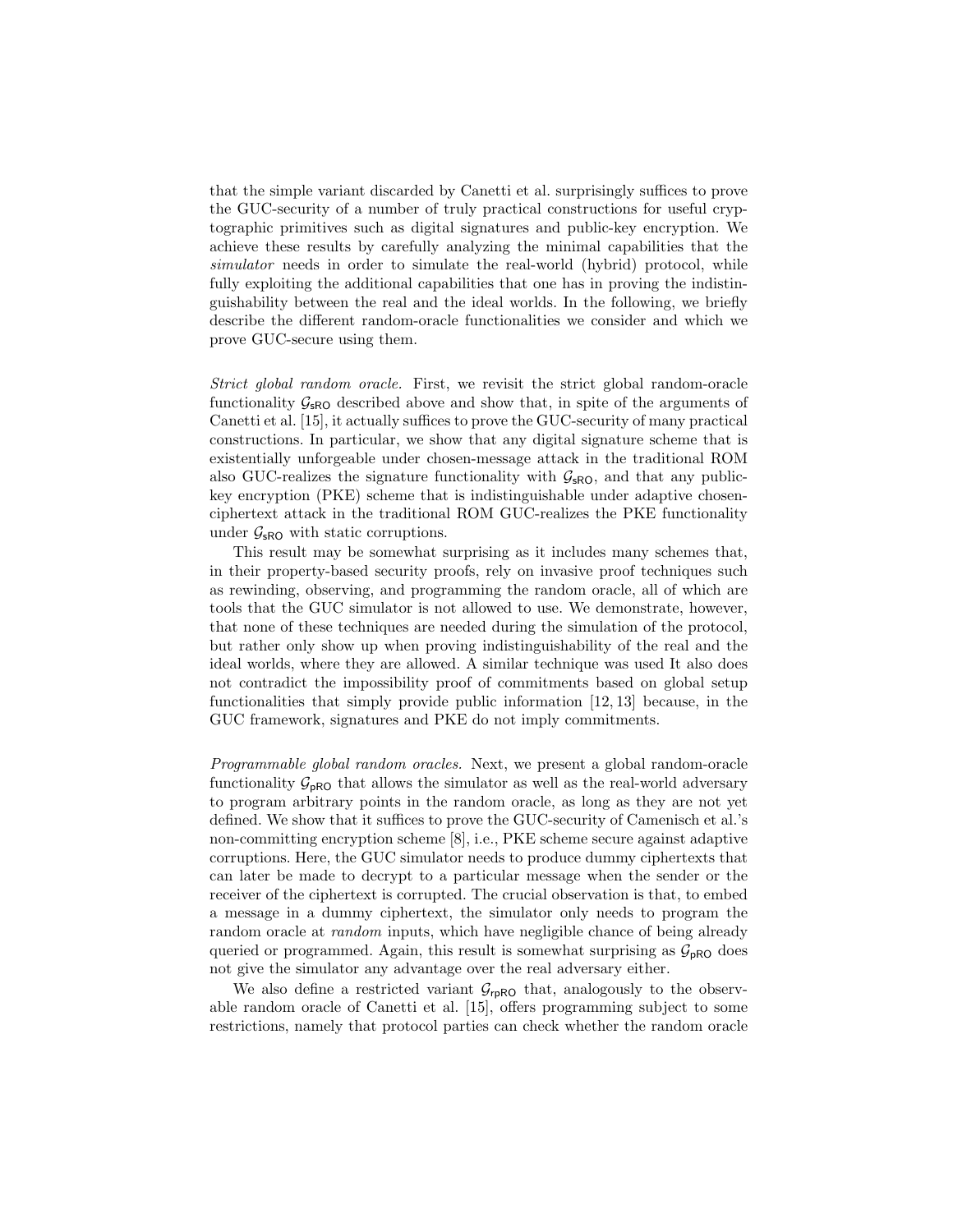was programmed on a particular point. If the adversary tries to cheat by programming the random oracle, then honest parties have a means of detecting this misbehavior. However, we will see that the simulator can hide its programming from the adversary, giving it a clear advantage over the real-world adversary. We use it to GUC-realize the commitment functionality through a new construction that, with only two exponentiations per party and two rounds of communication, is considerably more efficient than the one of Canetti et al. [15], which required five exponentiations and five rounds of communication.

Programmable and observable global random oracle. Finally, we describe a global random-oracle functionality  $G_{\text{rooRO}}$  that combines the restricted forms of programmability and observability. We then show that this functionality allows us to prove that commitments can be GUC-realized by the most natural and efficient random-oracle based scheme where a commitment  $c = \mathcal{H}(m||r)$  is the hash of the random opening information  $r$  and the message  $m$ .

Transformations between different oracles. While our different types of oracles allow us to securely realize different protocols, the variety in oracles partially defies the original goal of modeling the situation where all protocols use the same hash function. We therefore explore some relations among the different types by presenting efficient protocol transformations that turn any protocol that securely realizes a functionality with one type of random oracle into a protocol that securely realizes the same functionality with a different type.

Other related work. Dodis et al. [17] already realized that rewinding can be used in the indistinguishability proof in the GUC model, as long as it's not used in the simulation itself. In a broader sense, our work complements existing studies on the impact of programmability and observability of random oracles in security reductions. Fischlin et al. [18] and Bhattacharyya and Mukherjee [6] have proposed formalizations of non-programmable and weakly-programmable random oracles, e.g., only allowing non-adaptive programmability. Both works give a number of possibility and impossibility results, in particular that fulldomain hash (FDH) signatures can only be proven secure (via black-box reductions) if the random oracle is fully programmable [18]. Non-observable random oracles and their power are studied by Ananth and Bhaskarin [1], showing that Schnorr and probabilistic RSA-FDH signatures can be proven secure. All these works focus on the use of random oracles in individual reductions, whereas our work proposes globally re-usable random-oracle functionalities within the UC framework. The strict random oracle functionality  $\mathcal{G}_{\text{SRO}}$  that we analyze is comparable to a non-programmable and non-observable random oracle, so our result that any unforgeable signature scheme is also GUC-secure w.r.t.  $\mathcal{G}_{\text{SRO}}$  may seem to contradict the above results. However, the  $\mathcal{G}_{\mathsf{SRO}}$  functionality imposes these restrictions only for the GUC simulator, whereas the reduction can fully program the random oracle.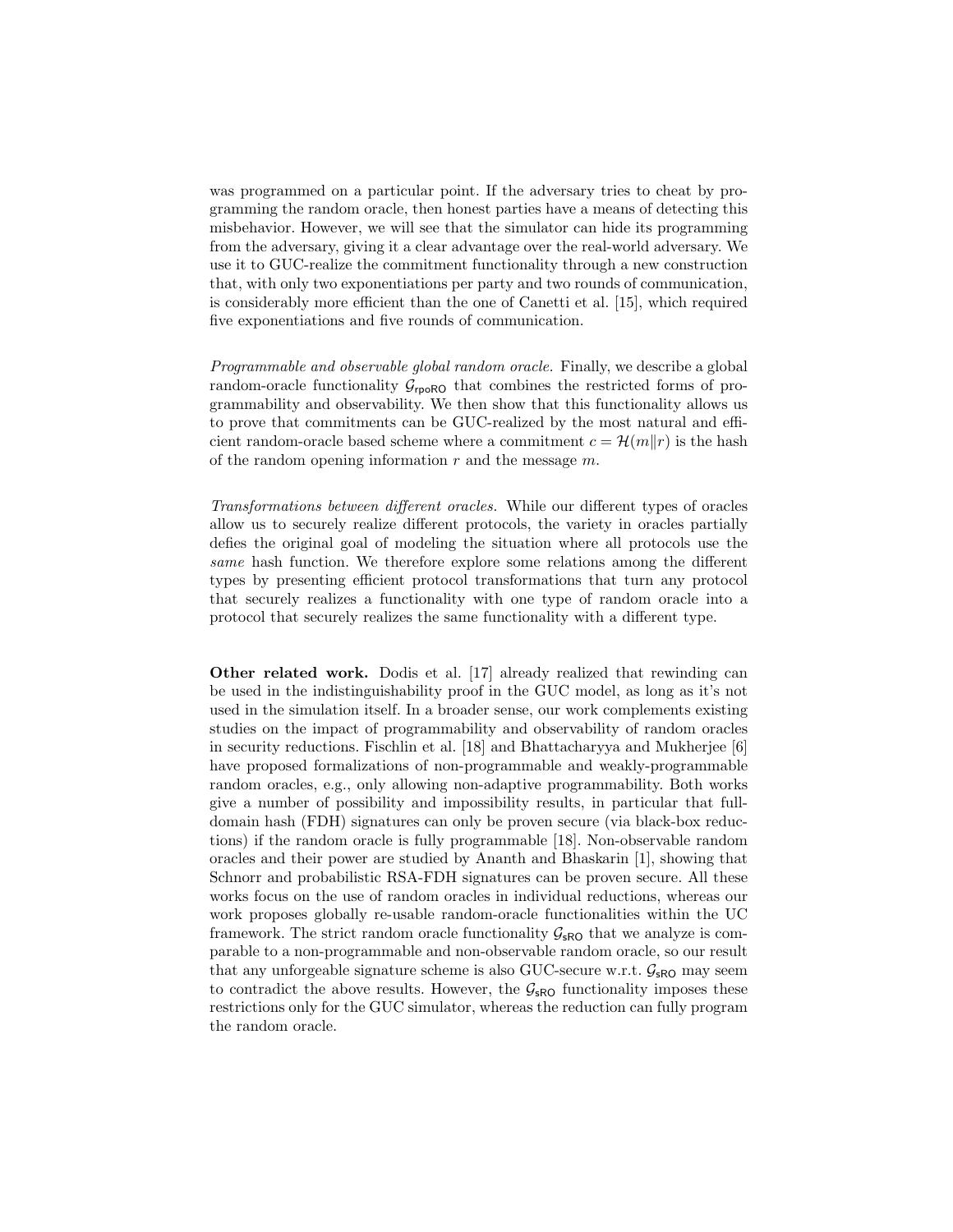Summary. Our results clearly paint a much more positive picture for global random oracles than was given in the literature so far. We present several formulations of globally accessible random-oracle functionalities that allow to prove the composable security of some of the most efficient signature, PKE, and commitment schemes that are currently known. We even show that the most natural formulation, the strict global random oracle  $\mathcal{G}_{\text{SRO}}$  that was previously considered useless, suffices to prove GUC-secure a large class of efficient signature and encryption schemes. By doing so, our work brings the (composable) ROM back closer to its original intention: to provide an *intuitive* idealization of hash functions that enables to prove the security of highly efficient protocols. We expect that our results will give rise to many more practical cryptographic protocols that can be proven GUC-secure, among them known protocols that have been proven secure in the traditional ROM model.

## 2 Preliminaries

In the rest of this work, we use "iff" for "if and only if", "w.l.o.g." for "without loss of generality", and  $n \in \mathbb{N}$  to denote the security parameter. A function  $\varepsilon(n)$  is negligible if it is asymptotically smaller than  $1/p(n)$  for every polynomial function p. We denote by  $x \stackrel{s}{\leftarrow} X$  that x is a sample from the uniform distribution over the set X. When A is a probabilistic algorithm, then  $y := A(x; r)$  means that y is assigned the outcome of a run of A on input x with coins r. Two distributions X and Y over a domain  $\Sigma(n)$  are said to be *computationally indistinguishable*, written  $X \approx Y$ , if for any PPT algorithm  $\mathcal{A}, |\mathcal{A}(X(s)) - \mathcal{A}(Y(s))|$  is negligible for all  $s \in \Sigma(n)$ .

#### 2.1 The Basic and Generalized UC Frameworks

Basic UC. The universal composability (UC) framework [10, 9] is a framework to define and prove the security of protocols. It follows the simulation-based security paradigm, meaning that security of a protocol is defined as the simulatability of the protocol based on an ideal functionality  $\mathcal F$ . In an imaginary ideal world, parties hand their protocol inputs to a trusted party running  $\mathcal{F}$ , where  $\mathcal{F}$  by construction executes the task at hand in a secure manner. A protocol  $\pi$  is considered a secure realization of  $\mathcal F$  if the real world, in which parties execute the real protocol, is indistinguishable from the ideal world. Namely, for every real-world adversary A attacking the protocol, we can design an ideal-world attacker (simulator)  $S$  that performs an equivalent attack in the ideal world. As the ideal world is secure by construction, this means that there are no meaningful attacks on the real-world protocol either.

One of the goals of UC is to simplify the security analysis of protocols, by guaranteeing secure composition of protocols and, consequently, allowing for modular security proofs. One can design a protocol  $\pi$  assuming the availability of an ideal functionality  $\mathcal{F}'$ , i.e.,  $\pi$  is a  $\mathcal{F}'$ -hybrid protocol. If  $\pi$  securely realizes F, and another protocol  $\pi'$  securely realizes  $\mathcal{F}'$ , then the composition theorem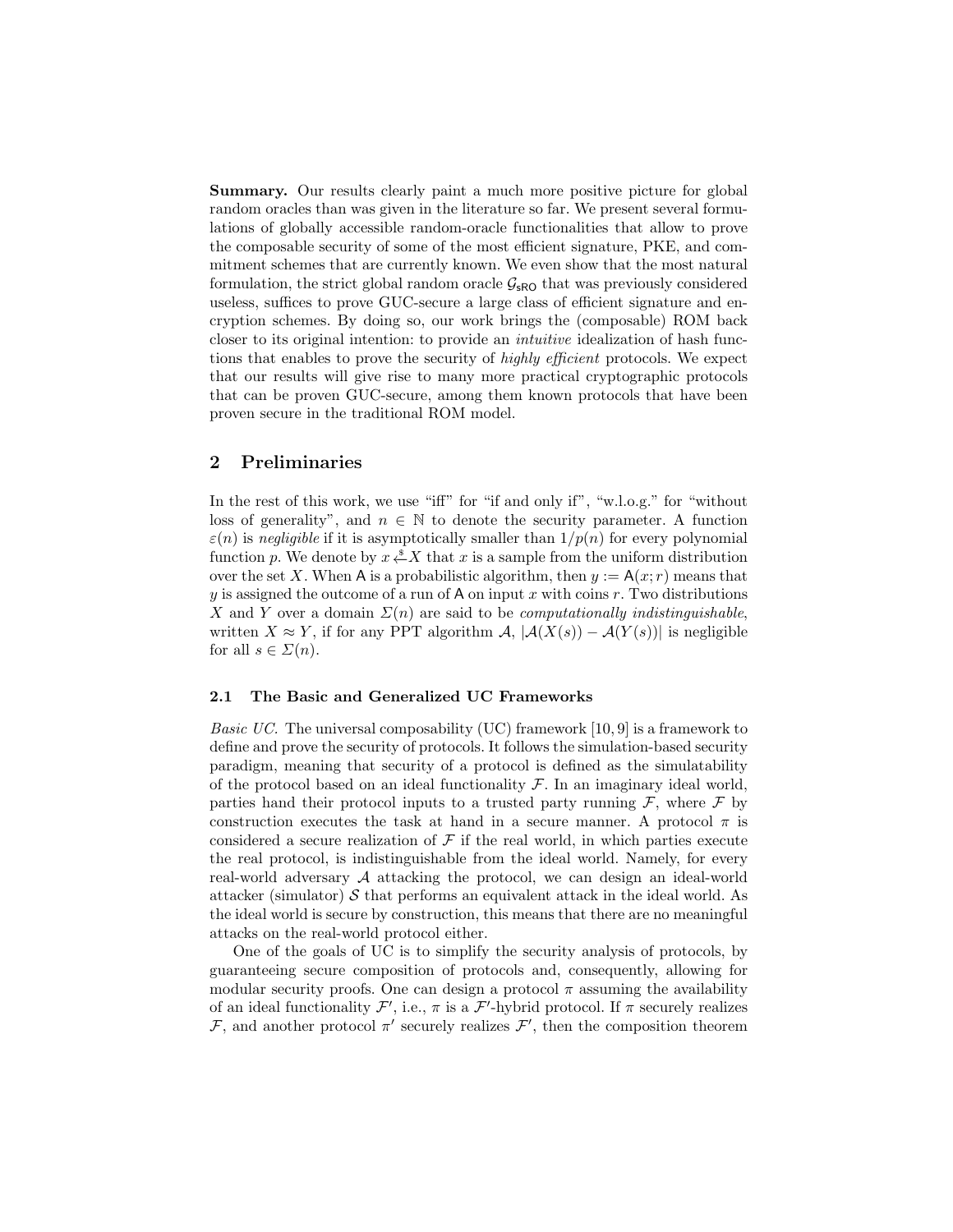guarantees that  $\pi$  composed with  $\pi'$  (i.e., replacing  $\pi'$  with  $\mathcal{F}'$ ) is a secure realization of  $\mathcal{F}$ .

Security is defined through an interactive Turing machine (ITM)  $\mathcal Z$  that models the environment of the protocol and chooses protocol inputs to all participants. Let  $\text{EXEC}_{\pi,\mathcal{A},\mathcal{Z}}$  denote the output of  $\mathcal Z$  in the real world, running with protocol  $\pi$  and adversary A, and let IDEAL<sub>F, S, Z</sub> denote its output in the ideal world, running with functionality  $\mathcal F$  and simulator  $\mathcal S$ . Protocol  $\pi$  securely realizes  $\mathcal F$  if for every polynomial-time adversary  $\mathcal A$ , there exists a simulator  $\mathcal S$ such that for every environment  $\mathcal{Z}, \text{EXEC}_{\pi,\mathcal{A},\mathcal{Z}} \approx \text{IDEAL}_{\mathcal{F},\mathcal{S},\mathcal{Z}}$ .

Generalized UC. A Basic UC protocol using random oracles is modeled as a  $\mathcal{F}_{\text{RO}}$ hybrid protocol. Since an instance of a Basic UC functionality can only be used by a single protocol instance, this means that every protocol instance uses its own random oracle that is completely independent of other protocol instances' random oracles. As the random-oracle model is supposed to be an idealization of real-world hash functions, this is not a very realistic model: Given that we only have a handful of standardized hash functions, it's hard to argue their independence across many protocol instances.

To address these limitations of Basic UC, Canetti et al [12] introduced the Generalized UC (GUC) framework, which allows for shared "global" ideal functionalities (denoted by  $\mathcal{G}$ ) that can be used by all protocol instances. Additionally, GUC gives the environment more powers in the UC experiment. Let  $GEXEC_{\pi,\mathcal{A},\mathcal{Z}}$  be defined as  $EXEC_{\pi,\mathcal{A},\mathcal{Z}}$ , except that the environment  $\mathcal Z$  is no longer constrained, meaning that it is allowed to start arbitrary protocols in addition to the challenge protocol  $\pi$ . Similarly, GIDEAL $_{\mathcal{F},\mathcal{S},\mathcal{Z}}$  is equivalent to IDEAL<sub>F,S,Z</sub> but Z is now unconstrained. If  $\pi$  is a G-hybrid protocol, where  $\mathcal G$  is some shared functionality, then  $\mathcal Z$  can start additional  $\mathcal G$ -hybrid protocols, possibly learning information about or influencing the state of G.

**Definition 1.** Protocol  $\pi$  GUC-emulates protocol  $\varphi$  if for every adversary A there exists an adversary S such that for all unconstrained environments  $\mathcal{Z},$  $GEXEC_{\pi,\mathcal{A},\mathcal{Z}} \approx GEXEC_{\varphi,\mathcal{S},\mathcal{Z}}.$ 

**Definition 2.** Protocol  $\pi$  GUC-realizes ideal functionality F if for every adversary A there exists a simulator S such that for all unconstrained environments  $\mathcal{Z}, \text{GEXEC}_{\pi, \mathcal{A}, \mathcal{Z}} \approx \text{GIDEAL}_{\mathcal{F}, \mathcal{S}, \mathcal{Z}}.$ 

GUC gives very strong security guarantees, as the unconstrained environment can run arbitrary protocols in parallel with the challenge protocol, where the different protocol instances might share access to global functionalities. However, exactly this flexibility makes it hard to reason about the GUC experiment. To address this, Canetti et al. also introduced Externalized UC (EUC). Typically, a protocol  $\pi$  uses many local hybrid functionalities  $\mathcal F$  but only uses a single shared functionality  $\mathcal{G}$ . Such protocols are called  $\mathcal{G}$ -subroutine respecting, and EUC allows for simpler security proofs for such protocols. Rather than considering unconstrained environments, EUC considers G-externally constrained environments. Such environments can invoke only a single instance of the challenge pro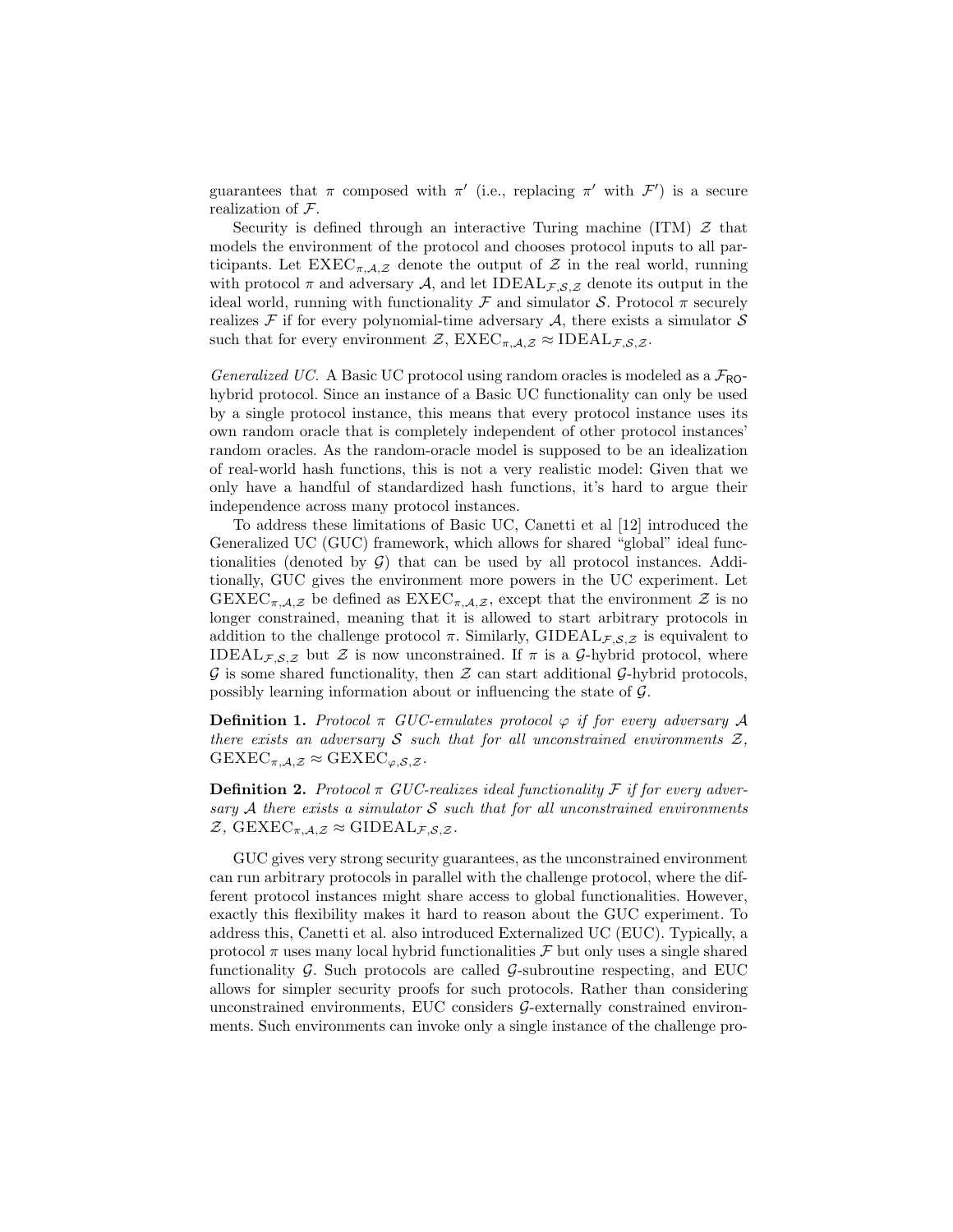tocol, but can additionally query the shared functionality  $\mathcal G$  through dummy parties that are not part of the challenge protocol. The EUC experiment is equivalent to the Basic UC experiment, except that it considers G-externally constrained environments: A G-subroutine respecting protocol  $\pi$  EUC-emulates a protocol  $\varphi$ if for every polynomial-time adversary  $A$  there is an adversary  $S$  such that for every G-externally constrained environment  $\text{EXEC}^{\mathcal{G}}_{\pi,\mathcal{A},\mathcal{Z}} \approx \text{EXEC}^{\mathcal{G}}_{\varphi,\mathcal{S},\mathcal{Z}}$ . Figure 2(b) depicts EUC-emulation and shows that this setting is much simpler to reason about than GUC-emulation: We can reason about this static setup, rather than having to imagine arbitrary protocols running alongside the challenge protocol. Canetti et al. prove that showing EUC-emulation is useful to obtain GUC-emulation.

**Theorem 1.** Let  $\pi$  be a G-subroutine respecting protocol, then protocol  $\pi$  GUCemulates protocol  $\varphi$  if and only if  $\pi$  G-EUC-emulates  $\varphi$ .

Conventions. When specifying ideal functionalities, we will use some conventions for ease of notation. For a non-shared functionality with session id sid, we write "On input x from party  $\mathcal{P}$ ", where it is understood the input comes from machine  $(\mathcal{P}, \mathsf{sid})$ . For shared functionalities, machines from any session may provide input, so we always specify both the party identity and the session identity of machines. In some cases an ideal functionality requires immediate input from the adversary. In such cases we write "wait for input  $x$  from the adversary", which is formally defined by Camenisch et al. [7].

#### 2.2 Basic Building Blocks

One-Way Trapdoor Permutations. A (family of) one-way trapdoor permutations is a tuple OWTP := (OWTP.Gen, OWTP.Sample, OWTP.Eval, OWTP.Invert) of PPT algorithms. On input n; OWTP.Gen outputs: a permutation domain  $\Sigma$ (e.g.,  $\mathbb{Z}_N$  for an RSA modulus N), and efficient representations of, respectively, a permutation  $\varphi$  in the family (e.g., an RSA public exponent e), and of its inverse  $\varphi^{-1}$  (e.g., an RSA secret exponent d). Security requires that no PPT adversary can invert a point  $y = \varphi(x)$  for a random challenge template  $(\Sigma, \varphi, y)$  with nonnegligible probability. We will often use OWTPs to generate public and secret keys for, e.g., signature schemes or encryption schemes by, e.g., setting  $pk =$  $(\Sigma, \varphi)$  and sk =  $\varphi^{-1}$ . W.l.o.g. in the following we assume that the representation of  $\Sigma$  also includes the related security parameter n, and secret keys also include the public part. Notice that, in general, OWTP.Invert also takes  $\varphi$  as input, although in practice this might be unnecessary, depending on the particular OWTP in exam.

Signature Schemes. A (stateless) signature scheme is a tuple  $SIG = (KGen, Sign,$ Verify) of polynomial time algorithms, where KGen and Sign can be probabilistic and Verify is deterministic. On input the security parameter, KGen outputs a public/secret key pair (pk,sk). Sign takes as input sk (and we write this as a shorthand notation  $Sign_{sk}$ ) and a message m, and outputs a signature  $\sigma$ . Verify takes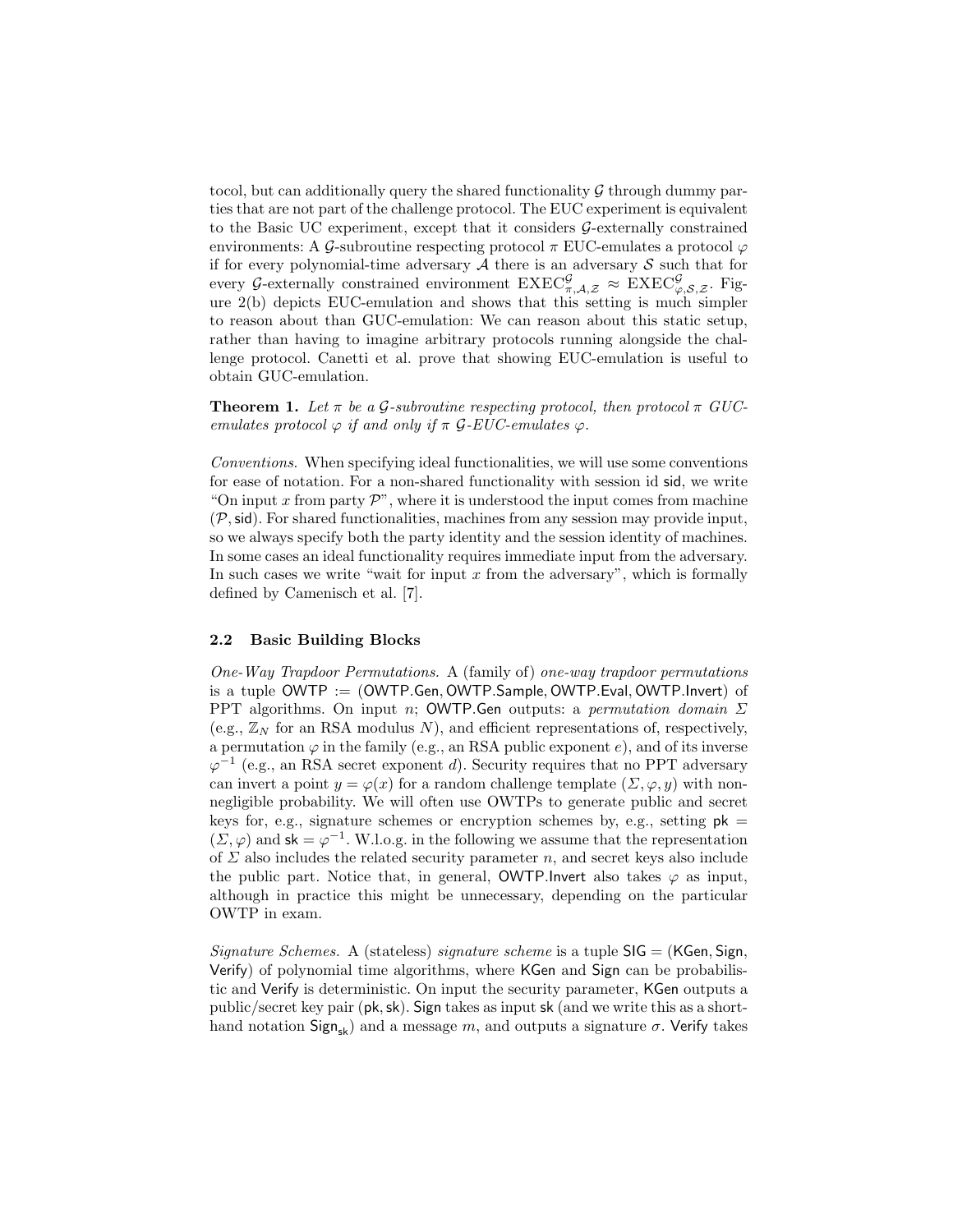$\mathcal{G}_{\text{sRO}}$  – functionality for the strict global random oracle. **Parameters:** output size  $\ell(n)$ Variables: initially empty list  $List_{\mathcal{H}}$ 1. Query: on input (HashQuery, m) from a machine  $(\mathcal{P}, \mathsf{sid})$ , proceed as follows.  $-$  Find h such that  $(m, h) \in$  List<sub>H</sub>. If no such h exists, let  $h \leftarrow \{0, 1\}^{\ell(n)}$  and store  $(m, h)$  in List<sub>H</sub>. - Output (HashConfirm, h) to  $(\mathcal{P}, \mathsf{sid})$ .

Fig. 1: The strict global random oracle functionality  $\mathcal{G}_{\text{SRO}}$  that does not give any extra power to anyone (mentioned but not defined by Canetti et al. [15]).

as input a public key pk (and we write this as a shorthand notation  $Verify_{nk}$ ), a message m and a signature  $\sigma$ , and outputs a single bit denoting acceptance or rejection of the signature. The standard security notion we assume for signature schemes is existential unforgeability under chosen message attacks (EUF- $CMA$ ) [20], which we recall here briefly. In such game-based security notion, an adversary is allowed to perform a number of signature queries, adaptively, on messages of his choice for a secret key generated by a challenger. Then, he wins the game if he manages to output a valid signature for a fresh message for that key. We say that a signature scheme is EUF-CMA secure if no PPT adversary can win this game with more than negligible probability.

Public-Key Encryption Schemes. A public-key encryption scheme is a tuple of PPT algorithms  $\Pi = (KGen, Enc, Dec)$ . On input n, KGen outputs a public/private key pair (pk, sk). Enc takes as input a public key pk (and we write this as a shorthand notation  $Enc_{pk}$  and a plaintext m, and outputs a ciphertext c. Dec takes as input a secret key sk (and we write this as a shorthand notation  $Dec_{sk}$ ) and a ciphertext c, and outputs either  $\perp_m$  or a message m. The standard security notion we assume for public-key encryption schemes is *indistinguisha*bility under adaptive chosen message attacks (IND-CCA2) [2], which we recall here briefly. In such game-based security notion, an adversary sends a challenge plaintext of his choice to an external challenger, who generates a key pair and either responds to the adversary with an encryption of the challenge plaintext, or with the encryption of a random plaintext (having the same leakage as the original plaintext, in case we are considering corruption models), the goal of the adversary being to distinguish which is the case. We say that a PKE scheme is IND-CCA2 secure if no PPT adversary can win this game with more than negligible advantage over guessing, even if allowed to query adaptively a decryption oracle on any ciphertext of his choice – except the challenge ciphertext.

## 3 Strict Random Oracle

This section focuses on the so-called *strict* global random oracle  $\mathcal{G}_{\textsf{sRO}}$  depicted in Figure 1, which is the most natural definition of a global random oracle: on a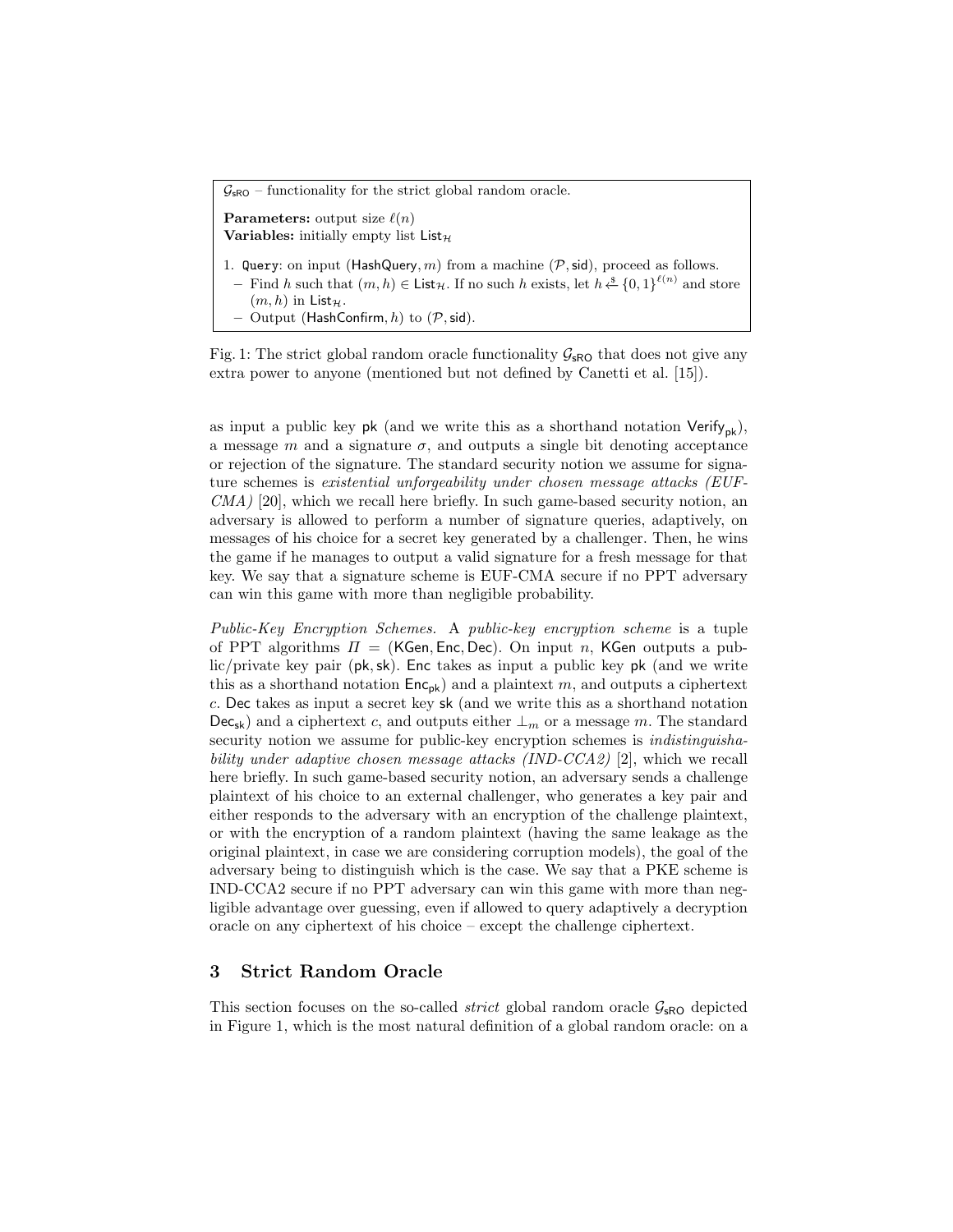

(a) Local random oracle: the simulator simulates the RO and has full control.

(b) Global random oracle: the random oracle is external to the simulator.

Fig. 2: The UC experiment with a local random oracle (a) and the EUC experiment with a global random oracle (b).



Fig. 3: Reduction  $\beta$  from a real-world adversary  $\mathcal A$  and a black-box environment Z, simulating all the ideal functionalities (even the global ones) and playing against an external challenger C.

fresh input  $m$ , a random value  $h$  is chosen, while on repeating inputs, a consistent answer is given back. This natural definition was discussed by Canetti et al. [15] but discarded as it does not suffice to realize  $\mathcal{F}_{COM}$ . While this is true, we will argue that  $\mathcal{G}_{\text{sRO}}$  is still useful to realize other functionalities.

The code of  $\mathcal{G}_{\text{SRO}}$  is identical to that of a *local* random oracle  $\mathcal{F}_{\text{RO}}$  in UC. In Basic UC, this is a very strong definition, as it gives the simulator a lot of power: In the ideal world, it can simulate the random oracle  $\mathcal{F}_{\text{RO}}$ , which gives it the ability to observe all queries and program the random oracle on the fly (cf. Figure 2(a)). In GUC, the global random oracle  $\mathcal{G}_{\text{SRO}}$  is present in both worlds and the environment can access it (cf. Figure  $2(b)$ ). In particular, the simulator is not given control of  $\mathcal{G}_{\text{SRO}}$  and hence cannot simulate it. Therefore, the simulator has no more power over the random oracle than explicitly offered through the interfaces of the global functionality. In the case of  $\mathcal{G}_{\text{SRO}}$ , the simulator can neither program the random oracle, nor observe the queries made.

As the simulator obtains no relevant advantage over the real-world adversary when interacting with  $\mathcal{G}_{\text{SRO}}$ , one might wonder how it could help in security proofs. The main observation is that the situation is different when one proves that the real and ideal world are indistinguishable. Here one needs to show that no environment can distinguish between the real and ideal world and thus, when doing so, one has full control over the global functionality. This is for instance the case when using the (distinguishing) environment in a cryptographic reduction: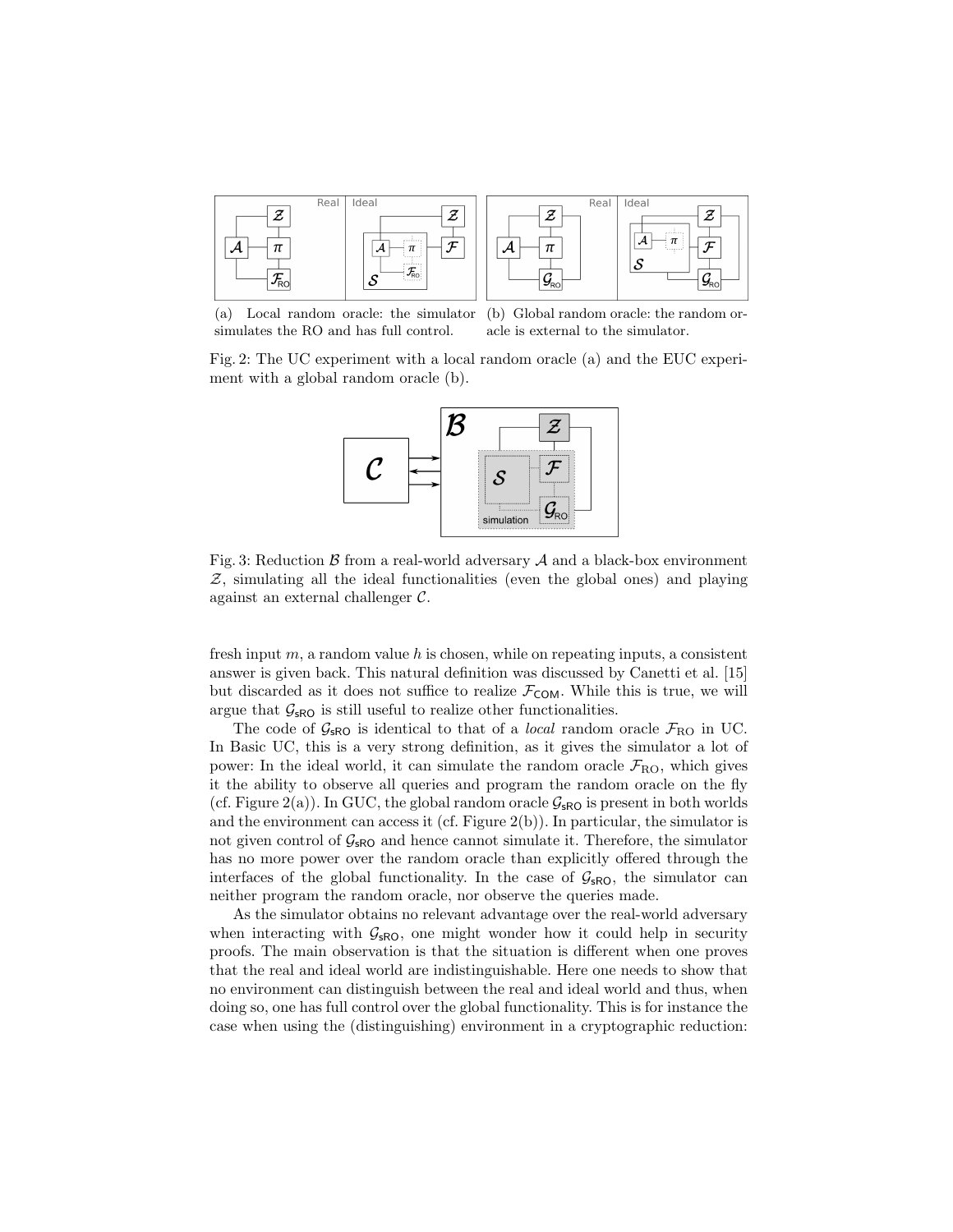as depicted in Figure 3, the reduction algorithm  $\beta$  simulates the complete view of the environment  $\mathcal{Z}$ , including the global  $\mathcal{G}_{\text{SRO}}$ , allowing  $\mathcal{B}$  to freely observe and program  $\mathcal{G}_{\text{SRO}}$ . As a matter of facts,  $\beta$  can also rewind the environment here – another power that the simulator  $S$  does not have but is useful in the security analysis of many schemes. It turns out that for some primitives, the EUC simulator does not need to program or observe the random oracle, but only needs to do so when proving that no environment can distinguish between the real and the ideal world.

This allows us to prove a surprisingly wide range of practical protocols secure with respect to  $\mathcal{G}_{sRO}$ . First, we prove that any signature scheme proven to be EUF-CMA in the local random-oracle model yields UC secure signatures with respect the global  $\mathcal{G}_{\text{SRO}}$ . Second, we show that any public-key encryption scheme proven to be IND-CCA2 secure with local random oracles yields UC secure public-key encryption (with respect to static corruptions), again with the global  $G<sub>sRO</sub>$ . These results show that highly practical schemes such as Schnorr signatures [23], RSA full-domain hash signatures [3, 16], RSA-PSS signatures [5], RSA-OAEP encryption [4], and the Fujisaki-Okamoto transform [19] all remain secure when all schemes share a single hash function that is modeled as a strict global random oracle. This is remarkable, as their security proofs in the local random-oracle model involve techniques that are not available to an EUC simulator: signature schemes typically require programming of random-oracle outputs to simulate signatures, PKE schemes typically require observing the adversary's queries to simulate decryption queries, and Schnorr signatures need to rewind the adversary in a forking argument [22] to extract a witness. However, it turns out, this rewinding is only necessary in the reduction  $\beta$  showing that no distinguishing environment  $\mathcal Z$  can exist and we can show that all these schemes can safely be used in composition with arbitrary protocols and with a natural, globally accessible random-oracle functionality  $\mathcal{G}_{\text{SRO}}$ .

#### 3.1 Composable Signatures using  $\mathcal{G}_{\text{SRO}}$

Let SIG = (KGen, Sign, Verify) be an EUF-CMA secure signature scheme in the ROM. We show that this directly yields a secure realization of UC signatures  $\mathcal{F}_{\text{SIG}}$  with respect to a strict global random oracle  $\mathcal{G}_{\text{SRO}}$ . We assume that SIG uses a single random oracle that maps to  ${0,1}^{\ell(n)}$ . Protocols requiring multiple random oracles or mapping into different ranges can be constructed using standard domain separation and length extension techniques.

We define  $\pi_{\text{SIG}}$  to be SIG phrased as a GUC protocol. Whenever an algorithm of SIG makes a call to a random oracle,  $\pi_{\text{SIG}}$  makes a call to  $\mathcal{G}_{\text{SRO}}$ .

- 1. On input (KeyGen, sid), signer  $P$  proceeds as follows.
	- Check that  $sid = (P, sid')$  for some sid', and no record (sid, sk) exists.
	- Run (pk, sk)  $\leftarrow$  SIG.KGen(n) and store (sid, sk).
	- Output (KeyConf,sid, pk).
- 2. On input (Sign, sid, m), signer  $P$  proceeds as follows.
	- Retrieve record (sid,sk), abort if no record exists.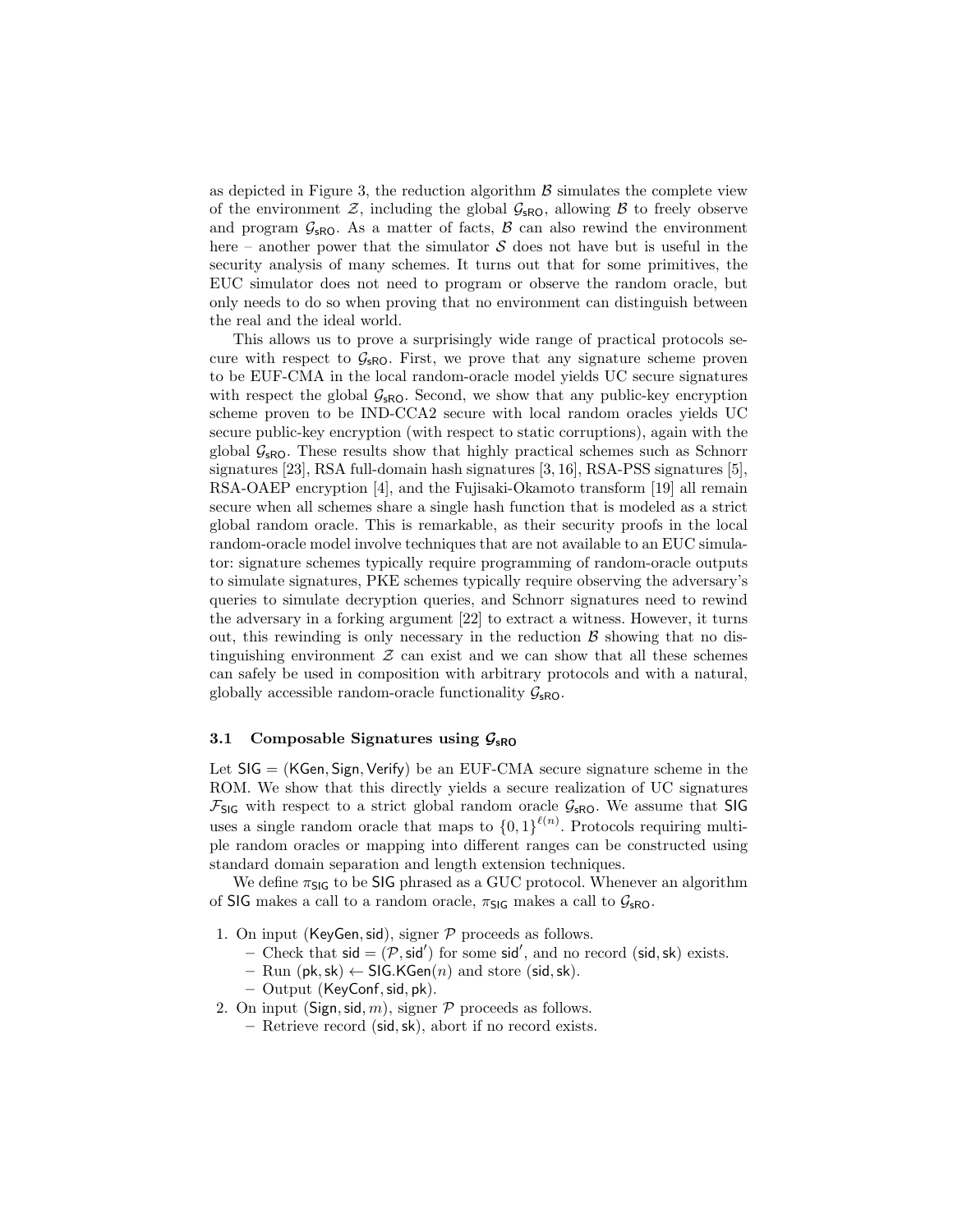$\mathcal{F}_{\text{SIG}}$  – functionality for public-key signatures. Variables: initially empty records keyrec and sigrec. 1. Key Generation. On input (KeyGen, sid) from a party  $P$ . - If sid  $\neq$   $(P,$  sid') or a record (keyrec, sid, pk) exists, then abort. – Send (KeyGen, sid) to  $A$  and wait for (KeyConf, sid, pk) from  $A$ . If a record (sigrec, sid,  $*,*,$  pk,  $*)$  exists, abort (Consistency). – Create record (keyrec,sid, pk). – Output (KeyConf, sid, pk) to  $P$ . 2. Signature Generation. On input (Sign, sid, m) from  $P$ . - If sid  $\neq$   $(P,$  sid') or no record (keyrec, sid, pk) exists, then abort. – Send (Sign, sid, m) to A, and wait for (Signature, sid,  $\sigma$ ) from A. – If a record (sigrec, sid,  $m, \sigma$ , pk, false) exists, then abort. – Create record (sigrec, sid,  $m, \sigma$ , pk, true) (Completeness). – Output (Signature, sid,  $\sigma$ ) to  $\mathcal{P}$ . 3. Signature Verification. On input (Verify, sid,  $m, \sigma, \mathsf{pk}'$ ) from some party  $\mathcal V$ . - If a record (sigrec, sid,  $m, \sigma, \mathsf{pk}', b$ ) exists, set  $f \leftarrow b$  (*Consistency*). – Else, if a record (keyrec, sid, pk) exists,  $P$  is honest, and no record (sigrec, sid, m, \*, pk, true) exists, set  $f \leftarrow 0$  (*Unforgeability*). – Else, send (Verify, sid,  $m, \sigma$ , pk') to A and wait for (Verified, sid, b), and set  $f \leftarrow b$ . - Create a record (sigrec, sid,  $m, \sigma, \text{pk}', f$ ) and output (Verified, sid, f) to V.

Fig. 4: The signature functionality  $\mathcal{F}_{\text{SIG}}$  due to Canetti [11].

– Output (Signature, sid,  $\sigma$ ) with  $\sigma \leftarrow$  SIG. Sign(sk, m).

3. On input (Verify, sid,  $m, \sigma, \mathsf{pk}'$ ) a verifier  $\mathcal V$  proceeds as follows.

- Output (Verified, sid, f) with  $f \leftarrow \textsf{SIG}.\textsf{Verify}(\textsf{pk}', \sigma, m)$ .

We will prove that  $\pi_{\text{SIG}}$  will realize UC signatures. There are two main approaches to defining a signature functionality: using adversarially provided algorithms to generate and verify signature objects (e.g., the 2005 version of [9]), or by asking the adversary to create and verify signature objects (e.g., [11]). For a version using algorithms, the functionality will locally create and verify signature objects using the algorithm, without activating the adversary. This means that the algorithms cannot interact with external parties, and in particular communication with external functionalities such as a global random oracle is not permitted. We could modify an algorithm-based  $\mathcal{F}_{\text{SIG}}$  to allow the sign and verify algorithms to communicate only with a global random oracle, but we choose to use an  $\mathcal{F}_{\text{SIG}}$  that interacts with the adversary as this does not require special modifications for signatures with global random oracles.

**Theorem 2.** If SIG is EUF-CMA in the random-oracle model, then  $\pi_{\text{SIG}}$  GUCrealizes  $\mathcal{F}_{\text{SIG}}$  (as defined in Figure 4) in the  $\mathcal{G}_{\text{SRO}}$ -hybrid model.

*Proof.* By the fact that  $\pi_{\text{SIG}}$  is  $\mathcal{G}_{\text{SRO}}$ -subroutine respecting and by Theorem 1, it is sufficient to show that  $\pi_{\text{SIG}}$   $\mathcal{G}_{\text{SRO}}$ -EUC-realizes  $\mathcal{F}_{\text{SIG}}$ . We define the UC simulator  $S$  as follows.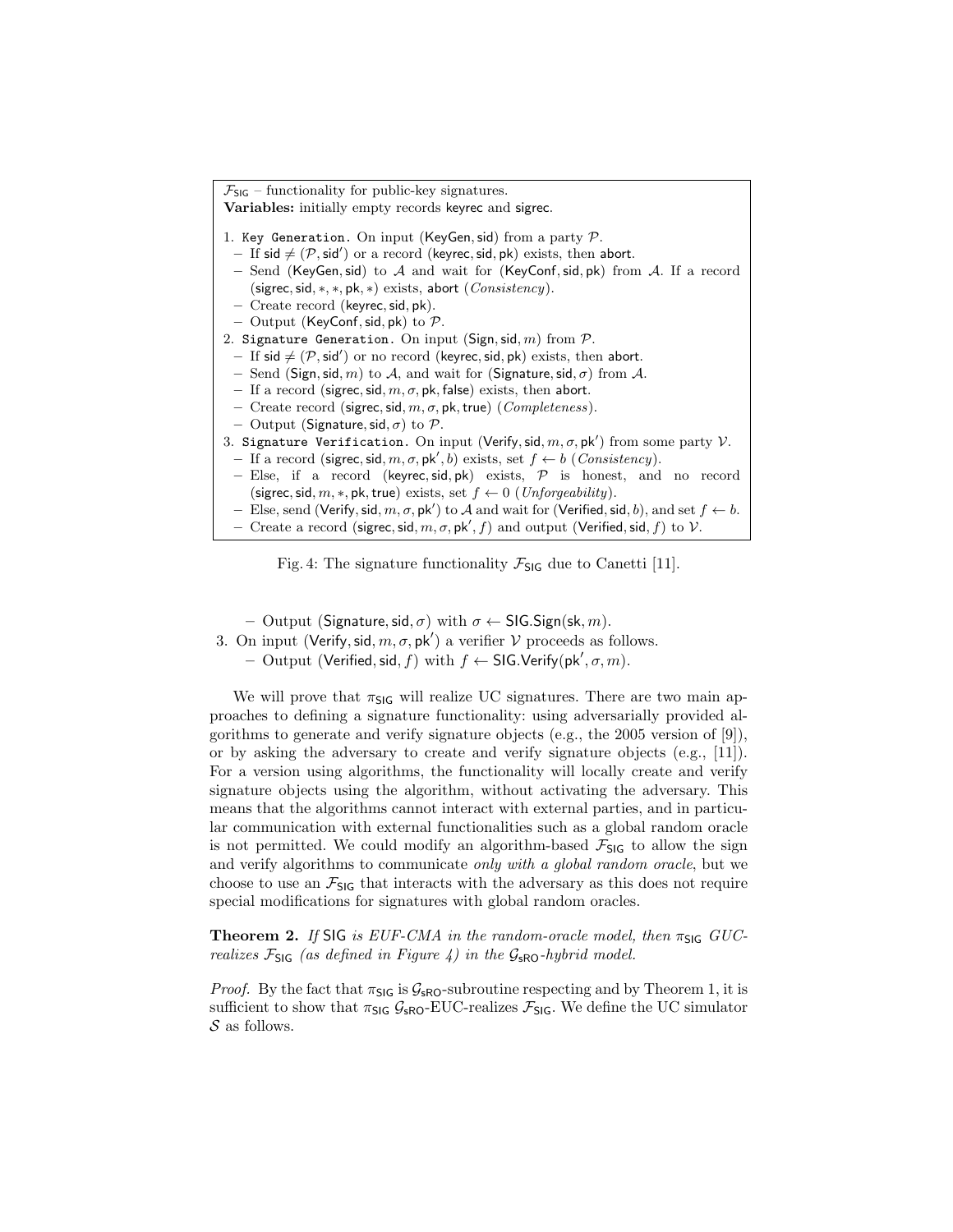- 1. Key Generation. On input (KeyGen, sid) from  $\mathcal{F}_{\text{SIG}}$ , where sid =  $(\mathcal{P}, \text{sid}')$ and  $P$  is honest.
	- Simulate honest signer " $\mathcal{P}$ ", and give it input (KeyGen, sid).
	- When " $\mathcal{P}$ " outputs (KeyConf, sid, pk) (where pk is generated according to  $\pi_{\text{SIG}}$ ), send (KeyConf, sid, pk) to  $\mathcal{F}_{\text{SIG}}$ .
- 2. Signature Generation. On input (Sign, sid, m) from  $\mathcal{F}_{\text{SIG}}$ , where sid =  $(\overline{P}, \mathsf{sid}')$  and  $\overline{P}$  is honest.
	- Run simulated honest signer " $\mathcal{P}$ " with input (Sign, sid, m).
	- When " $\mathcal{P}$ " outputs (Signature, sid,  $\sigma$ ) (where  $\sigma$  is generated according to  $\pi_{\text{SIG}}$ ), send (Signature, sid,  $\sigma$ ) to  $\mathcal{F}_{\text{SIG}}$ .
- 3. Signature Verification. On input (Verify, sid,  $m, \sigma, \mathsf{pk}'$ ) from  $\mathcal{F}_{\mathsf{SIG}}$ , where  $\mathsf{sid} = (\mathcal{P}, \mathsf{sid}').$ 
	- $-$  Run  $f$  ← SIG.Verify(pk',  $\sigma, m$ ), and send (Verified, sid,  $f$ ) to  $\mathcal{F}_{\textsf{SIG}}.$

We must show that  $\pi_{\text{SIG}}$  realizes  $\mathcal{F}_{\text{SIG}}$  in the Basic UC sense, but with respect to  $\mathcal{G}_{\mathsf{SRO}}$ -externally constrained environments, i.e., the environment is now allowed to access  $\mathcal{G}_{\text{sRO}}$  via dummy parties in sessions unequal to the challenge session. Without loss of generality, we prove this with respect to the dummy adversary.

During key generation,  $S$  invokes the simulated honest signer  $P$ , so the resulting keys are exactly like in the real world. The only difference is that in the ideal world  $\mathcal{F}_{\text{SIG}}$  can abort key generation in case the provided public key pk already appears in a previous sigrec record. But if this happens it means that  $A$ has successfully found a collision in the public key space, which must be exponentially large as the signature scheme is EUF-CMA by assumption. This means that such event can only happen with negligible probability.

For a corrupt signer, the rest of the simulation is trivially correct: the adversary generates keys and signatures locally, and if an honest party verifies a signature, the simulator simply executes the verification algorithm as a real world party would do, and  $\mathcal{F}_{\text{SIG}}$  does not make further checks (the unforgeability check is only made when the signer is honest). When an honest signer signs, the simulator creates a signature using the real world signing algorithm, and when  $\mathcal{F}_{\text{SIG}}$  asks the simulator to verify a signature, S runs the real world verification algorithm, and  $\mathcal{F}_{\text{SIG}}$  keeps records of the past verification queries to ensure consistency. As the real world verification algorithm is deterministic, storing verification queries does not cause a difference. Finally, when  $S$  provides  $\mathcal{F}_{\text{SIG}}$  with a signature,  $\mathcal{F}_{\text{SIG}}$  checks that there is no stored verification query exists that states the provided signature is invalid. By completeness of the signature scheme, this check will never trigger.

The only remaining difference is that  $\mathcal{F}_{\text{SIG}}$  prevents forgeries: if a verifier uses the correct public key, the signer is honest, and we verify a signature on a message that was never signed,  $\mathcal{F}_{\mathsf{SIG}}$  rejects. This would change the verification outcome of a signature that would be accepted by the real-world verification algorithm. As this event is the only difference between the real and ideal world, what remains to show is that this check changes the verification outcome only with negligible probability. We prove that if there is an environment that causes this event with non-negligible probability, then we can use it to construct a forger  $\beta$  that breaks the EUF-CMA unforgeability of SIG.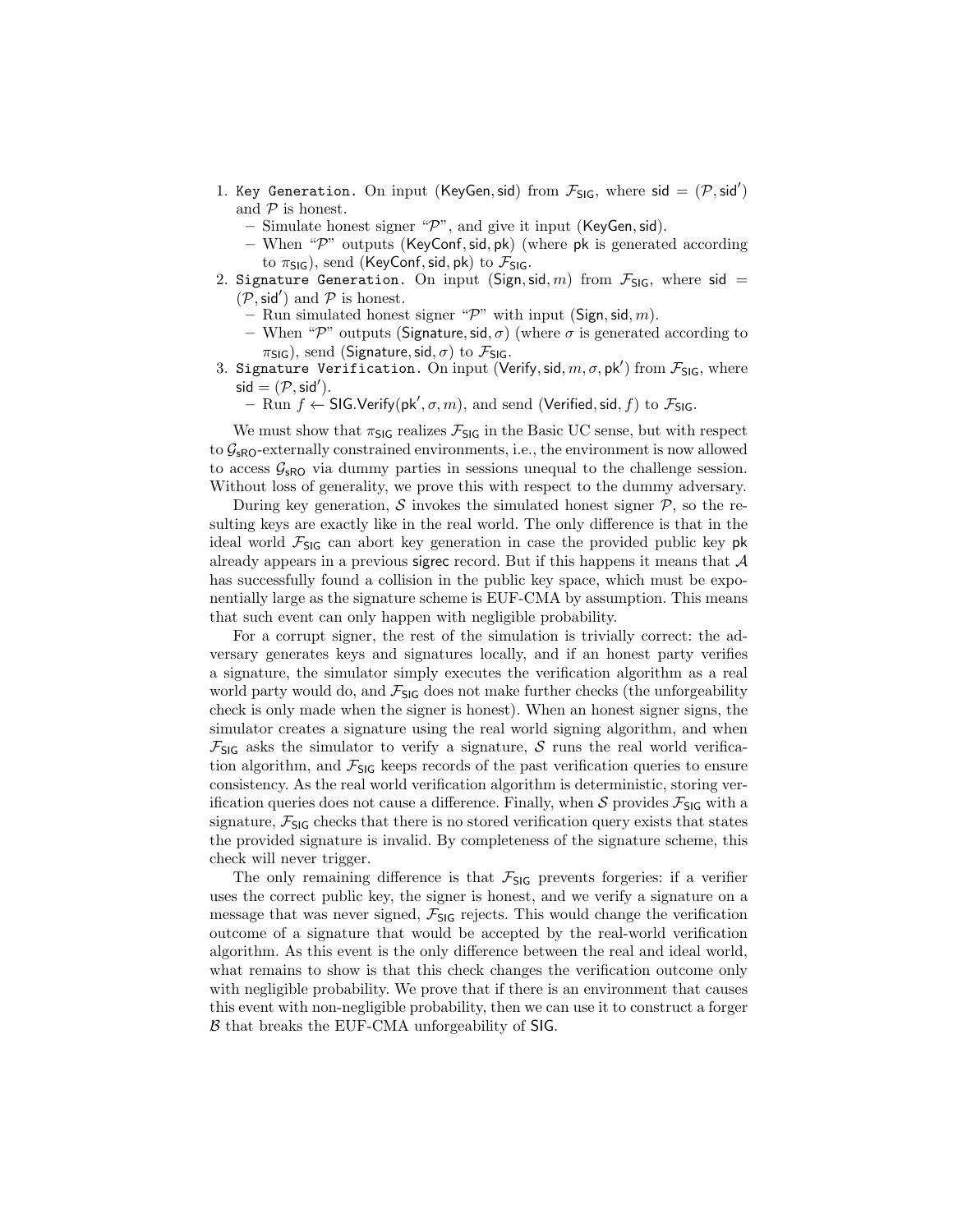Our forger B plays the role of  $\mathcal{F}_{\text{SIG}}$ , S, and even the random oracle  $\mathcal{G}_{\text{SRO}}$ , and has black-box access to the environment  $Z$ . Then  $\beta$  receives a challenge public key pk and is given access to a signing oracle  $\mathcal{O}^{\mathsf{Sign}(\mathsf{sk},\cdot)}$  and to a random oracle RO. It responds  $\mathcal{Z}$ 's  $\mathcal{G}_{\mathsf{sRO}}$  queries by relaying queries and responses to and from RO. It runs the code of  $\mathcal{F}_{\text{SIG}}$  and  $\mathcal{S}$ , but uses  $\mathcal{O}^{\text{Sign}(\text{sk},m)}$  instead of  $\mathcal{F}_{\text{SIG}}$ 's signature generation interface to generate signatures. If the unforgeability check of  $\mathcal{F}_{\text{SIG}}$ triggers for a cryptographically valid signature  $\sigma$  on message m, then we know that B made no query  $\mathcal{O}^{\text{Sign}(\text{sk},m)}$ , meaning that B can submit  $(\sigma, m)$  to win the  $EUF-CMA$  game.  $\square$ 

#### 3.2 Composable Public-Key Encryption using  $\mathcal{G}_{\text{sRO}}$

Let  $PKE = (KGen, Enc, Dec)$  be a CCA2 secure public-key encryption scheme in the ROM. We show that this directly yields a secure realization of GUC public-key encryption  $\mathcal{F}^{\mathcal{L}}_{PKE}$ , as recently defined by Camenisch et al. [8] and depicted in Figure 5), with respect to a strict global random oracle  $\mathcal{G}_{\text{SRO}}$  and static corruptions. As with our result for signature schemes, we require that PKE uses a single random oracle that maps to  $\{0,1\}^{\ell(n)}$ .

We define  $\pi_{\text{PKE}}$  to be PKE phrased as a GUC protocol.

- 1. On input (KeyGen, sid, n), party  $P$  proceeds as follows.
	- Check that  $sid = (P, sid')$  for some sid', and no record (sid, sk) exists.
	- Run (pk, sk)  $\leftarrow$  PKE.KGen(n) and store (sid, sk).
	- Output (KeyConf,sid, pk).
- 2. On input (Encrypt, sid, pk', m), party  $Q$  proceeds as follows.  $-$  Set  $c \leftarrow$  PKE. Enc(pk', m) and output (Ciphertext, sid, c).
- 3. On input (Decrypt, sid, c), party  $P$  proceeds as follows.
	- Retrieve (sid,sk), abort if no such record exist.
		- Set  $m \leftarrow \text{PKE.Dec}(\text{sk}, c)$  and output (Plaintext, sid, m).

**Theorem 3.** Protocol  $\pi_{\text{PKE}}$  GUC-realizes  $\mathcal{F}_{\text{PKE}}^{\mathcal{L}}$  with static corruptions with leakage function  $\mathcal L$  in the  $\mathcal G_{\text{SRO}}$ -hybrid model if PKE is CCA2 secure with leakage  $\mathcal L$ in the ROM.

*Proof.* By the fact that  $\pi_{PKE}$  is  $\mathcal{G}_{SRO}$ -subroutine respecting and by Theorem 1, it is sufficient to show that  $\pi_{\text{PKE}}$   $\mathcal{G}_{\text{sRO}}$ -EUC-realizes  $\mathcal{F}_{\text{PKE}}^{\mathcal{L}}$ .

We define simulator  $S$  as follows.

- 1. On input (KEYGEN, sid).
	- Parse sid as  $(\mathcal{P}, \mathsf{sid'})$ . Note that  $\mathcal P$  is honest, as S does not make KeyGen queries on behalf of corrupt parties.
	- Invoke the simulated receiver " $\mathcal{P}$ " on input (KeyGen, sid) and wait for output (KeyConf, sid, pk) from "P".
	- $-$  Send (KeyConf, sid, pk) to  $\mathcal{F}_{\mathsf{PKE}}^{\mathcal{L}}$ .
- 2. On input (Enc-M, sid, pk', m) with  $m \in \mathcal{M}$ .
	- S picks some honest party "Q" and gives it input (Encrypt, sid, pk', m). Wait for output (Ciphertext, sid, c) from " $Q$ ".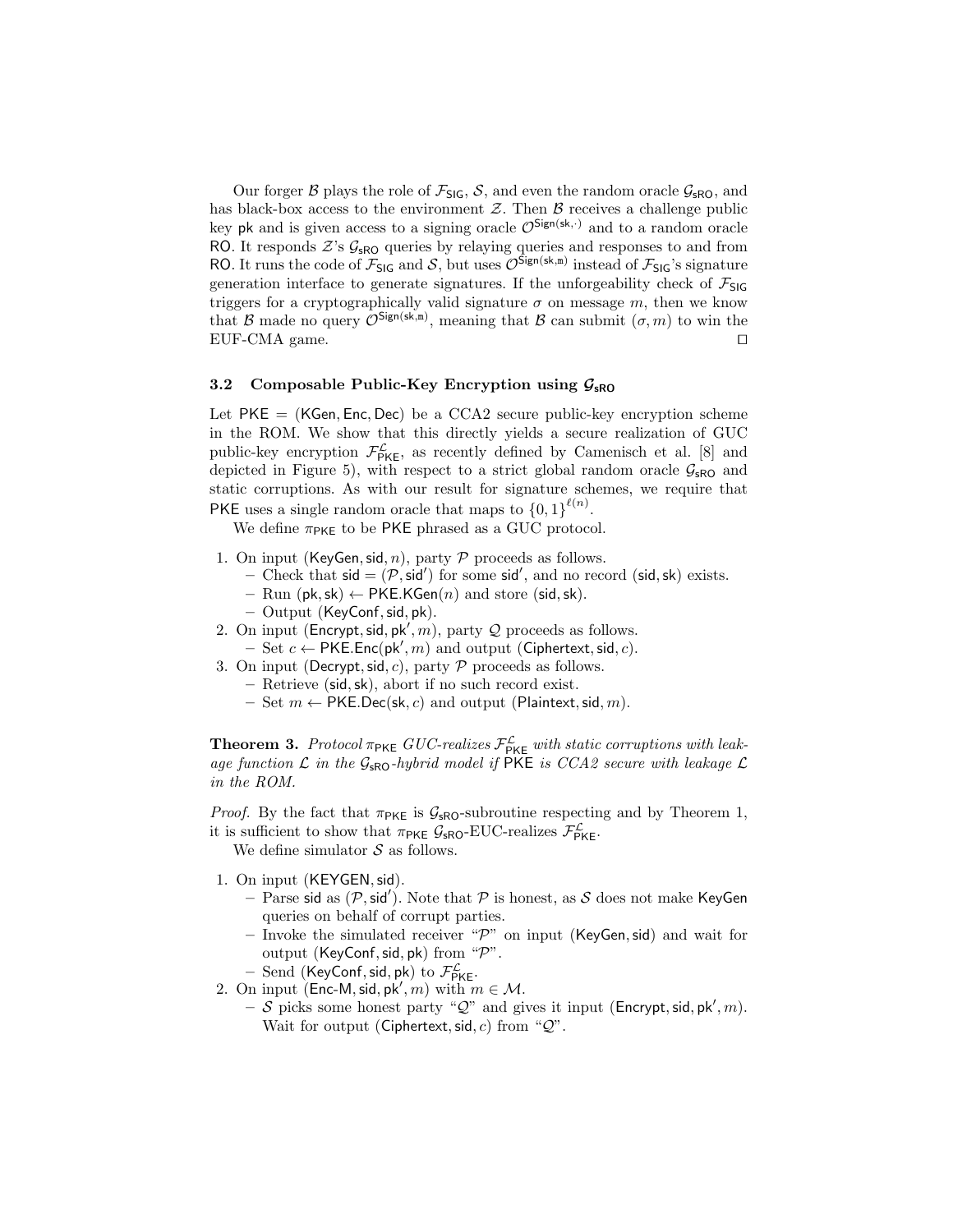

Fig. 5: The PKE functionality  $\mathcal{F}^{\mathcal{L}}_{PKE}$  with leakage function  $\mathcal{L}$  [9, 8].

 $-$  Send (Ciphertext, sid,  $c$ ) to  $\mathcal{F}_{\mathsf{PKE}}^{\mathcal{L}}$ .

- 3. On input  $(Enc-L, sid, pk, l)$ .
	- $-$  S does not know which message is being encrypted, so it chooses a dummy plaintext  $m' \in \mathcal{M}$  with  $\mathcal{L}(m') = l$ .
	- Pick some honest party " $\mathcal{Q}$ " and give it input (Encrypt, sid, pk, m'), Wait for output (Ciphertext, sid, c) from " $Q$ ".
	- $-$  Send (Ciphertext, sid, c) to  $\mathcal{F}_{\mathsf{PKE}}^{\mathcal{L}}$ .
- 4. On input (Decrypt, sid,  $c$ ).
	- Note that S only receives such input when  $P$  is honest, and therefore S simulates " $\mathcal{P}$ " and knows its secret key sk.
	- Give "P" input (Decrypt, sid, c) and wait for output (Plaintext, sid, m) from "P".
	- $-$  Send (Plaintext, sid,  $m$ ) to  $\mathcal{F}_{\mathsf{PKE}}^{\mathcal{L}}$ .

What remains to show is that S is a satisfying simulator, i.e., no  $\mathcal{G}_{\mathsf{SRO}}$ -externally constrained environment can distinguish the real protocol  $\pi_{\text{PKE}}$  from  $\mathcal{F}_{\text{PKE}}^{\mathcal{L}}$  with S. If the receiver  $P$  (i.e., such that  $sid = (P, sid')$ ) is corrupt, the simulation is trivially correct:  $S$  only creates ciphertexts when it knows the plaintext, so it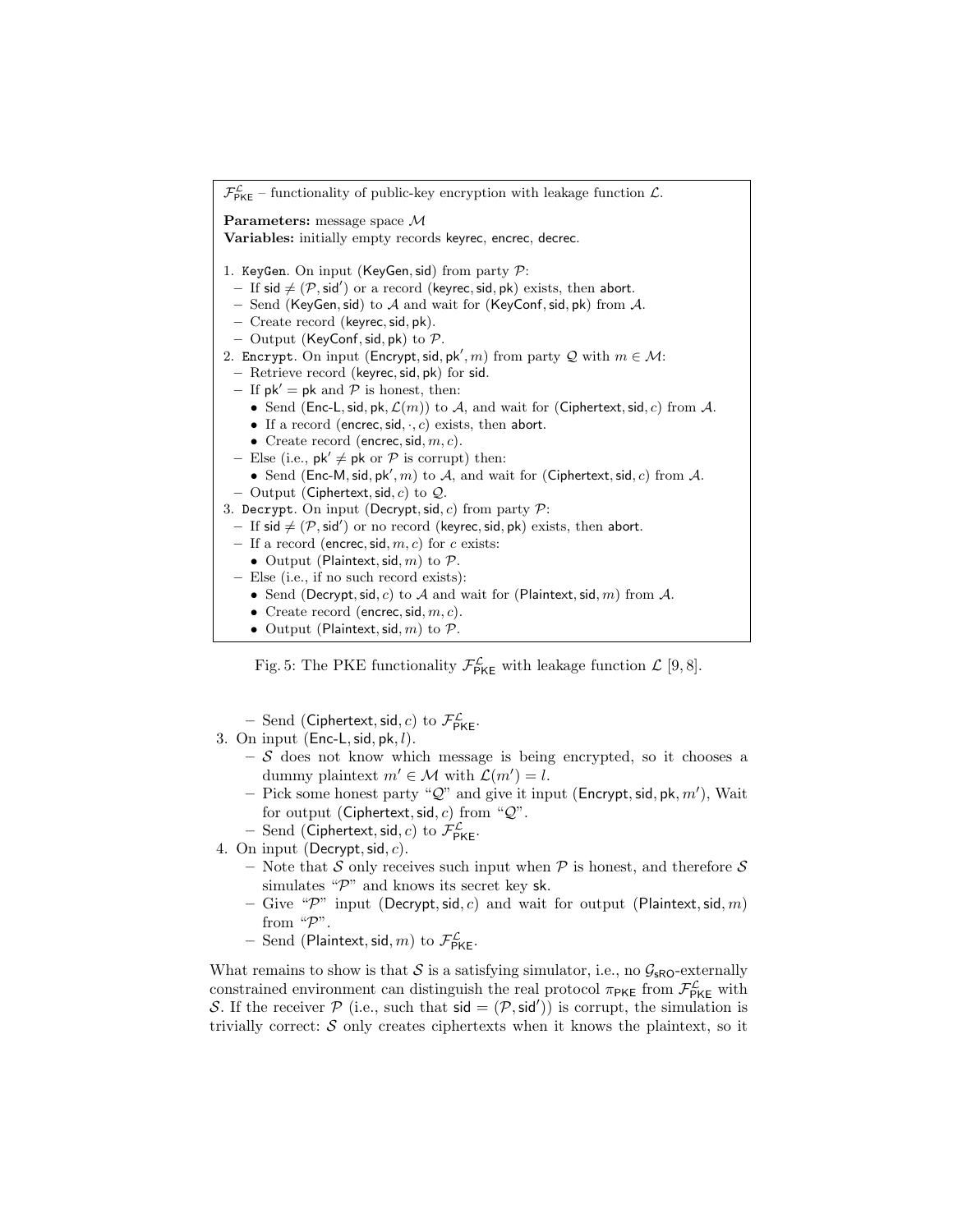can simply follow the real protocol. If  $P$  is honest,  $S$  does not know the message for which it is computing ciphertexts, so a dummy plaintext is encrypted. When the environment submits that ciphertext for decryption by  $P$ , the functionality  $\mathcal{F}^{\mathcal{L}}_{\mathsf{PKE}}$  will still return the correct message. Using a sequence of games, we show that if an environment exists that can notice this difference, it can break the CCA2 security of PKE.

Let Game 0 be the game where  $S$  and  $\mathcal{F}^{\mathcal{L}}_{\mathsf{PKE}}$  act as in the ideal world, except that  $\mathcal{F}^{\mathcal{L}}_{\mathsf{PKE}}$  passes the full message m in Enc-L inputs to S, and S returns a real encryption of  $m$  as the ciphertext. It is clear that  $Game 0$  is identical to the real world  $\operatorname{EXEC}_{\pi,\mathcal{A},\mathcal{Z}}^{\mathcal{G}}.$  Let Game  $i$  for  $i=1,\ldots,q_{\text E},$  where  $q_{\text E}$  is the number of Encrypt queries made by  $\mathcal{Z}$ , be defined as the game where for  $\mathcal{Z}$ 's first *i* Encrypt queries,  $\mathcal{F}^{\mathcal{L}}_{\mathsf{PKE}}$  passes only  $\mathcal{L}(m)$  to S and S returns the encryption of a dummy message m' so that  $\mathcal{L}(m') = \mathcal{L}(m)$ , while for the  $i + 1$ -st to  $q_E$ -th queries,  $\mathcal{F}_{\text{PKE}}^{\mathcal{L}}$ passes m to S and S returns an encryption of m. It is clear that Game  $q_E$  is identical to the ideal world IDEAL $^{\mathcal{G}}_{\mathcal{F},\mathcal{S},\mathcal{Z}}$ .

By a hybrid argument, for  $Z$  to have non-negligible probability to distinguish between  $\text{EXEC}_{\pi,\mathcal{A},\mathcal{Z}}^{\mathcal{G}}$  and  $\text{IDEAL}_{\mathcal{F},\mathcal{S},\mathcal{Z}}^{\mathcal{G}},$  there must exist an i such that  $\mathcal Z$ distinguishes with non-negligible probability between Game  $(i - 1)$  and Game i. Such an environment gives rise to the following  $\rm{CCA2}$  attacker  $\beta$  against PKE.

Algorithm  $\beta$  receives a challenge public key pk as input and is given access to decryption oracle  $\mathcal{O}^{\text{Dec}(sk,\cdot)}$  and random oracle RO. It answers  $\mathcal{Z}$ 's queries  $\mathcal{G}_{\text{SRO}}(m)$  by relaying responses from its own oracle RO(m) and lets S use pk as the public key of  $\cal P.$  It largely runs the code of <code>Game</code>  $(i-1)$  for  $\cal S$  and  ${\cal F}^{\cal L}_{\sf PKE}$ , but lets S respond to inputs (Dec, sid, c) from  $\mathcal{F}^{\mathcal{L}}_{PKE}$  by calling its decryption oracle  $m = \mathcal{O}^{\text{Decrypt}(\text{sk}, c)}$ . Note that  $\mathcal{F}^{\mathcal{L}}_{\text{PKE}}$  only hands such inputs to S for ciphertexts c that were *not* produced via the **Encrypt** interface of  $\mathcal{F}_{\text{PKE}}^{\mathcal{L}}$ , as all other ciphertexts are handled by  $\mathcal{F}_{\mathsf{PKE}}^{\mathcal{L}}$  itself.

Let  $m_0$  denote the message that Functionality  $\mathcal{F}^{\mathcal{L}}_{\mathsf{PKE}}$  hands to S as part of the *i*-th Enc-L input. Algorithm  $\beta$  now sets  $m_1$  to be a dummy message  $m'$ such that  $\mathcal{L}(m') = \mathcal{L}(m_0)$  and hands  $(m_0, m_1)$  to the challenger to obtain the challenge ciphertext  $c^*$  that is an encryption of  $m_b$ . It is clear that if  $b = 0$ , then the view of Z is identical to that in Game  $(i - 1)$ , while if  $b = 1$ , it is identical to that in Game  $i$ . Moreover,  $\beta$  will never have to query its decryption oracle on the challenge ciphertext  $c^*$ , because any decryption queries for  $c^*$  are handled by  $\mathcal{F}^{\mathcal{L}}_{\mathsf{PKE}}$  directly. By outputting 0 if  $\mathcal Z$  decides it runs in Game  $(i-1)$ and outputting 1 if  $\mathcal Z$  decides it runs in Game i,  $\mathcal B$  wins the CCA2 game with  $\Box$  non-negligible probability.

### 4 Programmable Global Random Oracle

We now turn our attention to a new functionality that we call the *programmable* global random oracle, denoted by  $\mathcal{G}_{\text{pRO}}$ . The functionality simply extends the strict random oracle  $\mathcal{G}_{\mathsf{SRO}}$  by giving the adversary (real-world adversary  $\mathcal A$  and ideal-world adversary  $S$ ) the power to program input-output pairs. Because we are in GUC or EUC, that also means that the environment gets this power.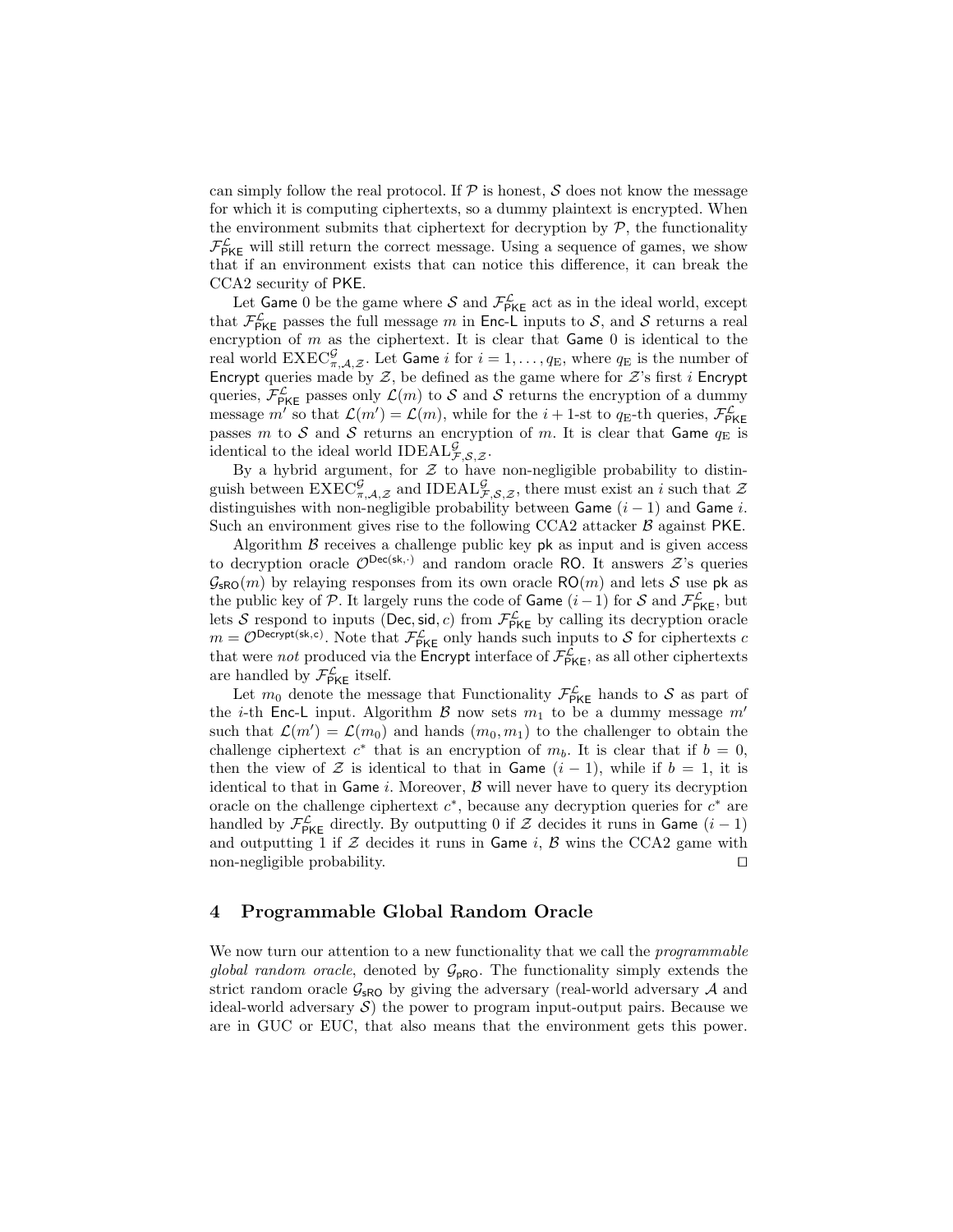| $\mathcal{G}_{pRO}$ – functionality for the programmable global random oracle.                                                                                                                                                                                                                                                  |
|---------------------------------------------------------------------------------------------------------------------------------------------------------------------------------------------------------------------------------------------------------------------------------------------------------------------------------|
| <b>Parameters:</b> output size $\ell(n)$<br><b>Variables:</b> initially empty list $List_{\mathcal{H}}$                                                                                                                                                                                                                         |
| 1. Query: on input (HashQuery, m) from a machine $(\mathcal{P}, \text{sid})$ , proceed as follows.<br>- Find h such that $(m, h) \in \text{List}_{\mathcal{H}}$ . If no such h exists, let $h \overset{\hspace{0.1em}\mathsf{\scriptscriptstyle\$}}{\leftarrow} \{0,1\}^{\ell(n)}$ and store<br>$(m, h)$ in List <sub>H</sub> . |
| - Output (HashConfirm, h) to $(\mathcal{P}, \text{sid})$ .                                                                                                                                                                                                                                                                      |
| 2. Program: on input (ProgramRO, $m, h$ ) from adversary $A$                                                                                                                                                                                                                                                                    |
| - If $\exists h' \in \{0,1\}^{\ell(n)}$ such that $(m, h') \in \text{List}_{\mathcal{H}}$ and $h \neq h'$ , then abort<br>- Else, add $(m, h)$ to List <sub>H</sub> and output (ProgramConfirm) to A                                                                                                                            |

Fig. 6: The programmable global random oracle functionality  $\mathcal{G}_{pRO}$ .

Thus, as in the case of  $\mathcal{G}_{\text{SRO}}$ , the simulator is thus not given any extra power compared to the environment (through the adversary), and one might well think that this model would not lead to the realization of any useful cryptographic primitives either. To the contrary, one would expect that the environment being able to program outputs would interfere with security proofs, as it destroys many properties of the random oracle such as collision or preimage resistance.

As it turns out, we can actually realize public-key encryption secure against adaptive corruptions (also known as non-committing encryption) in this model: we prove that the PKE scheme of Camenisch et al. [8] GUC-realizes  $\mathcal{F}_{\text{PKE}}$  against adaptive corruptions in the  $G_{pRQ}$ -hybrid model. The security proof works out because the simulator equivocates dummy ciphertexts by programming the random oracle on random points, which are unlikely to have been queried by the environment before.

#### 4.1 The Programmable Global Random Oracle  $G_{pRQ}$

The functionality  $\mathcal{G}_{pRO}$  (cf. Figure 6) is simply obtained from  $\mathcal{G}_{sRO}$  by adding an interface for the adversary to program the oracle on a single point at a time. To this end, the functionality  $\mathcal{G}_{pRQ}$  keeps an internal list of preimage-value assignments and, if programming fails (because it would overwrite a previously taken value), the functionality aborts, i.e., it replies with an error message  $\bot$ .

Notice that our  $\mathcal{G}_{\text{pRO}}$  functionality does not guarantee common random-oracle properties such as collision resistance: an adversary can simply program collisions into  $\mathcal{G}_{\text{bRO}}$ . However, this choice is by design, because we are interested in achieving security with the weakest form of a programmable global random oracle to see what can be achieved against the strongest adversary possible.

## 4.2 Public-Key Encryption with Adaptive Corruptions from  $\mathcal{G}_{\text{pRO}}$

We show that GUC-secure non-interactive PKE with adaptive corruptions (often referred to as non-committing encryption) is achievable in the hybrid  $\mathcal{G}_{pRO}$  model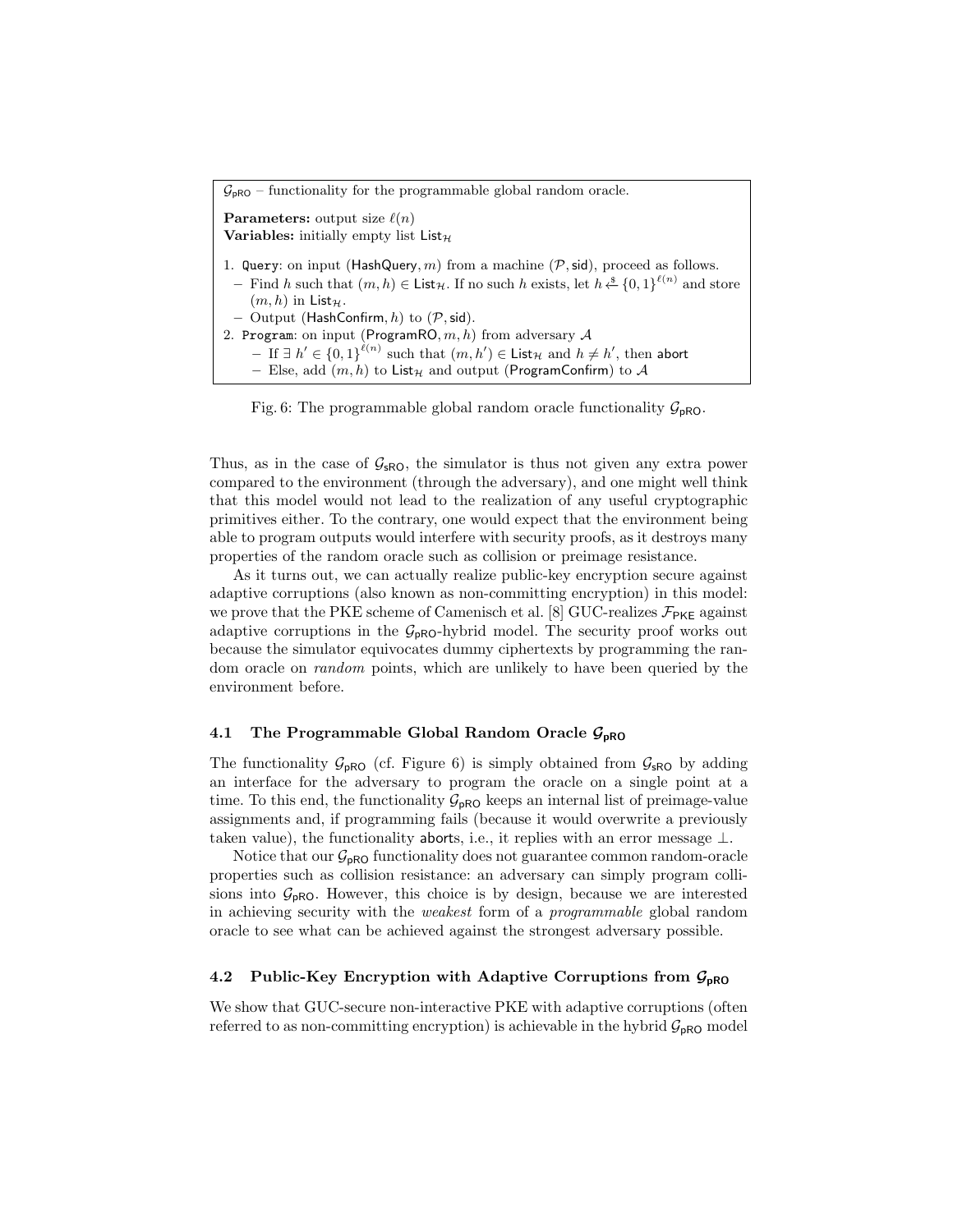by proving the PKE scheme by Camenisch et al. [8] secure in this model. We recall the scheme in Figure 7 based on the following building blocks:

- $-$  a family of one-way trapdoor permutations  $OWTP = (OWTP.Gen,$ OWTP.Sample, OWTP.Eval, OWTP.Invert), where domains  $\Sigma$  generated by OWTP.Gen( $1^n$ ) have cardinality at least  $2^n$ ;
- a block encoding scheme (EC, DC), where EC :  $\{0,1\}^* \rightarrow (\{0,1\}^{\ell(n)})^*$  is an encoding function such that the number of blocks that it outputs for a given message m depends only on the leakage  $\mathcal{L}(m)$ , and DC its deterministic inverse (possibly rejecting with  $\perp$  if no preimage exists).

```
\pi_{\text{PKE}} – public-key encryption secure against adaptive corruptions.
Parameters: block size \ell(n)1. KeyGen. On input (KeyGen, sid) from party P:
      - Check that sid = (\mathcal{P}, sid') and no record (keyrec, sid, sk) exist.
      - Sample (\varphi, \varphi^{-1}, \varSigma) ← OWTP.Gen(1<sup>n</sup>).
      - Set pk \leftarrow (\varphi, \Sigma), sk \leftarrow (\varphi, \varphi^{-1}, \Sigma).
      - Create record (keyrec, sid, pk, sk).
      – Output (KeyConf, sid, pk) to P.
2. Encrypt. On input (Encrypt, sid, pk', m) from party Q:
      - Parse pk' as (φ, Σ), get (m_1, ..., m_k) ← EC(m) and x ← OWTP.Sample(Σ).
      – Let c_1 ← OWTP. Eval(\Sigma, φ, x), c_{2,i} ← m_i ⊕ h_i, ∀ i = 1, ..., k, and c_3 ← h where
         h and all h_i are obtained as (HashConfirm, h_i) \leftarrow \mathcal{G}_{\text{pRO}}(\text{HashQuery},(x||i)) and
         (HashConfirm, h) \leftarrow \mathcal{G}_{pRO}(HashQuery, (x||k||m)), respectively.
      – Set c ← (c_1, c_{2,1}, \ldots, c_{2,k}, c_3).
      – Output (Ciphertext, sid, c) to Q.
3. Decrypt. On input (Decrypt, sid, c) from party P:
      - Check that sid = (\mathcal{P}, sid') and (keyrec, sid, sk) exist, if not, then abort.
      - Parse sk as (φ, φ<sup>-1</sup>, Σ), and c as (c<sub>1</sub>, c<sub>2,1</sub>, ..., c<sub>2,k</sub>, c<sub>3</sub>).
      - Set x' ← OWTP.Invert(\Sigma, \varphi, \varphi^{-1}, c_1), m'_i ← c_{2,i} \oplus h'_i for i = 1, ..., k, and
         m' \leftarrow \mathsf{DC}(m'_1, \ldots, m'_k), where all h'_i are obtained as
         (HashConfirm, h'_i) \leftarrow \mathcal{G}_{pRO}(HashQuery, (x'||i)).- If m' = \perp_m or h' \neq c_3, then output (Plaintext, sid, \perp_m) to P, where h' is
         obtained from (HashConfirm, h') \leftarrow \mathcal{G}_{pRO}(HashQuery, (x'\|k\|m')).– Else, output (Plaintext, sid, m) to P.
```
Fig. 7: Public-key encryption scheme secure against adaptive attacks [8] based on one-way permutation OWTP and encoding function (EC, DC).

**Theorem 4.** Protocol  $\pi_{PKE}$  in Figure 7 GUC-realizes  $\mathcal{F}_{PKE}$  with adaptive corruptions and leakage function  $\mathcal L$  in the  $\mathcal G_{pRO}$ -hybrid model.

*Proof.* We need to show that  $\pi_{PKE}$  GUC-realizes  $\mathcal{F}^{\mathcal{L}}_{PKE}$ , i.e., that, given any environment  $Z$  and any real-world adversary  $A$ , there exists a simulator  $S$  such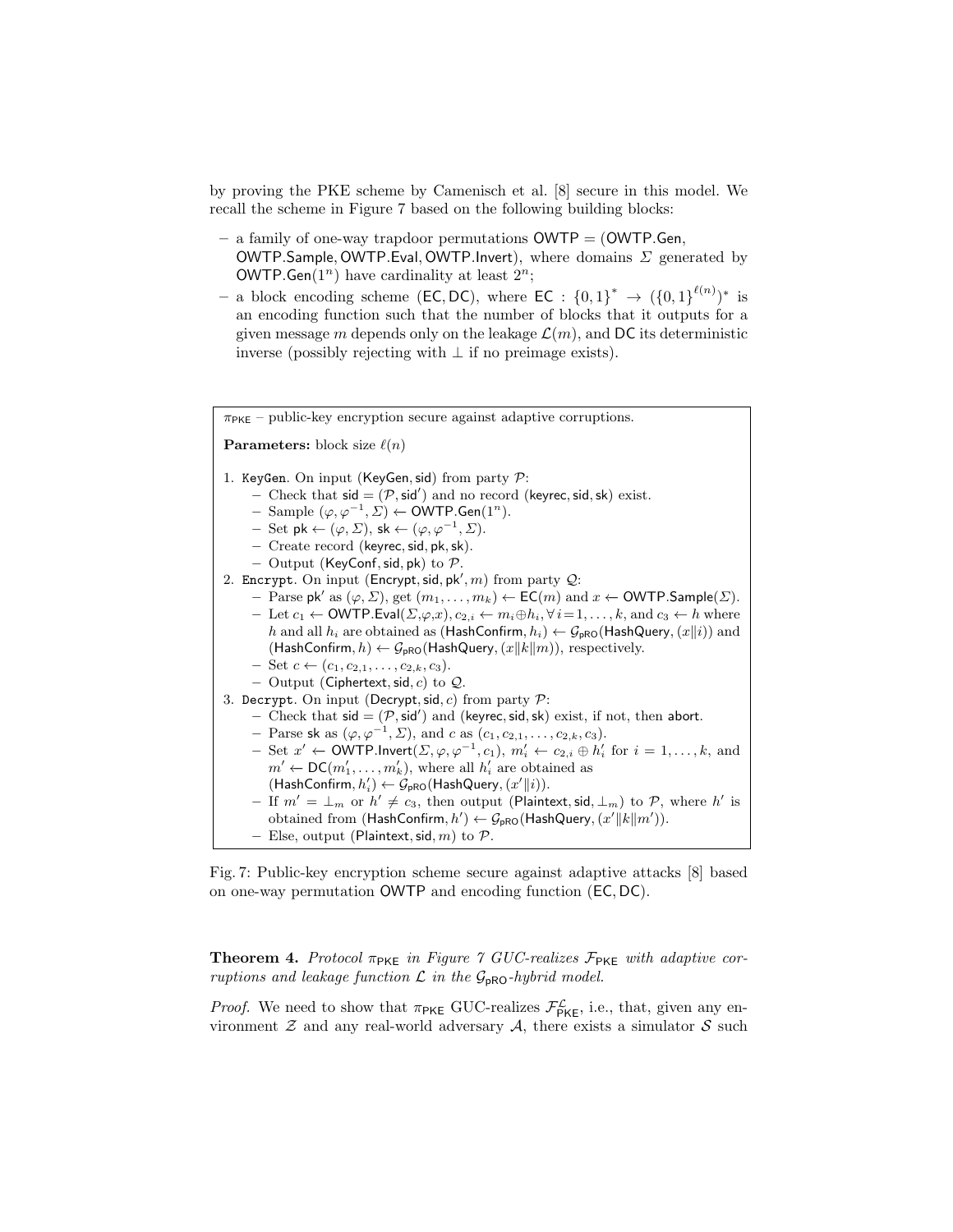that the output distribution of Z interacting with  $\mathcal{F}^{\mathcal{L}}_{PKE}$ ,  $\mathcal{G}_{PRO}$ , and S is indistinguishable from its output distribution when interacting with  $\pi_{PKE}$ ,  $\mathcal{G}_{pRO}$ , and A. Because  $\pi_{\text{PKE}}$  is  $\mathcal{G}_{\text{sRO}}$ -subroutine respecting, by Theorem 1 it suffices to show that  $\pi_{\text{PKE}}$   $\mathcal{G}_{\text{pRO}}$ -EUC-realizes  $\mathcal{F}_{\text{PKE}}^{\mathcal{L}}$ .

The simulator  $S$  is depicted in Figure 8. Basically, it generates an honest key pair for the receiver and responds to Enc-M and Decrypt inputs by using the honest encryption and decryption algorithms, respectively. On Enc-L inputs, however, it creates a dummy ciphertext c composed of  $c_1 = \varphi(x)$  for a freshly sampled  $x$  (but rejecting values of  $x$  that were used before) and randomly chosen  $c_{2,1}, \ldots, c_{2,k}$  and  $c_3$  for the correct number of blocks k. Only when either the secret key or the randomness used for this ciphertext must be revealed to the adversary, i.e., only when either the receiver or the party  $Q$  who created the ciphertext is corrupted, does the simulator program the random oracle so that the dummy ciphertext decrypts to the correct message  $m$ . If the receiver is corrupted, the simulator obtains m by having it decrypted by  $\mathcal{F}_{\text{PKE}}$ ; if the encrypting party  $Q$  is corrupted, then  $m$  is included in the history of inputs and outputs that is handed to  $S$  upon corruption. The programming is done through the Program subroutine, but the simulation aborts in case programming fails, i.e., when a point needs to be programmed that is already assigned. We will prove in the reduction that any environment causing this to happen can be used to break the one-wayness of the trapdoor permutation.

We now have to show that  $S$  successfully simulates a real execution of the protocol  $\pi_{PKE}$  to a real-world adversary A and environment Z. To see this, consider the following sequence of games played with  $A$  and  $Z$  that gradually evolve from a real execution of  $\pi_{PKE}$  to the simulation by S.

Let Game 0 be a game that is generated by letting an ideal functionality  $\mathcal{F}_0$  and a simulator  $\mathcal{S}_0$  collaborate, where  $\mathcal{F}_0$  is identical to  $\mathcal{F}^{\mathcal{L}}_{PKE}$ , except that it passes the full message m along with Enc-L inputs to  $S_0$ . The simulator  $S_0$ simply performs all key generation, encryption, and decryption using the real algorithms, without any programming of the random oracle. The only difference between Game 0 and the real world is that the ideal functionality  $\mathcal{F}_0$  aborts when the same ciphertext  $c$  is generated twice during an encryption query for the honest public key. Because  $S_0$  generates honest ciphertexts, the probability that the same ciphertext is generated twice can be bounded by the probability that two honest ciphertexts share the same first component  $c_1$ . Given that  $c_1$ is computed as  $\varphi(x)$  for a freshly sampled x from  $\Sigma$ , and given that x is uniformly distributed over  $\Sigma$  which has size at least  $2^n$ , the probability of a collision occurring over  $q_{\rm E}$  encryption queries is at most  $q_{\rm E}^2/2^n$ .

Let Game 1 to Game  $q_E$  be games for a hybrid argument where gradually all ciphertexts by honest users are replaced with dummy ciphertexts. Let  $\mathsf{Game}~i$ be the game with a functionality  $\mathcal{F}_i$  and simulator  $\mathcal{S}_i$  where the first  $i-1$  Enc-L inputs of  $\mathcal{F}_i$  to  $\mathcal{S}_i$  include only the leakage  $\mathcal{L}(m)$ , and the remaining such inputs include the full message. For the first  $i - 1$  encryptions,  $S_i$  creates a dummy ciphertext and programs the random oracle upon corruption of the party or the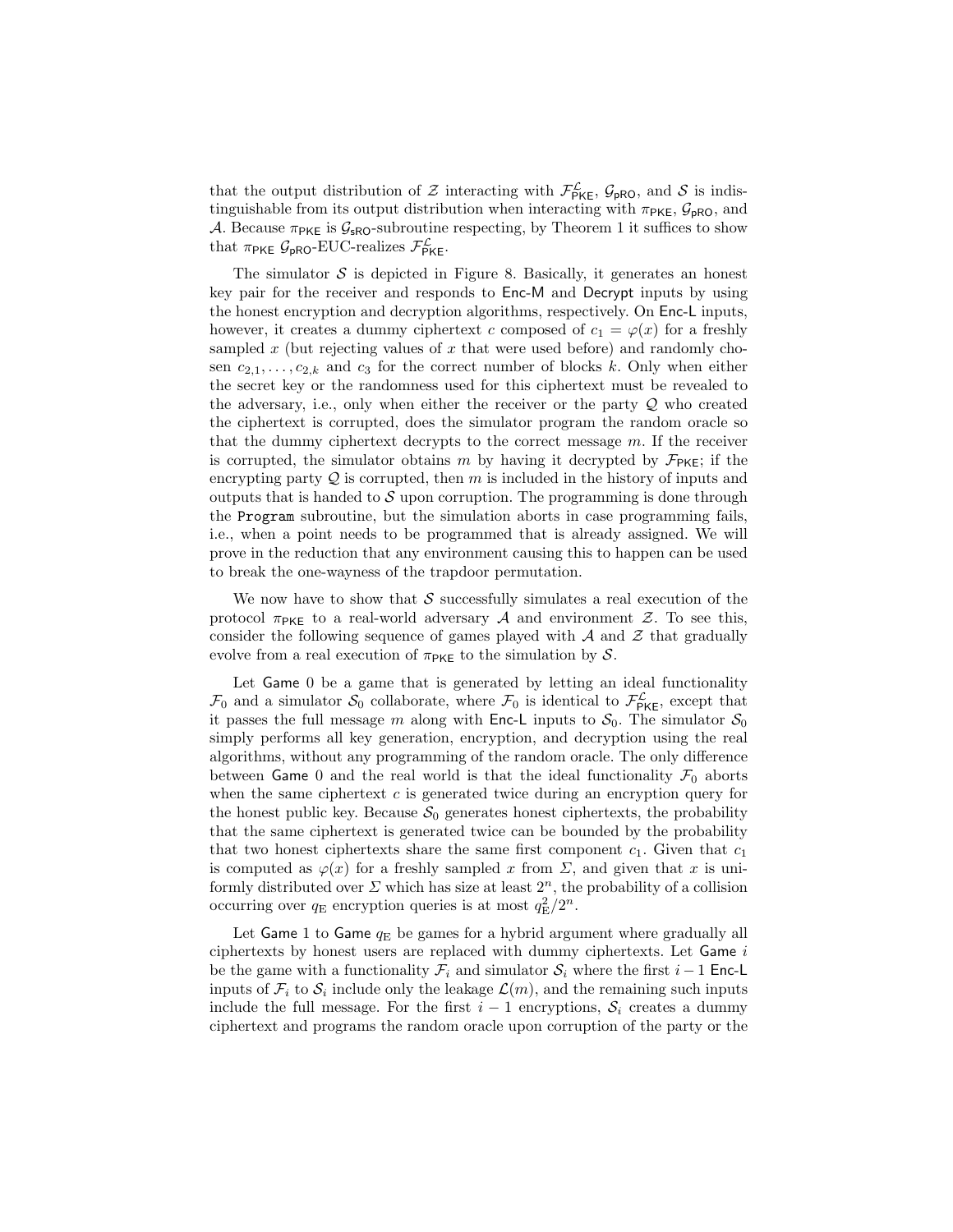**Parameters:** leakage function  $\mathcal{L}$ , hash output length  $\ell(n)$ Variables: initially empty list EncL Subroutines:  $Program(m, c, r)$  depicted in Figure 9 1. On input (KeyGen, sid) from  $\mathcal{F}_{\mathsf{PKE}}^{\mathcal{L}}$ : − Sample  $r \stackrel{\$}{\leftarrow} \{0, 1\}^n$  and honestly generate keys with randomness r by generating  $(\Sigma, \varphi, \varphi^{-1})$  ← OWTP.Gen $(n; r)$  and setting  $\mathsf{pk} \leftarrow (\Sigma, \varphi), \mathsf{sk} \leftarrow \varphi^{-1}$ . – Record (pk, sk,  $r$ ).  $-$  Send (KeyConf, sid, pk) to  $\mathcal{F}^{\mathcal{L}}_{\mathsf{PKE}}$ . 2. On input (Enc-L, sid, pk,  $\lambda$ ) from  $\mathcal{F}_{\text{PKE}}^{\mathcal{L}}$ : – Parse pk as  $(\Sigma, \varphi)$ . – Sample  $r \xleftarrow{\$} \{0, 1\}^n$  and generate  $x \leftarrow$  OWTP. Sample( $\Sigma; r$ ) until x does not appear in EncL. – Choose a dummy plaintext m such that  $\mathcal{L}(m) = \lambda$  and let k be such that  $(m_1, \ldots, m_k) \leftarrow \mathsf{EC}(m).$ – Generate a dummy ciphertext c with  $c_1 \leftarrow \text{OWTP.Eval}(\Sigma, \varphi, x)$  and with random  $c_{2,1}, \ldots, c_{2,k}, c_3 \stackrel{\$}{\leftarrow} \{0,1\}^{\ell(n)}$ . – Record  $(c, \perp_m, r, x, \mathsf{pk})$  in Encl.  $-$  Send (Ciphertext, sid, c) to  $\mathcal{F}^{\mathcal{L}}_{\mathsf{PKE}}$ . 3. On input (Enc-M, sid, pk', m) from  $\mathcal{F}_{\mathsf{PKE}}^{\mathcal{L}}$ : – Sample  $r \stackrel{\$}{\leftarrow} \{0, 1\}^n$  and produce ciphertext c honestly from m using key pk<sup>'</sup> and randomness r.  $-$  Send (Ciphertext, sid, c) to  $\mathcal{F}^{\mathcal{L}}_{\mathsf{PKE}}$ . 4. On input (Decrypt, sid, c) from  $\mathcal{F}^{\mathcal{L}}_{\mathsf{PKE}}$ : – Decrypt  $c$  honestly using the recorded secret key sk to yield plaintext  $m$ .  $-$  Send (Plaintext, sid,  $m$ ) to  $\mathcal{F}^{\mathcal{L}}_{\mathsf{PKE}}$ . 5. On corruption of party Q, receive as input from  $\mathcal{F}^{\mathcal{L}}_{PKE}$  the history of Q's inputs and outputs, then compose  $Q$ 's state as follows and hand it to  $\mathcal{F}^{\mathcal{L}}_{PKE}$ : - For every input (Encrypt, sid,  $pk', m$ ) and corresponding response (Ciphertext, sid, c) in  $Q$ 's history: • If  $pk' \neq pk$ , then include the randomness r that S used in the corresponding Enc-M query into Q's state. • If  $pk' = pk$ , then ∗ Find (c, ⊥m, r, x, pk) in EncL, update it to (c, m, r, x, pk), and include r into  $\mathcal{Q}$ 's state. ∗ Execute Program(m, c, r). - If Q is the receiver, i.e.,  $\mathsf{sid} = (Q, \mathsf{sid}'),$  then include the randomness r used at key generation into  $\mathcal{Q}$ 's state, and for all remaining  $(c, \perp_m, r, x, \mathsf{pk})$  in EncL do: • Send (Decrypt, sid, c) to  $\mathcal{F}^{\mathcal{L}}_{PKE}$  in name of Q and wait for response (Plaintext, sid,  $m$ ). • If  $m \neq \perp_m$ , then execute Program $(m, c, r)$ . • Update record  $(c, \perp_m, r, x, \mathsf{pk})$  in Encl to  $(c, m, r, x, \mathsf{pk})$ 

Fig. 8: The EUC simulator  $S$  for protocol  $\pi_{\mathsf{PKE}}$ .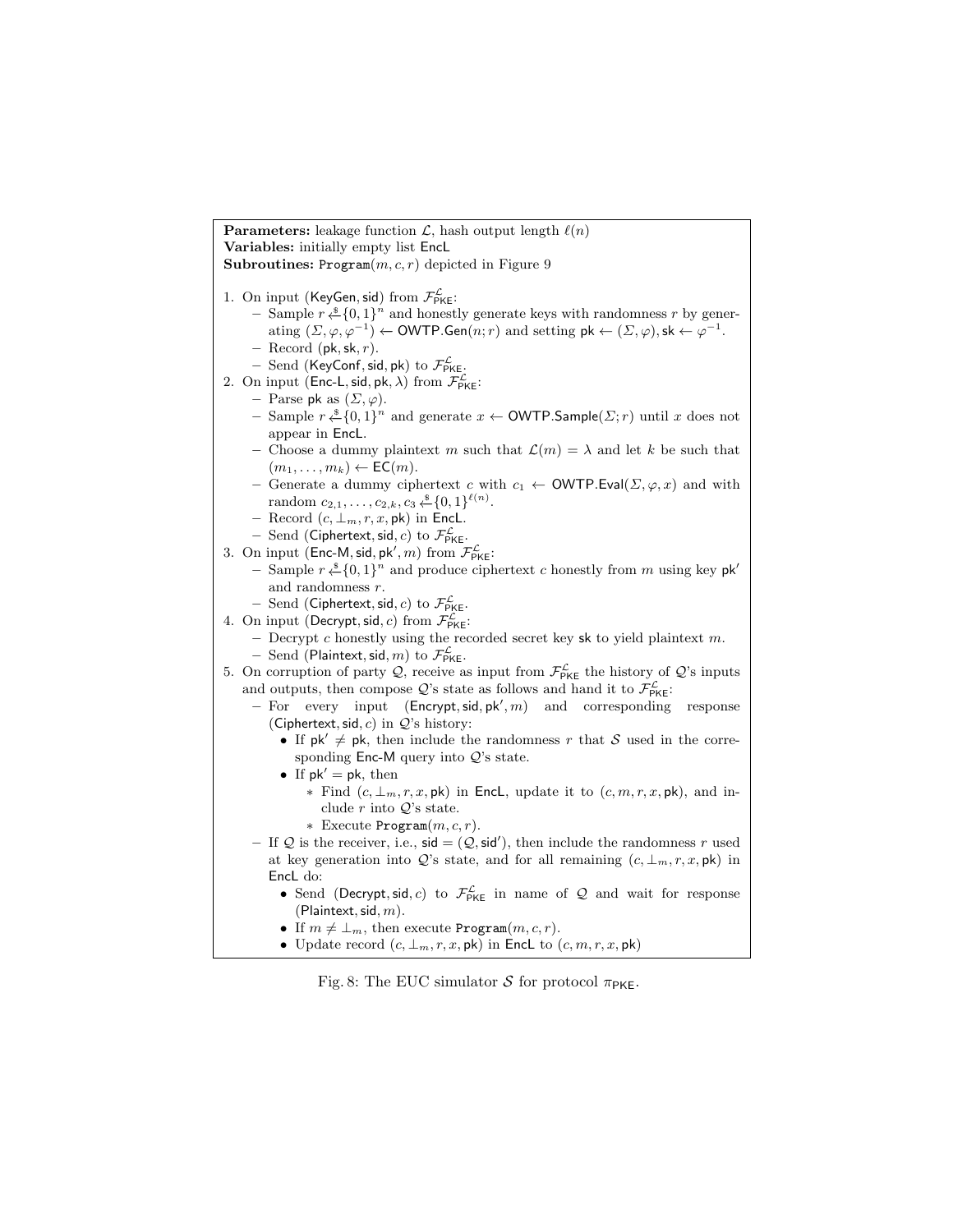```
On input (m, c, r) do the following:
 – Parse (m_1, \ldots, m_k) := \mathsf{EC}(m), and c := (c_1, c_{2,1}, \ldots, c_{2,k}, c_3); let x :=OWTP.Sample(\Sigma; r).
 - For i = 1, \ldots, k:
       • Execute \mathcal{G}_{\text{pRO}}. Program(x||i, m_i \oplus c_{2,i}); abort if unsuccessful.
 - Execute \mathcal{G}_{\text{pRO}}. Program(x||k||m, c_3); abort if unsuccessful.
```
Fig. 9: The oracle programming routine Program .

receiver as done by  $S$  in Figure 8, aborting in case programming fails. For the remaining Enc-L inputs,  $S_i$  generates honest encryptions of the real message.

One can see that Game  $q_{\rm E}$  is identical to the ideal world with  $\mathcal{F}^{\mathcal{L}}_{\mathsf{PKE}}$  and  $\mathcal{S}.$  To have a non-negligible advantage distinghuishing the real from the ideal world, there must exist an  $i \in \{1, \ldots, q_E\}$  such that  $\mathcal Z$  and  $\mathcal A$  can distinguish between Game  $(i - 1)$  and Game i. These games are actually identical, *except* in the case that abort happens during the programming of the random oracle  $\mathcal{G}_{pRQ}$  for the *i*th ciphertext, which is a real ciphertext in Game  $(i-1)$  and a dummy ciphertext in Game i. We call this the ROABORT event. We show that if there exists an environment  $\mathcal Z$  and real-world adversary  $\mathcal A$  that make ROABORT happen with non-negligible probability  $\nu$ , then we can construct an efficient algorithm  $\beta$  (the "reduction") with black-box access to  $\mathcal Z$  and  $\mathcal A$  that is able to invert OWTP.

Our reduction  $\beta$  must only simulate honest parties, and in particular must provide to  $A$  a consistent view of their secrets (randomness used for encryption, secret keys, and decrypted plaintexts, just like  $S$  does) when they become corrupted. Moreover, since we are not in the idealized scenario, there is no external global random oracle functionality  $G_{pRQ}$ : instead, B simulates  $G_{pRQ}$  for all the parties involved, and answers all their oracle calls.

Upon input the OWTP challenge  $(\Sigma, \varphi, y)$ , B runs the code of Game  $(i - 1)$ , but sets the public key of the receiver to  $\mathsf{pk} = (\Sigma, \varphi)$ . Algorithm  $\mathcal B$  answers the first i – 1 encryption requests with dummy ciphertexts and the  $(i + 1)$ -st to  $q_{\text{E}}$ th queries with honestly generated ciphertexts. For the  $i$ -th encryption request, however, it returns a special dummy ciphertext with  $c_1 = y$ .

To simulate  $\mathcal{G}_{pRO}$ ,  $\beta$  maintains an initially empty list List<sub>H</sub> to which pairs  $(m, h)$  are either added by lazy sampling for HashQuery queries, or by programming for ProgramRO queries. (Remember that the environment  $\mathcal Z$  can program entries in  $\mathcal{G}_{pRQ}$  as well.) For requests from  $\mathcal{Z}, \mathcal{B}$  actually performs some additional steps that we describe further below.

It answers Decrypt requests for a ciphertext  $c = (c_1, c_2, \ldots, c_{2,k}, c_3)$  by searching for a pair of the form  $(x||k||m, c_3) \in \text{List}_{\mathcal{H}}$  such that  $\varphi(x) = c_1$  and  $m = \mathsf{DC}(c_{2,1} \oplus h_1, \ldots, c_{2,k} \oplus h_k)$ , where  $h_j = \mathcal{H}(x||j)$ , meaning that  $h_j$  is assigned the value of a simulated request (HashQuery,  $x||j$ ) to  $\mathcal{G}_{pRQ}$ . Note that at most one such pair exists for a given ciphertext c, because if a second  $(x'\|k\|m', c_3) \in \mathsf{List}_{\mathcal{H}}$ would exist, then it must hold that  $\varphi(x') = c_1$ . Because  $\varphi$  is a permutation, this means that  $x = x'$ . Since for each  $j = 1, ..., k$ , only one pair  $(x||j, h_j) \in \mathsf{List}_{\mathcal{H}}$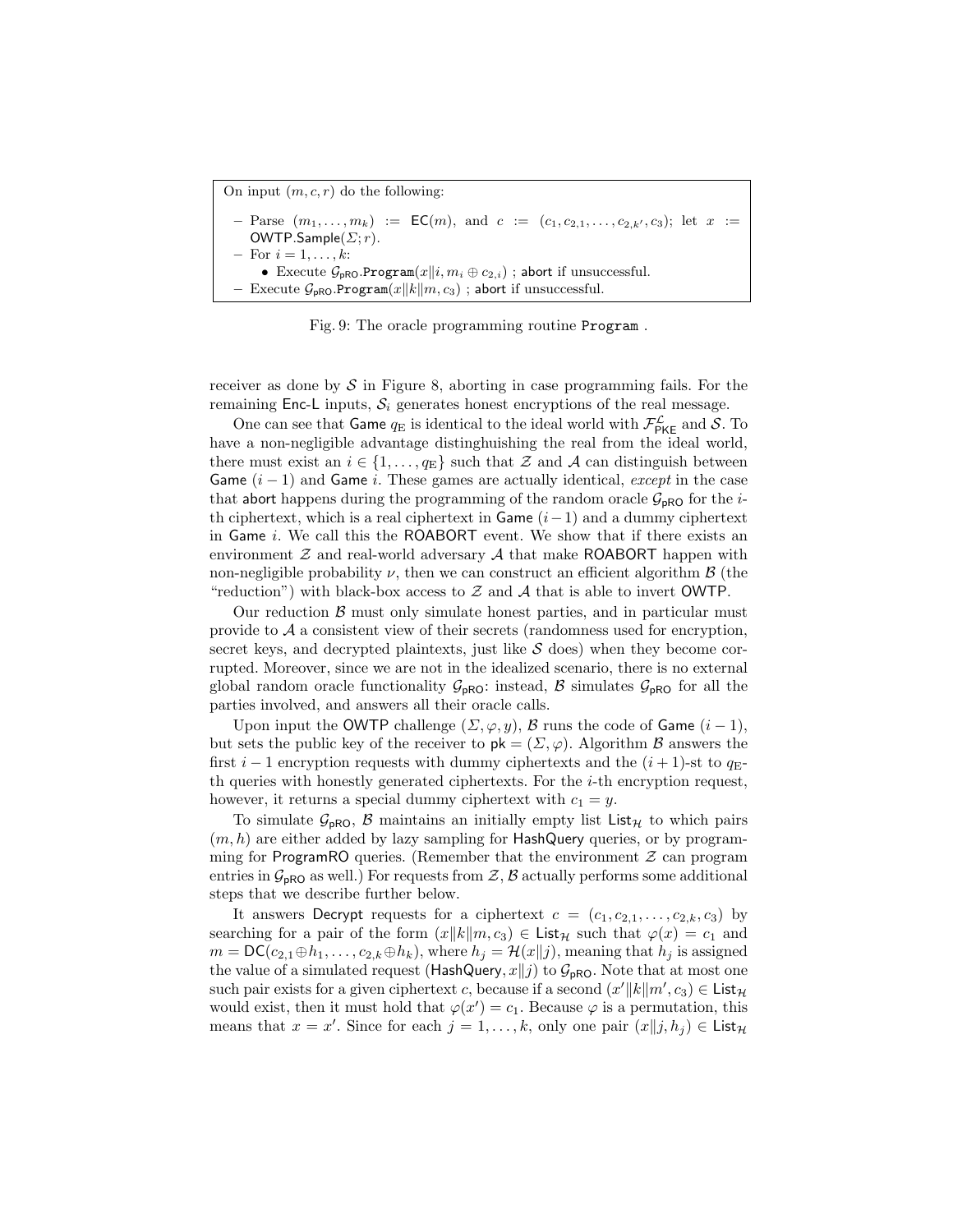can be registered, this means that  $m' = \mathsf{DC}(c_{2,1} \oplus h_1, \ldots, c_{2,k} \oplus h_k) = m$  because DC is deterministic. If such a pair  $(x||k||m, c_3)$  exists, it returns m, otherwise it rejects by returning  $\perp_m$ .

One problem with the decryption simulation above is that it does not necessarily create the same entries into  $List_{\mathcal{H}}$  as an honest decryption would have, and Z could detect this by checking whether programming for these entries succeeds. In particular, Z could first ask to decrypt a ciphertext  $c = (\varphi(x), c_{2,1}, \ldots, c_{2,k}, c_3)$ for random  $x, c_{2,1}, \ldots, c_{2,k}, c_3$  and then try to program the random oracle on any of the points x $||j$  for  $j = 1, \ldots, k$  or on  $x||k||m$ . In Game  $(i-1)$  and Game i, such programming would fail because the entries were created during the decryption of c. In the simulation by  $\mathcal{B}$ , however, programming would succeed, because no valid pair  $(x||k||m, c_3) \in \text{List}_{\mathcal{H}}$  was found to perform decryption.

To preempt the above problem,  $\beta$  checks all incoming requests HashQuery and ProgramRO by  $\mathcal Z$  for points of the form  $x||j$  or  $x||k||m$  against all previous decryption queries  $c = (c_1, c_{2,1}, \ldots, c_{2,k}, c_3)$ . If  $\varphi(x) = c_1$ , then B immediately triggers (by mean of appropriate HashQuery calls) the creation of all randomoracle entries that would have been generated by a decryption of c by computing  $m' = \mathsf{DC}(c_{2,1} \oplus \mathcal{H}(x||1), \ldots, c_{2,k} \oplus \mathcal{H}(x||k))$  and  $c'_3 = \mathcal{H}(x||k||m')$ . Only then does  $\mathcal B$  handle  $\mathcal Z$ 's original HashQuery or ProgramRO request.

The only remaining problem is if during this procedure  $c'_3 = c_3$ , meaning that c was previously rejected during by  $\beta$ , but it becomes a valid ciphertext by the new assignment of  $\mathcal{H}(x||k||m) = c'_3 = c_3$ . This happens with negligible probability, though: a random value  $c'_3$  will only hit a fixed  $c_3$  with probability  $1/|\Sigma| \leq 1/2^n$ . Since up to  $q_D$  ciphertexts may have been submitted with the same first component  $c_1 = \varphi(x)$  and with different values for  $c_3$ , the probability that it hits any of them is at most  $q_D/2^n$ . The probability that this happens for at least one of  $Z$ 's  $q_H$  HashQuery queries or one of its  $q_P$  ProgramRO queries during the entire execution is at most  $(q_H + q_P)q_D/2^n$ .

When  $A$  corrupts a party,  $B$  provides the encryption randomness that it used for all ciphertexts that such party generated. If  $A$  corrupts the receiver or the party that generated the *i*-th ciphertext, then  $\beta$  cannot provide that randomness. Remember, however, that  $\beta$  is running  $\mathcal Z$  and  $\mathcal A$  in the hope for the ROABORT event to occur, meaning that the programming of values for the  $i$ -th ciphertext fails because the relevant points in  $\mathcal{G}_{pRO}$  have been assigned already. Event ROABORT can only occur at the corruption of either the receiver or of the party that generated the *i*-th ciphertext, whichever comes first. Algorithm  $\beta$ therefore checks List<sub>H</sub> for points of the form  $x||j$  or  $x||k||m$  such that  $\varphi(x) = y$ . If ROABORT occurred, then  $\beta$  will find such a point and output x as its preimage for y. If it did not occur, then  $\beta$  gives up. Overall,  $\beta$  will succeed whenever ROABORT occurs. Given that Game  $(i - 1)$  and Game i are different only when ROABORT occurs, and given that  $Z$  and  $A$  have non-negligible probability of distinguishing between Game  $(i - 1)$  and Game i, we conclude that B succeeds with non-negligible probability.  $\Box$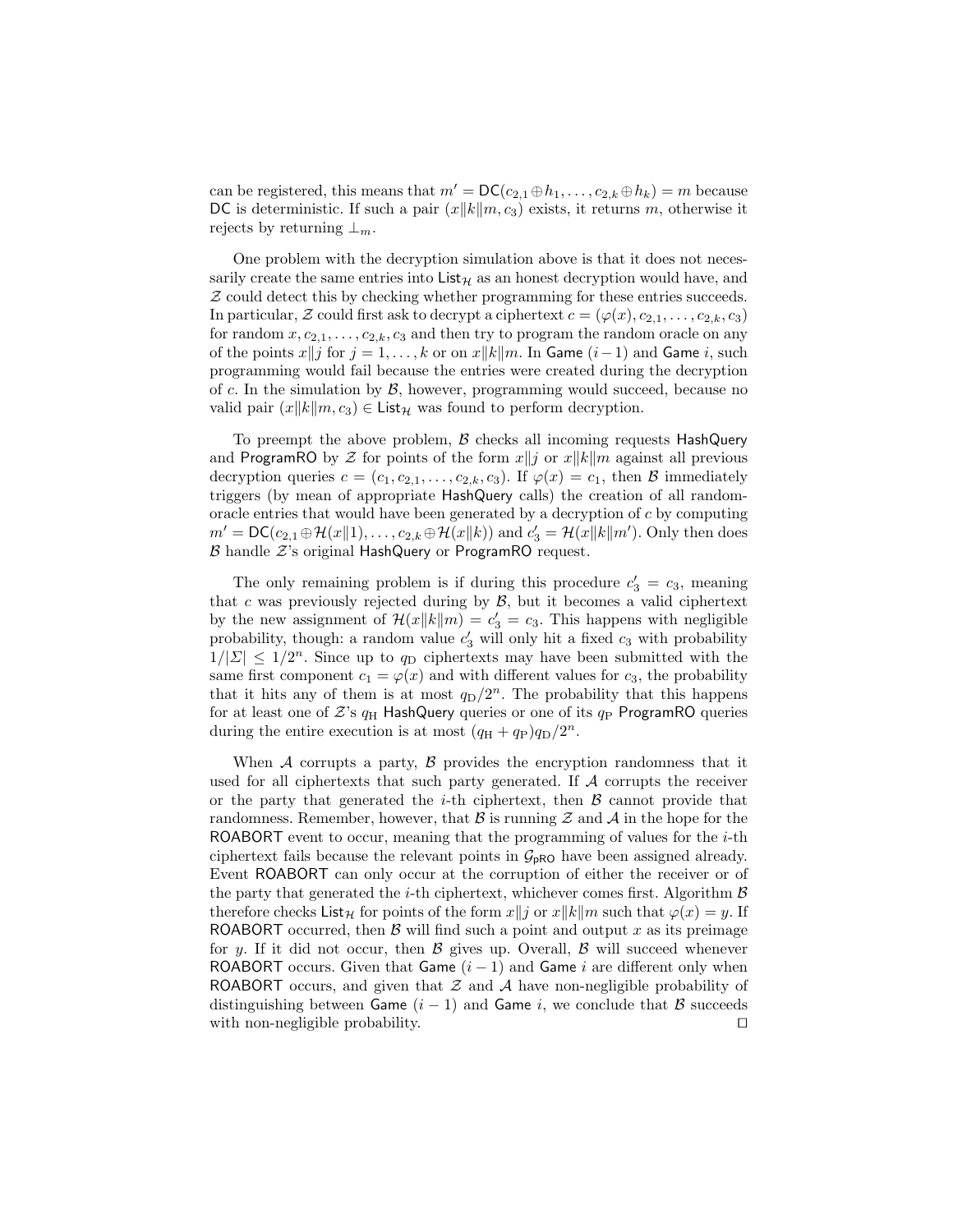## 5 Restricted Programmable Global Random Oracles

The strict and the programmable global random oracles,  $\mathcal{G}_{\text{sRO}}$  and  $\mathcal{G}_{\text{pRO}}$ , respectively, do not give the simulator any extra power compared to the real world adversary/environment. Canetti and Fischlin [13] proved that it is impossible to realize UC commitments without a setup assumption that gives the simulator an advantage over the environment. This means that, while  $\mathcal{G}_{\text{sRO}}$  and  $\mathcal{G}_{\text{pRO}}$  allowed for security proofs of many practical schemes, we cannot hope to realize even the seemingly simple task of UC commitments with this setup. In this section, we turn our attention to programmable global random oracles that do grant an advantage to the simulator.

#### 5.1 Restricting Programmability to the Simulator

Canetti et al. [15] defined a global random oracle that restricts observability only adversarial queries, (hence, we call it the restricted observable global random oracle  $\mathcal{G}_{\text{roRO}}$ , and show that this is sufficient to construct UC commitments. More precisely, if sid is the identifier of the challenge session, a list of so-called illegitimate queries for sid can be obtained by the adversary, which are queries made on inputs of the form  $(\text{sid}, \ldots)$  by machines that are not part of session sid. If honest parties only make legitimate queries, then clearly this restricted observability will not give the adversary any new information, as it contains only queries made by the adversary. In the ideal world, however, the simulator  $S$  can observe all queries made through corrupt machines within the challenge session sid as it is the ideal-world attacker, which means it will see all legitimate queries in sid. With the observability of illegitimate queries, that means  $S$  can observe all hash queries of the form  $(\text{sid}, \ldots)$ , regardless of whether they are made by honest or corrupt parties, whereas the real-world attacker does not learn anything form the observe interface.

We recall the restricted observable global random oracle  $\mathcal{G}_{\text{roRO}}$  due to Canetti et al. [15] in a slightly modified form in Fig. 10. In their definition, it allows ideal functionalities to obtain the illegitimate queries corresponding to their own session. These functionalities then allow the adversary to obtain the illegitimate queries by forwarding the request to the global random oracle. Since the adversary can spawn any new machine, and in particular an ideal functionality, the adversary can create such an ideal functionality and use it to obtain the illegitimate queries. We chose to explicitly model this adversarial power by allowing the adversary to query for the illegitimate queries directly.

Also in Fig. 10, we define a restricted programmable global random oracle  $G_{rpRO}$  by using a similar approach to restrict programming access from the realworld adversary. The adversary can program points, but parties in session sid can *check* whether the random oracle was programmed on a particular point  $(\text{sid}, \ldots)$ . In the real world, the adversary is allowed to program, but honest parties can check whether points were programmed and can, for example, reject signatures based on a programmed hash. In the ideal world, the simulator controls the corrupt parties in sid and is therefore the only entity that can check whether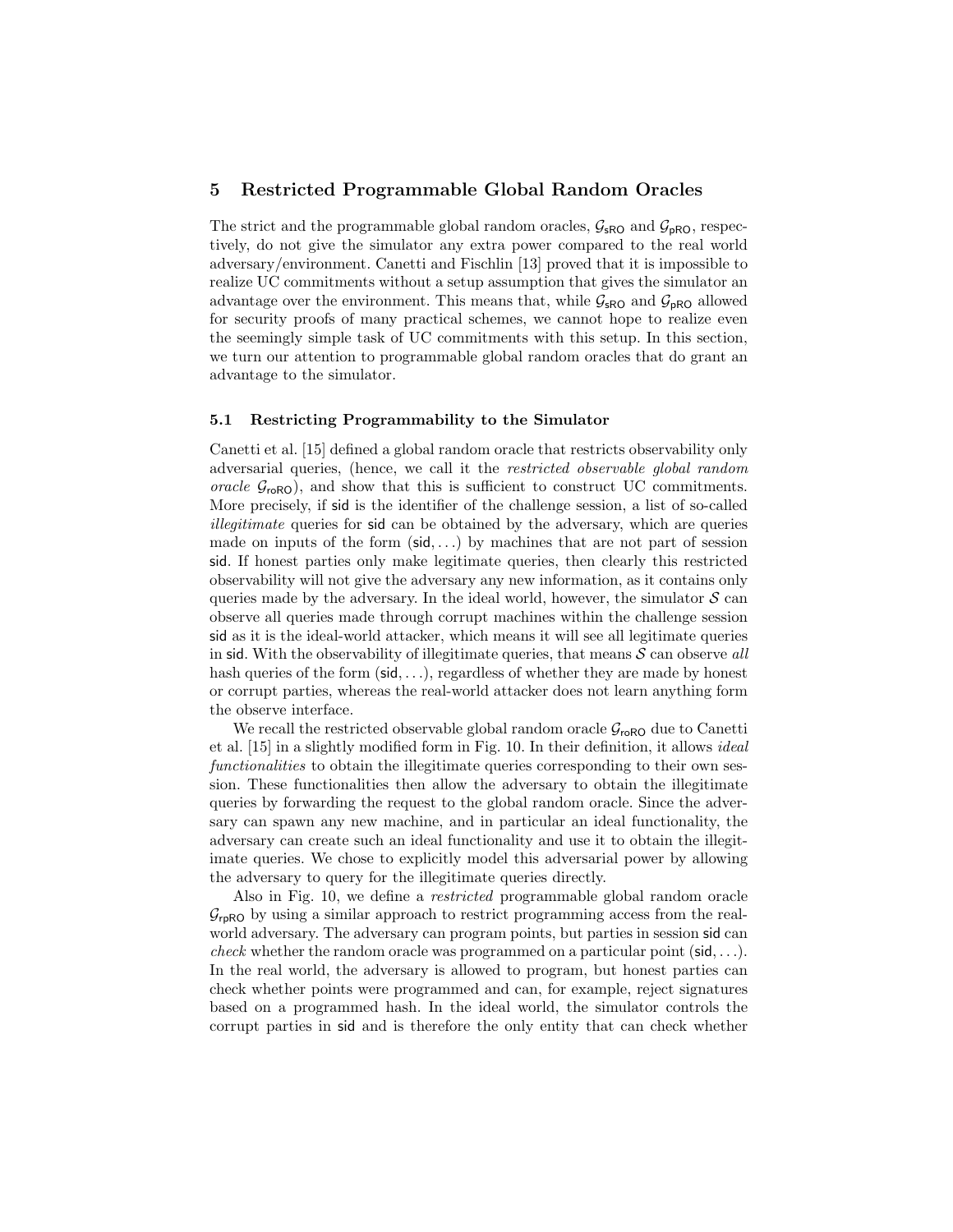

Fig. 10: The global random-oracle functionalities  $\mathcal{G}_{roRO}$ ,  $\mathcal{G}_{rpRO}$ , and  $\mathcal{G}_{rpoRO}$  with restricted observability, restricted programming, and combined restricted observability and programming, respectively. Functionality  $\mathcal{G}_{\text{roRO}}$  contains only the Query and Observe interfaces,  $G_{rpRO}$  contains only the Query, Program, and IsProgrammed interfaces, and  $G_{\text{rpoRO}}$  contains all interfaces.

points are programmed. Note that while it typically internally simulates the real-world adversary that may want to check whether points of the form  $(\text{sid}, \ldots)$ are programmed, the simulator can simply "lie" and pretend that no points are programmed. Therefore, the extra power that the simulator has over the realworld adversary is programming points without being detected.

It may seem strange to offer a new interface allowing all parties to check whether certain points are programmed, even though a real-world hash function does not have such an interface. However, we argue that if one accepts a programmable random oracle as a proper idealization of a clearly non-programmable real-world hash function, then it should be a small step to accept the instantiation of the IsProgrammed interface that always returns "false" to the question whether any particular entry was programmed into the hash function.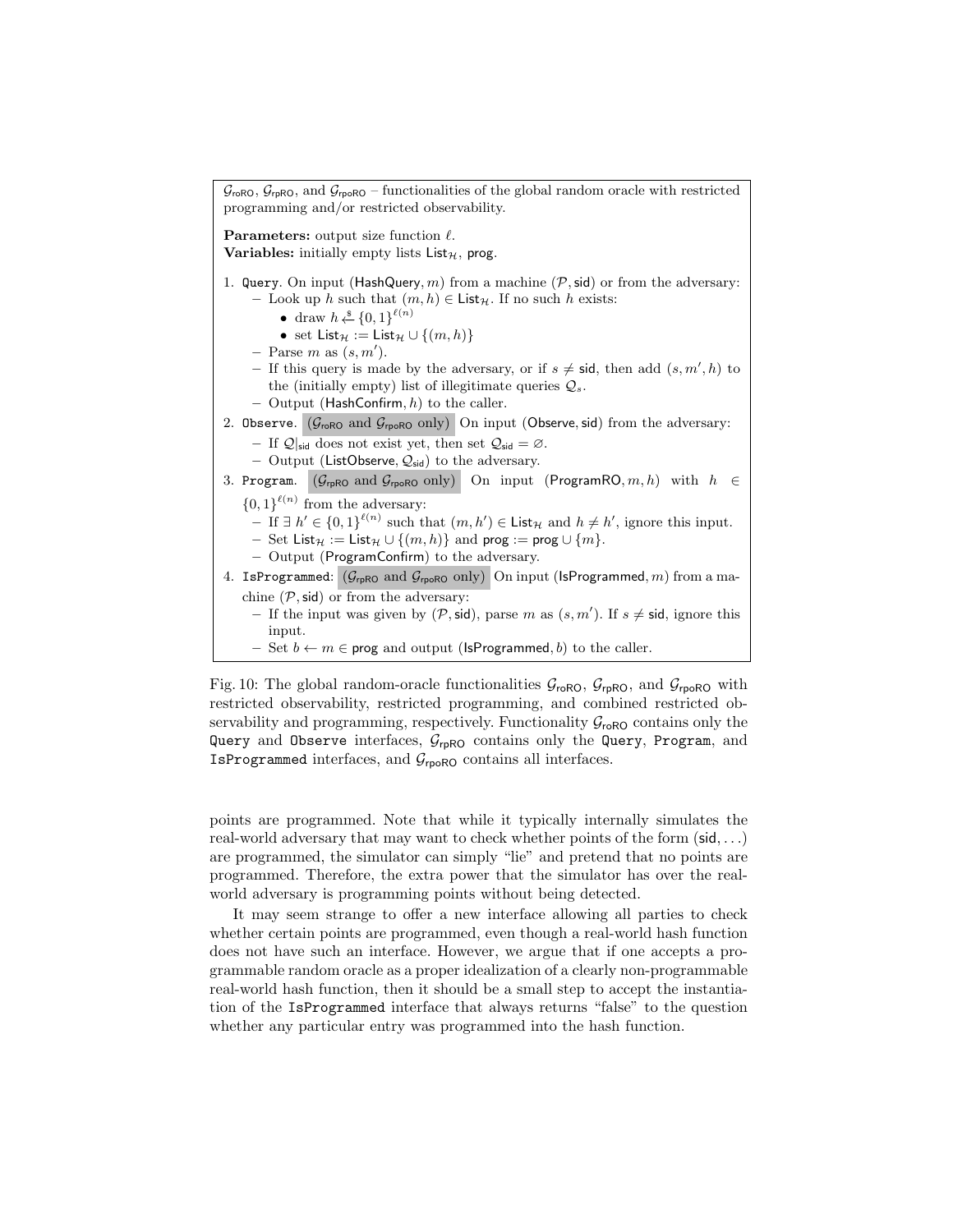## 5.2 UC-Commitments from  $\mathcal{G}_{\text{rpRO}}$

We now show that we can create a UC-secure commitment protocol from  $\mathcal{G}_{rpRO}$ . A UC-secure commitment scheme must allow the simulator to extract the message from adversarially created commitments, and to equivocate dummy commitments created for honest committers, i.e., first create a commitment that it can open to any message after committing. Intuitively, achieving the equivocability with a programmable random oracle is simple: we can define a commitment that uses the random-oracle output, and the adversary can later change the committed message by programming the random oracle. Achieving extractability, however, seems difficult, as we cannot extract by observing the random-oracle queries. We overcome this issue with the following approach. The receiver of a commitment chooses a nonce on which we query random oracle, interpreting the random oracle output as a public key pk. Next, the committer encrypts the message to pk and sends the ciphertext to the receiver, which forms the commitment. To open, the committer reveals the message and the randomness used to encrypt it.

This solution is extractable as the simulator that plays the role of receiver can program the random oracle such that it knows the secret key corresponding to pk, and simply decrypt the commitment to find the message. However, we must take care to still achieve equivocability. If we use standard encryption, the simulator cannot open a ciphertext to any value it learns later. The solution is to use non-committing encryption, which, as shown in Section 4, can be achieved using a programmable random oracle. We use a slightly different encryption scheme, as the security requirements here are slightly less stringent than full non-committing encryption, and care must be taken that we can interpret the result of the random oracle as a public key, which is difficult for constructions based on trapdoor one-way permutations such as RSA. This approach results in a very efficient commitment scheme: with two exponentiations per party (as opposed to five) and two rounds of communication (as opposed to five), it is considerably more efficient than the one of [15].

Let  $COM_{\mathcal{G}_{\text{reRO}}}$  be the following commitment protocol, parametrized by a group  $\mathbb{G} = \langle g \rangle$  of prime order q. We require an algorithm Embed that maps elements of  $\{0,1\}^{\ell(n)}$  into  $\mathbb{G},$  such that for  $h \stackrel{\hspace{0.1em}\mathsf{\scriptscriptstyle\$}}{\leftarrow} \{0,1\}^{\ell(n)},$   $\textsf{Embed}(h)$  is statistically close to uniform in G. Furthermore, we require an efficiently computable probabilistic algorithm  $\mathsf{Embed}^{-1}$ , such that for all  $x \in \mathbb{G}$ ,  $\mathsf{Embed}(\mathsf{Embed}^{-1}(x)) = x$  and for  $x \stackrel{\ast}{\leftarrow} \mathbb{G}$ ,  $\mathsf{Embed}^{-1}(x)$  is statistically close to uniform in  $\{0,1\}^{\ell(n)}$ .  $\mathsf{COM}_{\mathcal{G}_{\mathsf{rpRO}}}$ assumes authenticated channels  $\mathcal{F}_{\text{auth}}$  as defined by Canetti [9].

1. On input (Commit, sid, x), party  $C$  proceeds as follows.

- Check that  $sid = (\mathcal{C}, \mathcal{R}, sid')$  for some  $\mathcal{C}, sid'.$  Send Commit to  $\mathcal{R}$  over  $\mathcal{F}_{\text{auth}}$  by giving  $\mathcal{F}_{\text{auth}}$  input (Send,  $(\mathcal{C}, \mathcal{R}, \text{sid}, 0)$ , "Commit").
- R, upon receiving (Sent,  $(C, R, \text{sid}, 0)$ , "Commit") from  $\mathcal{F}_{\text{auth}}$ , takes a nonce  $n \stackrel{\circ}{\leftarrow} \{0,1\}^n$  and sends the nonce back to C by giving  $\mathcal{F}_{\text{auth}}$  input (Send,  $(\mathcal{R}, \mathcal{C}, \mathsf{sid}, 0), n).$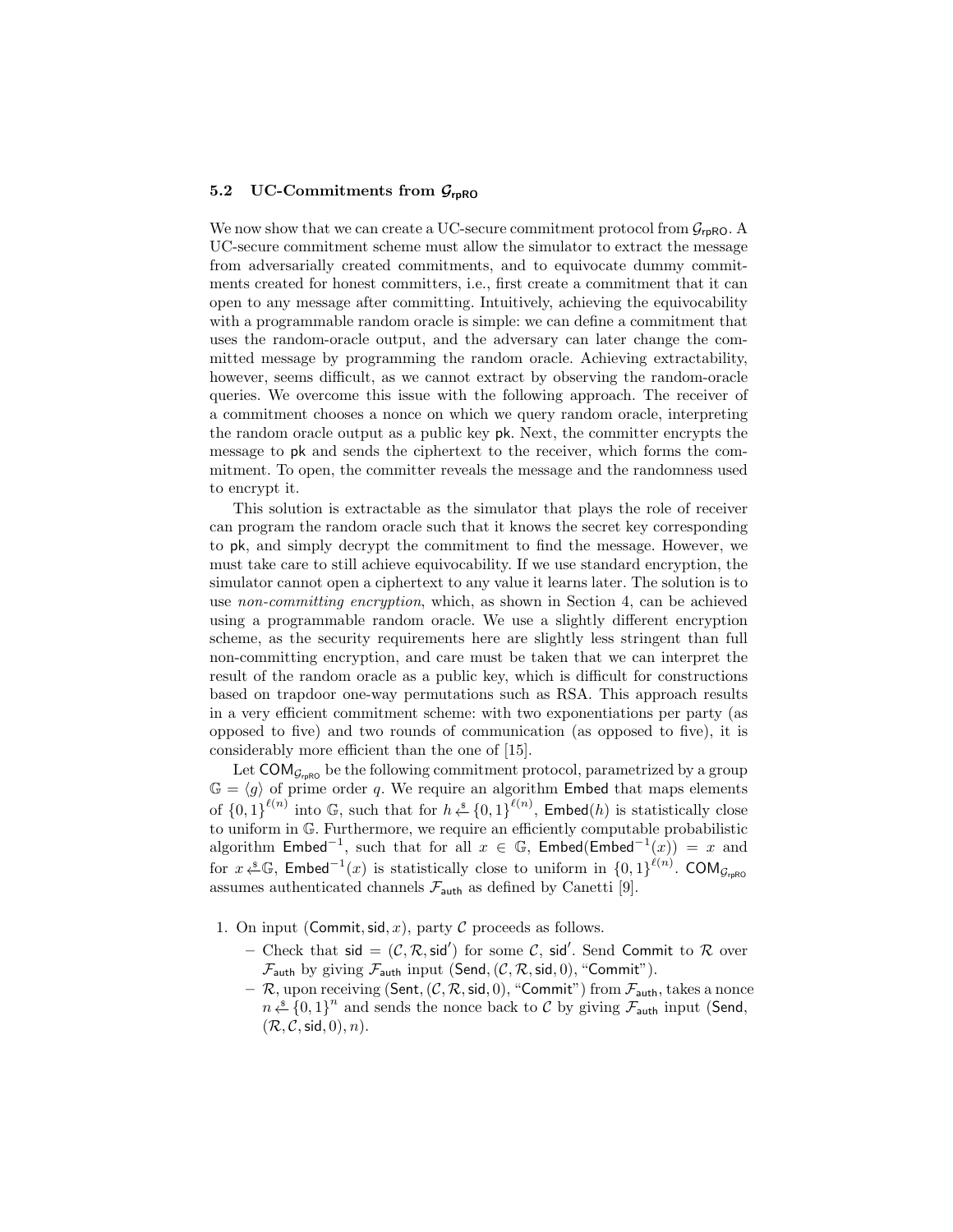$\mathcal{F}_{COM}$  – functionality for interactive commitments.

- 1. Commit: on input (Commit, sid, x) from a party  $C$  proceed as follows.
	- Check that  $sid = (\mathcal{C}, \mathcal{R}, sid').$
	- Store x and generate public delayed output (Receipt, sid) to  $\mathcal R$ . Ignore subsequent Commit inputs.
- 2. Open: on input (Open, sid) from  $C$  proceed as follows.

 $-$  Check that a committed value  $x$  is stored.

– Generate public delayed output (Open, sid, x) to  $\mathcal{R}$ .

Fig. 11: The commitment functionality  $\mathcal{F}_{COM}$  by Canetti [9].

- C, upon receiving (Sent,  $(\mathcal{R}, \mathcal{C}, \text{sid}, 0), n$ ), queries  $\mathcal{G}_{\text{rpRO}}$  on (sid, n) to obtain  $h_n$ . It checks whether this point was programmed by giving  $\mathcal{G}_{\text{roRO}}$  input (IsProgrammed, (sid, n)) and aborts if  $\mathcal{G}_{\text{roRO}}$  returns (IsProgrammed, 1).
- $-$  Set pk  $\leftarrow$  Embed $(h_n)$ .
- $-$  Pick a random  $r \stackrel{\circ}{\longleftarrow} \mathbb{G}$  and  $\rho \in \mathbb{Z}_q$ . Set  $c_1 \leftarrow g^r$ , query  $\mathcal{G}_{\mathsf{rpRO}}$  on (sid, pk<sup>r</sup>) to obtain  $h_r$  and let  $c_2 \leftarrow h_r \oplus x$ .
- Store  $(r, x)$  and send the commitment to R by giving  $\mathcal{F}_{\text{auth}}$  input (Send,  $(C, R, \text{sid}, 1), (c_1, c_2)).$
- $-$  R, upon receiving (Sent,  $(C, R, \text{sid}, 1), (c_1, c_2)$ ) from  $\mathcal{F}_{\mathsf{auth}}$  outputs (Receipt, sid).
- 2. On input (Open, sid),  $C$  proceeds as follows.
	- It sends  $(r, x)$  to  $\mathcal R$  by giving  $\mathcal F_{\text{auth}}$  input (Send,  $(\mathcal C, \mathcal R, \text{sid}, 2), (r, x)$ ).
	- $-\mathcal{R}$ , upon receiving (Sent,  $(\mathcal{C}, \mathcal{R}, \mathsf{sid}, 1), (r, x)$ ):
		- Query  $G_{\text{roRO}}$  on (sid, n) to obtain  $h_n$  and let  $\mathsf{pk} \leftarrow \mathsf{Embed}(h_n)$ .
		- Check that  $c_1 = g^r$ .
		- Query  $G_{\text{rpRO}}$  on (sid, pk<sup>r</sup>) to obtain  $h_r$  and check that  $c_2 = h_r \oplus x$ .
		- Check that none of the points was programmed by giving  $G_{\text{roRO}}$  inputs (IsProgrammed,  $(\text{sid}, n))$  and  $(\text{IsProgrammed}, \text{pk}^r)$  and asserting that it returns ( $lsProgrammed, 0$ ) for both queries.
		- Output (Open, sid, x).

 $COM_{\mathcal{G}_{mRO}}$  is a secure commitment scheme under the computational Diffie-Hellman assumption, which given a group  $\mathbb G$  generated by g of prime order q, challenges the adversary to compute  $g^{\alpha\beta}$  on input  $(g^{\alpha}, g^{\beta})$ , with  $(\alpha, \beta) \stackrel{\ast}{\leftarrow} \mathbb{Z}_q^2$ .

**Theorem 5.** COM<sub>G<sub>roRO</sub> GUC-realizes  $\mathcal{F}_{COM}$  (as defined in Figure 11) in the</sub>  $\mathcal{G}_{\text{roRO}}$  and  $\mathcal{F}_{\text{auth}}$  hybrid model under the CDH assumption in G.

*Proof.* By the fact that  $COM_{\mathcal{G}_{rpRO}}$  is  $\mathcal{G}_{rpRO}$ -subroutine respecting and by Theorem 1, it is sufficient to show that  $COM_{\mathcal{G}_{rpRO}}$   $\mathcal{G}_{rpRO}$ -EUC-realizes  $\mathcal{F}_{COM}$ .

We describe a simulator  $S$  by defining its behavior in the different corruption scenarios. In all scenarios, whenever the simulated real-world adversary makes an IsProgrammed query or instructs a corrupt party to make such a query on a point that  $\mathcal S$  has programmed, the simulator intercepts this query and simply replies (IsProgrammed, 0), lying that the point was not programmed.

When both the sender and the receiver are honest,  $S$  works as follows.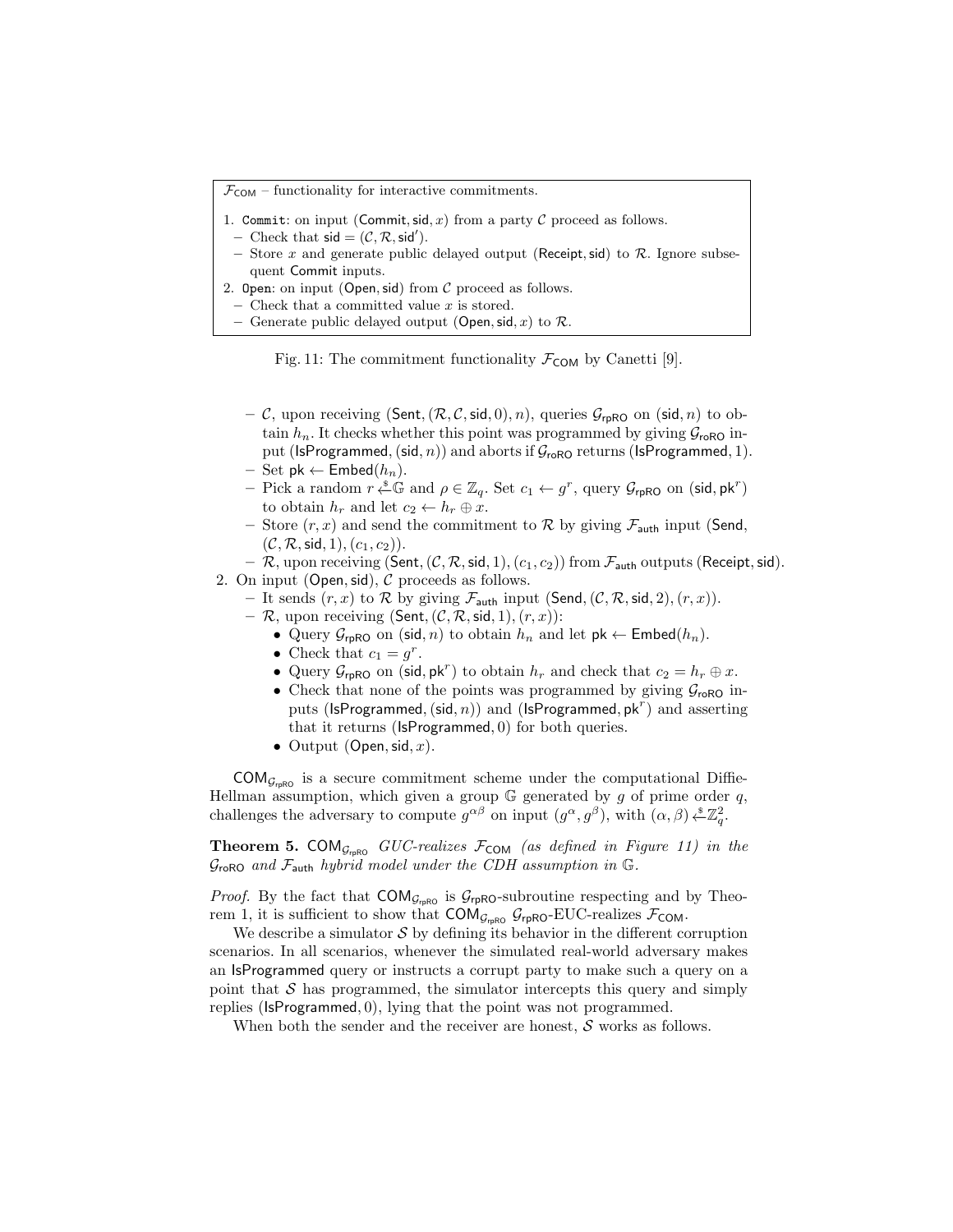- 1. When  $\mathcal{F}_{COM}$  asks S for permission to output (Receipt, sid):
	- Parse sid as  $(C, \mathcal{R}, \text{sid}')$  and let "C" create a dummy commitment by choosing  $r \stackrel{\$}{{\leftarrow}} Z_q$ , letting  $c_1 = g^r$ , choosing  $c_2 \stackrel{\$}{{\leftarrow}} \{0,1\}^{\ell(n)}$ .
	- When " $\mathcal{R}$ " outputs (Receipt, sid), allow  $\mathcal{F}_{COM}$  to proceed.
- 2. When  $\mathcal{F}_{COM}$  asks S for permission to output (Open, sid, x):
	- $-$  Program  $\mathcal{G}_{\mathsf{rpRO}}$  by giving  $\mathcal{G}_{\mathsf{roRO}}$  input (ProgramRO, (sid, pk<sup>r</sup>),  $c_2 \oplus x$ ), such that the commitment  $(c_1, c_2)$  commits to x.
	- Give " $\mathcal{C}$ " input (Open, sid) instructing it to open its commitment to x.
	- When " $\mathcal{R}$ " outputs (Open, sid, x), allow  $\mathcal{F}_{COM}$  to proceed.

If the committer is corrupt but the receiver is honest,  $S$  works as follows.

- 1. When the simulated receiver " $\mathcal{R}$ " notices the commitment protocol starting (i.e., receives (Sent,  $(C, \mathcal{R}, \text{sid}, 0)$ , "Commit") from " $\mathcal{F}_{\text{auth}}$ "):
	- Choose nonce  $n$  as in the protocol.
	- Before sending *n*, choose sk  $\xi \in \mathbb{Z}_q$  and set pk  $\xi$  g<sup>sk</sup>.
	- $-$  Program  $\mathcal{G}_{\mathsf{rpRO}}$  by giving  $\mathcal{G}_{\mathsf{rpRO}}$  input (ProgramRO, (sid, n), Embed $^{-1}$ (pk)). Note that this simulation will succeed with overwhelming probability as n is freshly chosen, and note that as  $pk$  is uniform in  $\mathbb{G}$ , by definition of Embed<sup>-1</sup> the programmed value  $\mathsf{Embed}^{-1}(\mathsf{pk})$  is uniform in  $\{0,1\}^{\ell(n)}$ .
	- $-$  S now lets " $\mathcal{R}$ " execute the remainder the protocol honestly.
	- When " $\mathcal{R}$ " outputs (Receipt, sid), S extracts the committed value from  $(c_1, c_2)$ . Query  $\mathcal{G}_{\mathsf{rpRO}}$  on  $(\mathsf{sid}, c_1^{\mathsf{sk}})$  to obtain  $h_r$  and set  $x \leftarrow c_2 \oplus h_r$ .
	- Make a query with  $\mathcal{F}_{COM}$  on  $\mathcal{C}'$ 's behalf by sending (Commit, sid, x) on  $\mathcal{C}$ 's behalf to  $\mathcal{F}_{COM}$ .
	- When  $\mathcal{F}_{COM}$  asks permission to output (Receipt, sid), allow.
- 2. When " $\mathcal{R}$ " outputs (Open, sid, x):
	- Send (Open, sid) on C's behalf to  $\mathcal{F}_{COM}$ .
	- When  $\mathcal{F}_{COM}$  asks permission to output (Open, sid, x), allow.

If the receiver is corrupt but the committer is honest,  $S$  works as follows.

- 1. When  $\mathcal{F}_{COM}$  asks permission to output (Receipt, sid):
	- Parse sid as  $(C, \mathcal{R}, \mathsf{sid}').$
	- Allow  $\mathcal{F}_{COM}$  to proceed.
	- When  $\mathcal{F}_{COM}$  receives (Receipt, sid) from  $\mathcal{F}_{COM}$  as  $\mathcal{R}$  is corrupt, it simulates "C" by choosing  $r \stackrel{\text{s}}{\leftarrow} \mathbb{Z}_q$ , computing  $c_1 = g^r$ , and choosing  $c_2 \stackrel{\text{s}}{\leftarrow} \{0,1\}^{\ell(n)}$ .
- 2. When  $\mathcal{F}_{COM}$  asks permission to output (Open, sid, x):
	- Allow  $\mathcal{F}_{COM}$  to proceed.
	- When S receives (Open, sid, x) from  $\mathcal{F}_{COM}$  as R is corrupt, S programs  $\mathcal{G}_{\mathsf{rpRO}}$  by giving  $\mathcal{G}_{\mathsf{rpRO}}$  input (ProgramRO, (sid, pk<sup>r</sup>),  $c_2 \oplus x$ ), such that the commitment  $(c_1, c_2)$  commits to x.
	- S inputs (Open, sid) to "C", instructing it to open its commitment to x.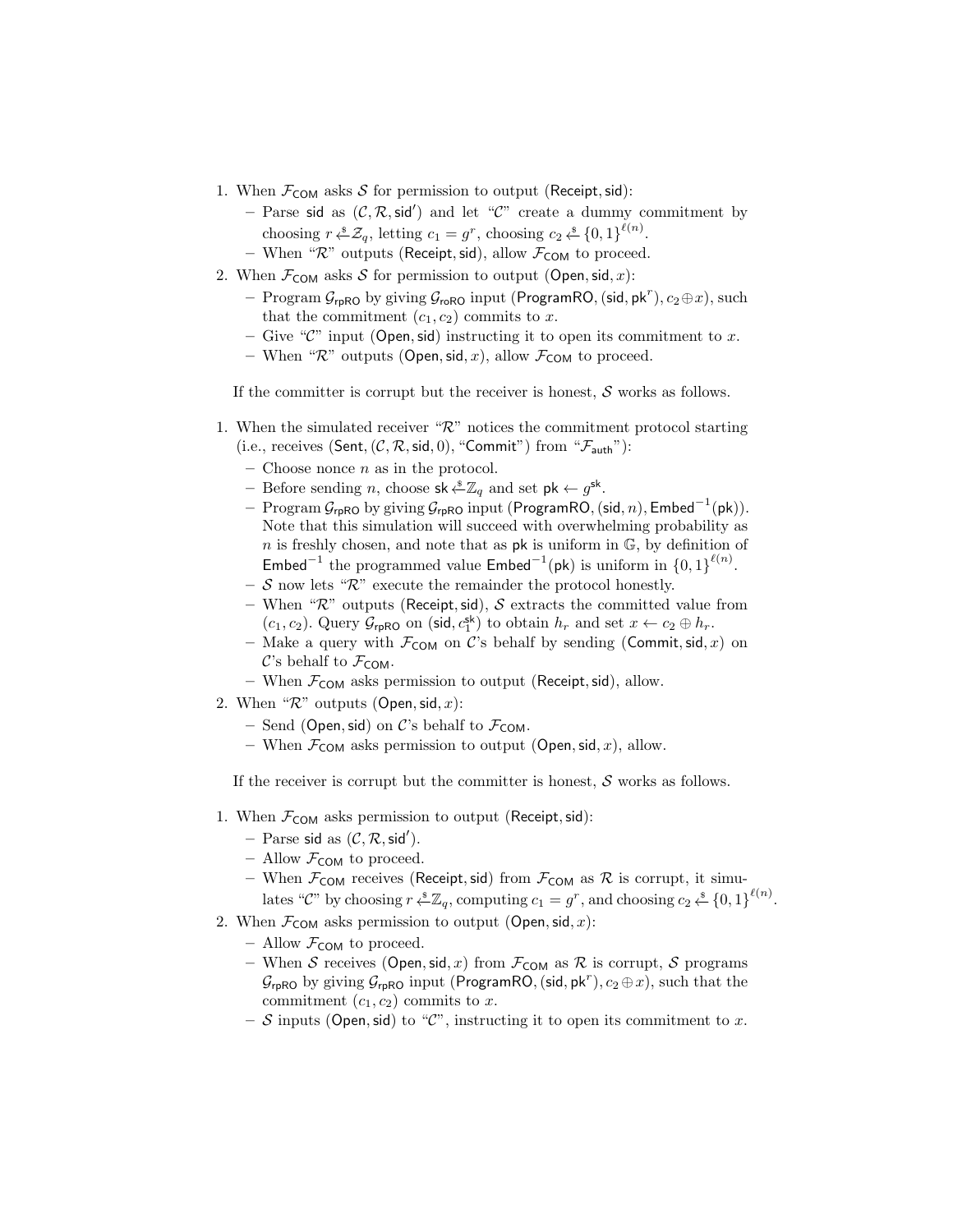What remains to show is that S is a satisfying simulator, i.e., no  $\mathcal{G}_{rpRO}$ externally constrained environment can distinguish  $\mathcal{F}_{COM}$  and S from COM $_{G_{mRO}}$ and  $A$ . When simulating an honest receiver,  $S$  extracts the committed message correctly: Given pk and  $c_1 = g^r$  for some r, there is a unique value pk<sup>r</sup>, and the message x is uniquely determined by  $c_2$  and  $\mathsf{pk}^r$ . Simulator S also simulates an honest committer correctly. When committing, it does not know the message, but can still produce a commitment that is identically distributed as long as the environment does not query the random oracle on  $(\mathsf{sid}, \mathsf{pk}^r)$ . When S later learns the message  $x$ , it must equivocate the commitment to open to  $x$ , by programming  $\mathcal{G}_{\mathsf{rpRO}}$  on (sid,  $\mathsf{pk}^r$ ), which again succeeds unless the environment makes a random oracle query on (sid,  $pk^{r}$ ). If there is an environment that triggers such a  $\mathcal{G}_{rpRO}$ with non-negligible probability, we can construct an attacker  $\beta$  that breaks the CDH problem in G.

Our attacker  $\beta$  plays the role of  $\mathcal{F}_{COM}$ ,  $\mathcal{S}$ , and  $\mathcal{G}_{rpRO}$ , and has black-box access to the environment. B receives CDH problem  $g^{\alpha}, g^{\beta}$  and is challenged to compute  $g^{\alpha\beta}$ . It simulates  $\mathcal{G}_{\text{rpRO}}$  to return  $h_n \leftarrow \text{Embed}^{-1}(g^{\alpha})$  on random query (sid, n). When simulating an honest committer committing with respect to this pk, set  $c_1 \leftarrow g^{\beta}$  and  $c_2 \leftarrow^{\$} \{0,1\}^{\ell(n)}$ . Note that S cannot successfully open this commitment, but remember that we consider an environment that with non-negligible probability makes a  $\mathcal{G}_{\text{rpRO}}$  query on  $\mathsf{pk}^r (= g^{\alpha\beta})$  before the commitment is being opened. Next,  $\beta$  will choose a random  $\mathcal{G}_{rpRO}$  query on (sid, m). With nonnegligible probability, we have  $m = g^{\alpha\beta}$ , and B found the solution to the CDH challenge.  $\Box$ 

#### 5.3 Adding Observability for Efficient Commitments

While the commitment scheme  $COM_{G_{rpRO}}$  from the restricted programmable global random oracle is efficient for a composable commitment scheme, there is still a large efficiency gap between composable commitments from global random oracles and standalone commitments or commitments from local random oracles. Indeed,  $\mathsf{COM}_{\mathcal{G}_{\sf npRO}}$  still requires multiple exponentiations and rounds of interaction, whereas the folklore commitment scheme  $c = \mathcal{H}(m||r)$  for message m and random opening information  $r$  consists of computing a single hash function.

We extend  $\mathcal{G}_{\text{rpRO}}$  to, on top of programmability, offer the restricted observability interface of the global random oracle due to Canetti et al. [15]. With this restricted programmable and observable global random oracle  $G_{\text{rpoRO}}$  (as shown in Figure 10), we can close this efficiency gap and prove that the folklore commitment scheme above is a secure composable commitment scheme with a global random oracle.

Let  $COM_{\mathcal{G}_{\text{mode}}}$  be the commitment scheme that simply hashes the message and opening, phrased as a GUC protocol using  $\mathcal{G}_{\text{rpoRO}}$  and using authenticated channels, which is formally defined as follows.

- 1. On input (Commit, sid, x), party C proceeds as follows.
	- Check that  $\mathsf{sid} = (C, R, \mathsf{sid}')$  for some C, sid'.
	- − Pick  $r \stackrel{\simeq}{\leftarrow} \{0,1\}^n$  and query  $\mathcal{G}_{\mathsf{rpoRO}}$  on (sid,  $r, x$ ) to obtain c.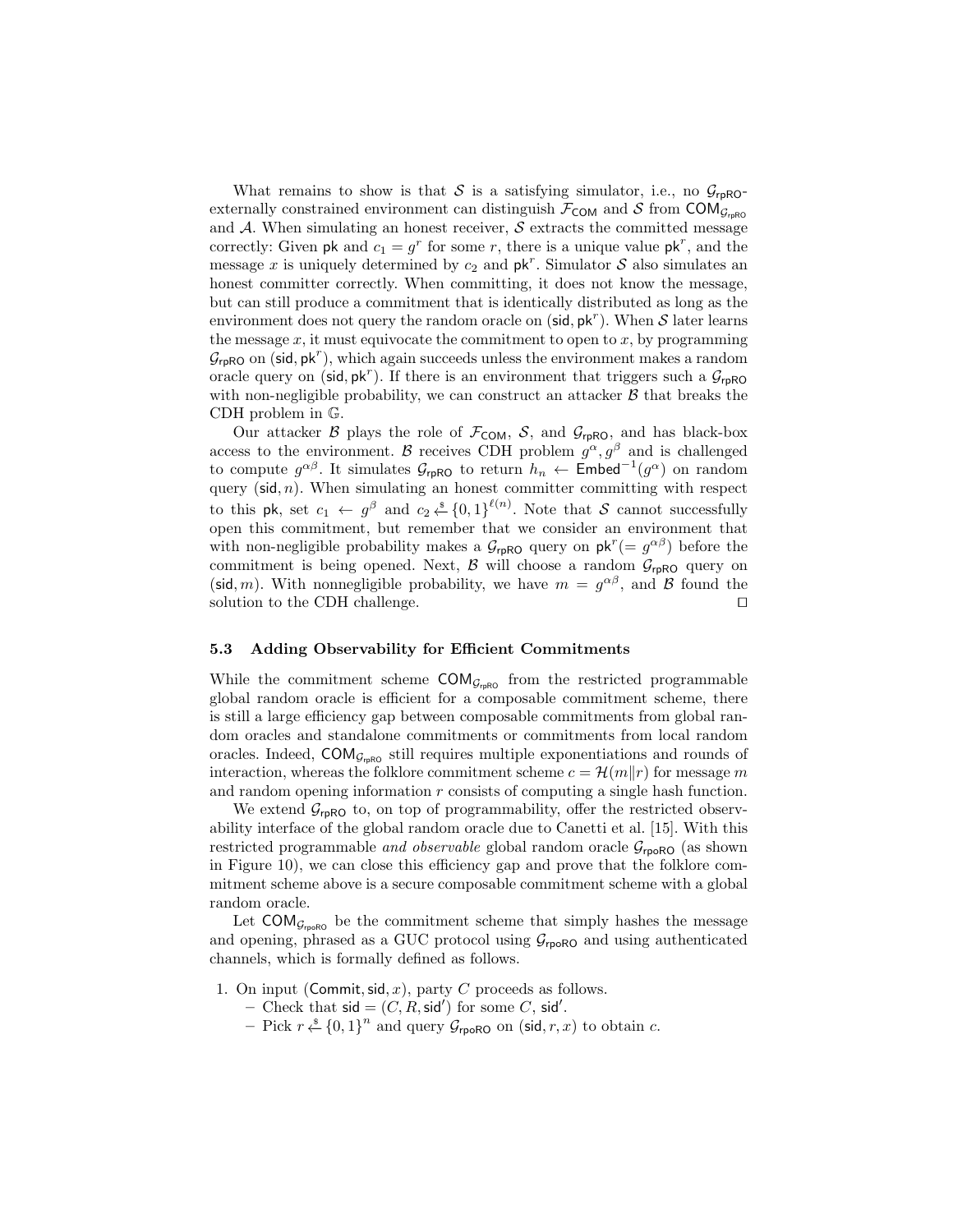– Send c to R over  $\mathcal{F}_{\mathsf{auth}}$  by giving  $\mathcal{F}_{\mathsf{auth}}$  input (Send,  $(C, R, \mathsf{sid}, 0), c$ ).

- $R$ , upon receiving (Sent,  $(C, R, \text{sid}, 0), c$ ) from  $\mathcal{F}_{\text{auth}}$ , outputs (Receipt, sid).
- 2. On input (Open, sid),  $C$  proceeds as follows.
	- It sends  $(r, x)$  to R by giving  $\mathcal{F}_{\text{auth}}$  input (Send,  $(C, R, \text{sid}, 2), (r, x)$ ).
	- R, upon receiving (Sent,  $(C, R, \text{sid}, 1), (r, x)$ ) from  $\mathcal{F}_{\text{auth}}$ , queries  $\mathcal{G}_{\text{rpoRO}}$  on (sid, r, x) and checks that the result is equal to c, and checks that (sid, r, x) is not programmed by giving  $G_{\text{rpoRO}}$  input (IsProgrammed, (sid, r, x)) and aborting if the result is not ( $ls$ Programmed, 0). Output (Open, sid, x).

**Theorem 6.** COM<sub>G<sub>rooRO</sub> GUC-realizes  $\mathcal{F}_{COM}$  (as defined in Figure 11), in the</sub>  $G_{\text{rpoRO}}$  and  $F_{\text{auth}}$  hybrid model.

*Proof.* By the fact that  $COM_{G_{\text{popRO}}}$  is  $G_{\text{ppoRO}}$ -subroutine respecting and by Theorem 1, it is sufficient to show that  $COM_{\mathcal{G}_{\text{rpoRO}}}$   $\mathcal{G}_{\text{rpoRO}}$ -EUC-realizes  $\mathcal{F}_{\text{rpo-COM}}$ .

We define a simulator  $S$  by describing its behavior in the different corruption scenarios. For all scenarios,  $S$  will internally simulate  $A$  and forward any messages between A and the environment, the corrupt parties, and  $\mathcal{G}_{\text{rpoRO}}$ . It stores all  $G_{\text{rpoRO}}$  queries that it makes for A and for corrupt parties. Only when A directly or through a corrupt party makes an IsProgrammed query on a point that S programmed, S will not forward this query to  $\mathcal{G}_{\text{rooRO}}$  but instead return (IsProgrammed, 0). When we say that S queries  $G_{\text{rpoRO}}$  on a point  $(s, m)$  where s is the challenge sid, for example when simulating an honest party, it does so through a corrupt dummy party that it spawns, such that the query is not marked as illegitimate.

When both the sender and the receiver are honest,  $S$  works as follows.

- 1. When  $\mathcal{F}_{\text{rpo-COM}}$  asks S for permission to output (Receipt, sid):
	- Parse sid as  $(C, R, \text{sid}')$  and let "C" commit to a dummy value by giving it input (Commit, sid,  $\perp$ ), except that it takes  $c \xleftarrow{\$} \{0,1\}^{\ell(n)}$  instead of following the protocol.
	- When "R" outputs (Receipt, sid), allow  $\mathcal{F}_{\text{rpo-COM}}$  to proceed.
- 2. When  $\mathcal{F}_{\text{rpo-COM}}$  asks S for permission to output (Open, sid, x):
	- − Choose a random  $r \stackrel{\ast}{\leftarrow} \{0,1\}^n$  and program  $\mathcal{G}_{\mathsf{rpoRO}}$  by giving it input (ProgramRO, (sid,  $r, x$ ),  $c$ ), such that the commitment c commits to x. Note that since r is freshly chosen at random, the probability that  $\mathcal{G}_{\text{rooRO}}$ is already defined on  $(\text{sid}, r, x)$  is negligible, so the programming will succeed with overwhelming probability.
	- Give "C" input (Open, sid) instructing it to open its commitment to x.
	- When "R" outputs (Open, sid, x), allow  $\mathcal{F}_{\text{rpo-COM}}$  to proceed.

If the committer is corrupt but the receiver is honest,  $S$  works as follows.

- 1. When simulated receiver " $R$ " outputs (Receipt, sid):
	- Obtain the list  $Q_{sid}$  of all random oracle queries of form (sid, ...), by combining the queries that  $\mathcal S$  made on behalf of the corrupt parties and the simulated honest parties, and by obtaining the illegitimate queries made outside of S by giving  $G_{\text{rpoRO}}$  input (Observe, sid).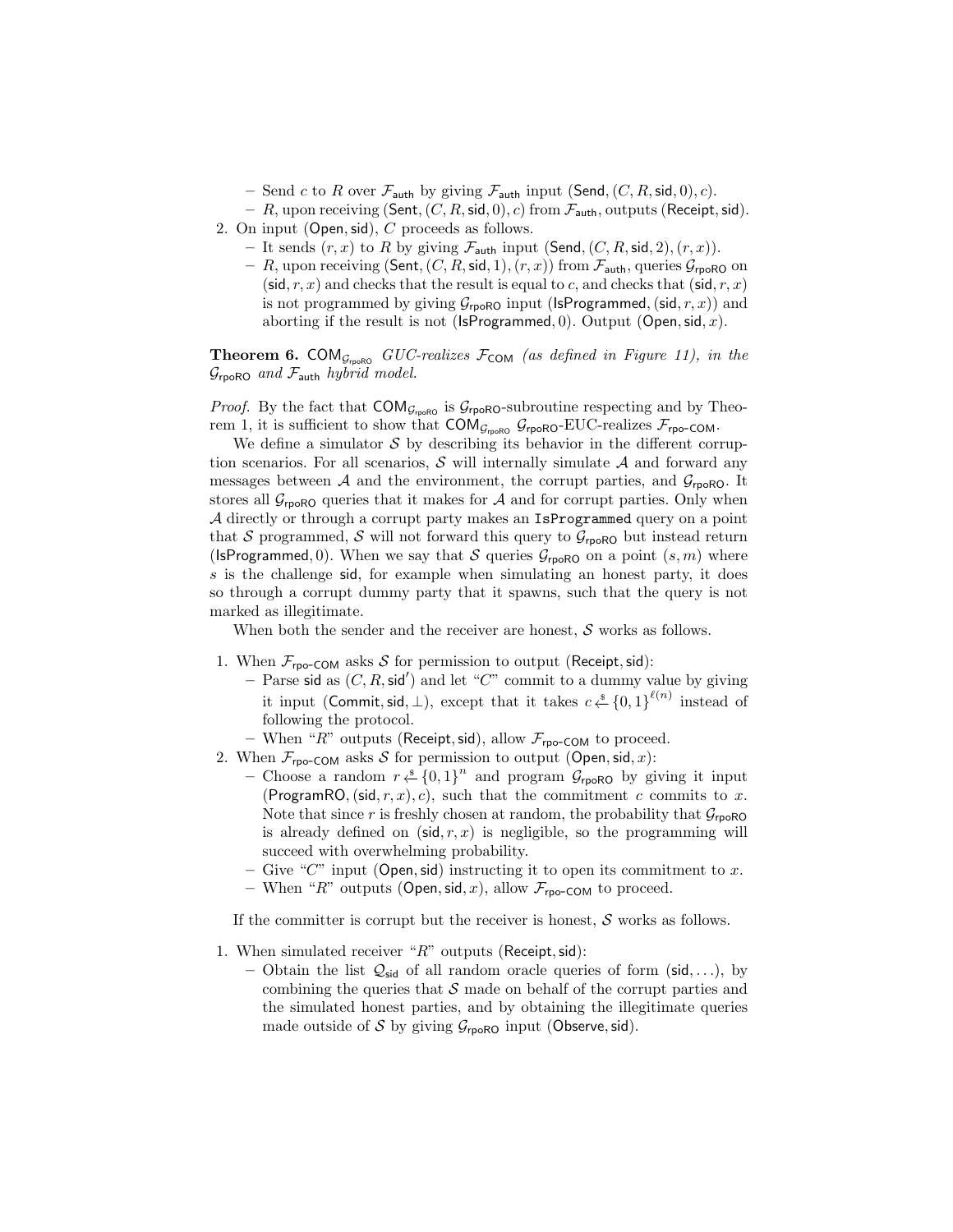- Find a non-programmed record ((sid, r, x), c)  $\in \mathcal{Q}_{\text{sid}}$ . If no such record is found, set  $x$  to a dummy value.
- Make a query with  $\mathcal{F}_{\text{rpo-COM}}$  on C's behalf by sending (Commit, sid, x) on C's behalf to  $\mathcal{F}_{\text{rpo-COM}}$ .
- When  $\mathcal{F}_{\text{rpo-COM}}$  asks permission to output (Receipt, sid), allow.
- 2. When " $R$ " outputs (Open, sid, x):
	- Send (Open, sid) on C's behalf to  $\mathcal{F}_{\text{ro-COM}}$ .
	- When  $\mathcal{F}_{\text{rpo-COM}}$  asks permission to output (Open, sid, x), allow.

If the receiver is corrupt but the committer is honest,  $S$  works as follows.

- 1. When  $\mathcal{F}_{\text{rpo-COM}}$  asks permission to output (Receipt, sid):
	- Parse sid as  $(C, R, \mathsf{sid}').$
	- Allow  $\mathcal{F}_{\text{rpo-COM}}$  to proceed.
	- When S receives (Receipt, sid) from  $\mathcal{F}_{\text{rpo-COM}}$  as R is corrupt, it simulates "C" by choosing  $c \stackrel{\ast}{\leftarrow} \{0, 1\}^{\ell(n)}$  instead of following the protocol.
- 2. When  $\mathcal{F}_{\text{rpo-COM}}$  asks permission to output (Open, sid, x):
	- Allow  $\mathcal{F}_{\text{rpo-COM}}$  to proceed.
	- When S receives (Open, sid, x) from  $\mathcal{F}_{\text{rpo-COM}}$  as R is corrupt, choose  $r \stackrel{\$}{\leftarrow} \{0,1\}^n$  and program  $\mathcal{G}_{\text{rpoRO}}$  by giving  $\mathcal{F}_{\text{rpo-COM}}$  input (ProgramRO,  $(\text{sid}, r, x), c)$ , such that the commitment c commits to x. Note that since r is freshly chosen at random, the probability that  $G_{\text{rooRO}}$  is already defined on  $(\text{sid}, r, x)$  is negligible, so the programming will succeed with overwhelming probability.
	- $\sim$  S inputs (Open, sid) to "C", instructing it to open its commitment to x.

We must show that  $S$  extracts the correct value from a corrupt commitment. It obtains a list of all  $\mathcal{G}_{\text{rpoRO}}$  queries of the form  $(\text{sid}, \ldots)$  and looks for a non-programmed entry  $(\text{sid}, r, x)$  that resulted in output c. If this does not exist, then the environment can only open its commitment successfully by later finding a preimage of c, as the honest receiver will check that the point was not programmed. Finding such a preimage happens with negligible probability, so committing to a dummy value is sufficient. The probability that there are multiple satisfying entries is also negligible, as this means the environment found collisions on the random oracle.

Next, we argue that the simulated commitments are indistinguishable from honest commitments. Observe that the commitment  $c$  is distributed equally to real commitments, namely uniform in  ${0,1}^{\ell(n)}$ . The simuator can open this value to the desired  $x$  if programming the random oracle succeeds. As it first takes a fresh nonce  $r \stackrel{s}{\leftarrow} \{0,1\}^n$  and programs (sid, r, x), the probability that  $G_{\text{rpoRO}}$  is already defined on this input is negligible.

## 6 Unifying the Different Global Random Oracles

At this point, we have considered several notions of global random oracles that differ in whether they offer programmability or observability, and in whether this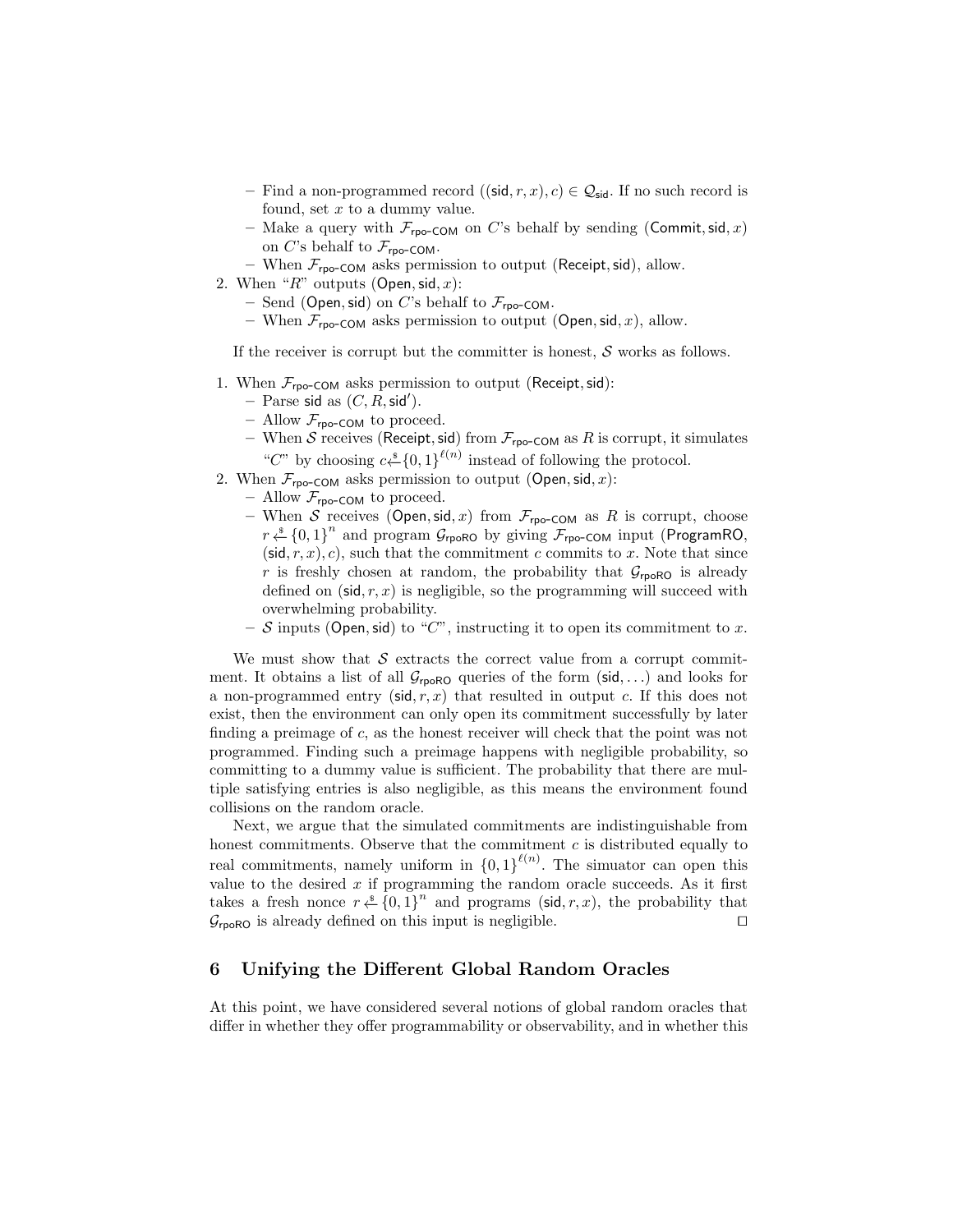

Fig. 12: Relations between different notions of global random oracles. An arrow from  $\mathcal G$  to  $\mathcal G'$  indicates the existence of simple transformation such that any protocol that G-EUC-realizes a functionality  $\mathcal{F}$ , the transformed protocol  $\mathcal{G}'$ -EUC-realizes the transformed functionality  $\mathcal F$  (cf. Theorem 7).

power is restricted to machines within the local session, or also available to other machines. Having several coexisting variants of global random oracles, each with their own set of schemes that they can prove secure, is somewhat unsatisfying. Indeed, if different schemes require different random oracles that in practice end up being replaced with the same hash function, then we're back to the problem that motivated the concept of global random oracles.

We were able to distill a number of relations and transformations among the different notions, allowing a protocol that realizes a functionality with access to one type of global random oracle to be efficiently transformed into a protocol that realizes the same functionality with respect to a different type of global random oracle. A graphical representation of our transformation is given in Figure 12.

The transformations are very simple and hardly affect efficiency of the protocol. The s2ro transformation takes as input a  $\mathcal{G}_{sRO}$ -subroutine-respecting protocol  $\pi$  and transforms it into a  $\mathcal{G}_{\text{roRO}}$ -subroutine respecting protocol  $\pi' = \text{s2ro}(\pi)$  by replacing each query (HashQuery, m) to  $\mathcal{G}_{sRO}$  with a query (HashQuery, (sid, m)) to  $\mathcal{G}_{roRO}$ , where sid is the session identifier of the calling machine. Likewise, the p2rp transformation takes as input a  $\mathcal{G}_{pRQ}$ -subroutine-respecting protocol  $\pi$  and transforms it into a  $\mathcal{G}_{\text{rpRO}}$ -subroutine respecting protocol  $\pi' = \text{p2rp}(\pi)$  by replacing each query (HashQuery, m) to  $\mathcal{G}_{pRQ}$  with a query (HashQuery, (sid, m)) to  $G_{rpRO}$  and replacing each query (ProgramRO, m, h) to  $G_{pRO}$  with a query (ProgramRO, (sid, m), h) to  $G_{\text{rpRO}}$ , where sid is the session identifier of the calling machine. The other transformation rp2rpo simply replaces HashQuery, ProgramRO, and IsProgrammed queries to  $G_{rpRQ}$  with identical queries to  $G_{rpQ}$ .

**Theorem 7.** Let  $\pi$  be a  $\mathcal{G}_{\text{XRO}}$ -subroutine-respecting protocol and let  $\mathcal{G}_{\text{YRO}}$  be such that there is an edge from  $\mathcal{G}_{xRO}$  to  $\mathcal{G}_{yRO}$  in Figure 12, where  $x, y \in \{\textsf{s}, \textsf{ro}, \textsf{p},\}$ rp, rpo}. Then if  $\pi$   $\mathcal{G}_{\text{XRO}}$ -EUC-realizes a functionality F, where F is an ideal functionality that does not communicate with  $\mathcal{G}_{\text{XRO}}$ , then  $\pi' = \text{X2y}(\pi)$  is a  $\mathcal{G}_{\text{YRO}}$ subroutine-respecting protocol that  $\mathcal{G}_{\text{VRO}}$ -EUC-realizes F.

Proof (sketch). We first provide some detail for the s2ro transformation. The other transformations can be proved in a similar fashion, so we only provide an intuition here.

As protocol  $\pi$   $\mathcal{G}_{\text{SRO}}$ -EUC-realizes  $\mathcal{F}$ , there exists a simulator  $\mathcal{S}_{\text{s}}$  that correctly simulates the protocol with respect to the dummy adversary. Observe that  $\mathcal{G}_{\text{roRO}}$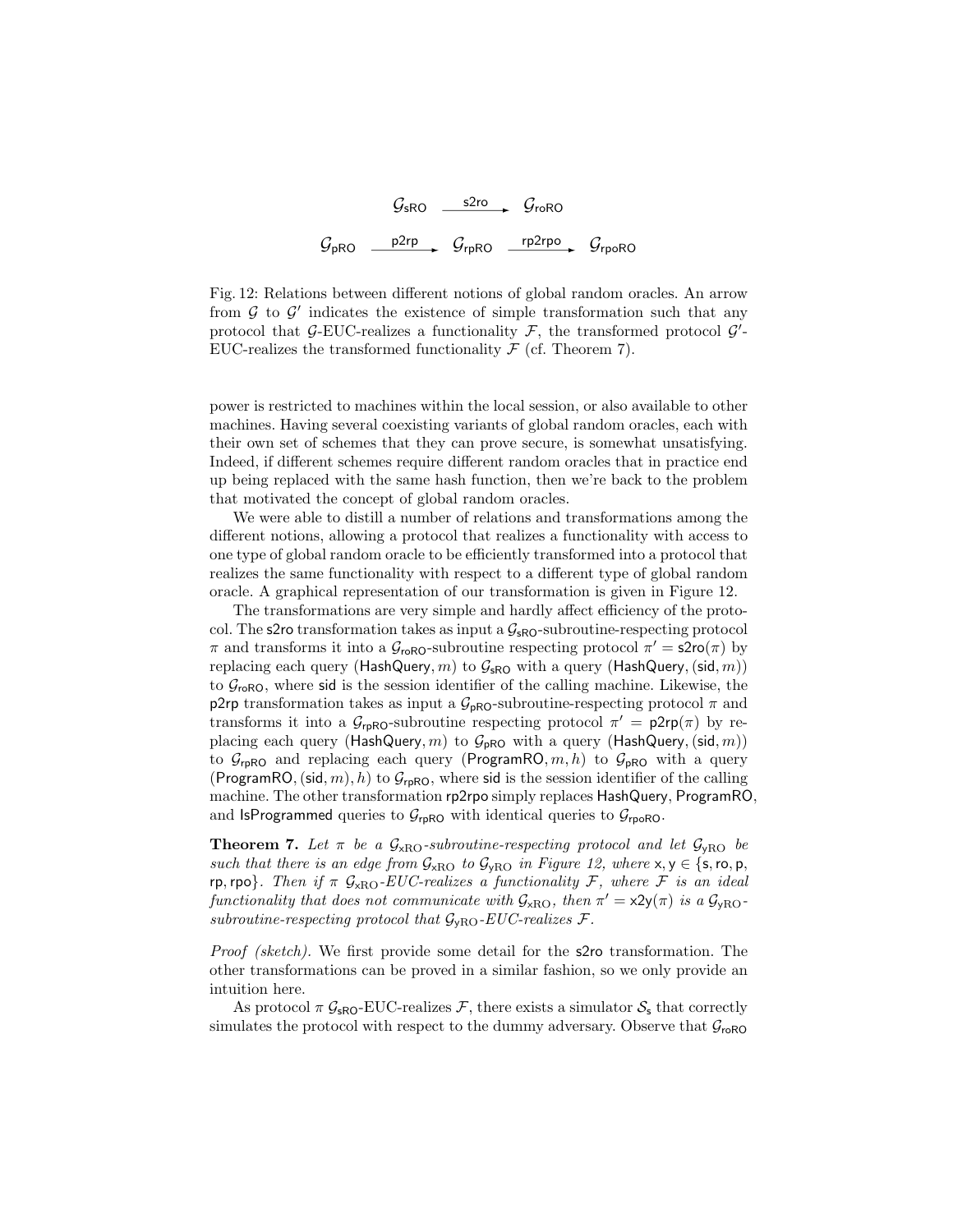offers the same HashQuery interface to the adversary as  $\mathcal{G}_{\text{SRO}}$ , and that the  $\mathcal{G}_{\text{roRO}}$ only gives the simulator extra powers. Therefore, given the dummy-adversary simulator  $S_s$  for  $\pi$ , one can build a dummy-adversary simulator  $S_{r0}$  for  $s2r\sigma(\pi)$  as follows. If the environment makes a query ( $\textsf{HashQuery}, x$ ), either directly through the dummy adversary, or indirectly by instructing a corrupt party to make that query,  $S_{\text{ro}}$  checks whether x can be parsed as  $(\text{sid}, x')$  where sid is the challenge session. If so, then it passes a direct or indirect query (HashQuery,  $x'$ ) to  $S_s$ , depending whether the environment's original query was direct or indirect. If  $x$ cannot be parsed as  $(\text{sid}, x')$ , then it simply relays the query to  $\mathcal{G}_{\text{roRO}}$ . Simulator  $S_{\text{ro}}$  relays  $S_{\text{s}}$ 's inputs to and outputs from  $\mathcal{F}$ . When  $S_{\text{s}}$  makes a (HashQuery, x') query to  $\mathcal{G}_{\mathsf{SRO}}, \, \mathcal{S}_{\mathsf{ro}}$  makes a query (HashQuery, (sid, x')) to  $\mathcal{G}_{\mathsf{roRO}}$  and relays the response back to  $S_s$ . Finally,  $S_{\text{ro}}$  simply relays any Observe queries by the environment to  $\mathcal{G}_{\text{roRO}}$ . Note, however, that these queries do not help the environment in observing the honest parties, as they only make legitimate queries.

To see that  $S_{r_0}$  is a good simulator for  $s2r_0(\pi)$ , we show that if there exists a distinguishing dummy-adversary environment  $\mathcal{Z}_{\text{ro}}$  for  $s2\text{ro}(\pi)$  and  $\mathcal{S}_{\text{ro}}$ , then there also exists a distinguishing environment  $\mathcal{Z}_s$  for  $\pi$  and  $\mathcal{S}_s$ , which would contradict the security of  $\pi$ . The environment  $\mathcal{Z}_s$  runs  $\mathcal{Z}_{ro}$  by internally executing the code of  $G_{\text{roRO}}$  to respond to  $\mathcal{Z}_{\text{ro}}$ 's  $G_{\text{roRO}}$  queries, except for queries (HashQuery, x) where x can be parsed as (sid, x'), for which  $\mathcal{Z}_s$  reaches out to its own  $\mathcal{G}_{sRO}$ functionality with a query (HashQuery,  $x'$ ).

The p2rp transformation is very similar to s2ro and prepends sid to random oracle queries. Moving to the restricted programmable RO only reduces the power of the adversary by making programming detectable to honest users through the IsProgrammed interface. The simulator, however, maintains its power to program without being detected, because it can intercept the environment's **IsProgrammed** queries for the challenge sid and pretend that they were not programmed. The environment cannot circumvent the simulator and query  $\mathcal{G}_{\text{roRO}}$  directly, because IsProgrammed queries for sid must be performed from a machine within sid.

Finally, the rp2rpo transformation increases the power of both the simulator and the adversary by adding a Observe interface. Similarly to the s2ro simulator, however, the interface cannot be used by the adversary to observe queries made by honest parties, as these queries are all legitimate.  $\Box$ 

Unfortunately, we were unable to come up with security-preserving transformations from non-programmable to programmable random oracles that apply to any protocol. One would expect that the capability to program randomoracle entries destroys the security of many protocols that are secure for nonprogrammable random oracles. Often this effect can be mitigated by letting the protocol, after performing a random-oracle query, additionally check whether the entry was programmed through the IsProgrammed interface, and rejecting or aborting if it was. While this seems to work for signature or commitment schemes where rejection is a valid output, it may not always work for arbitrary protocols with interfaces that may not be able to indicate rejection. We leave the study of more generic relations and transformations between programmable and non-programmable random oracles as interesting future work.